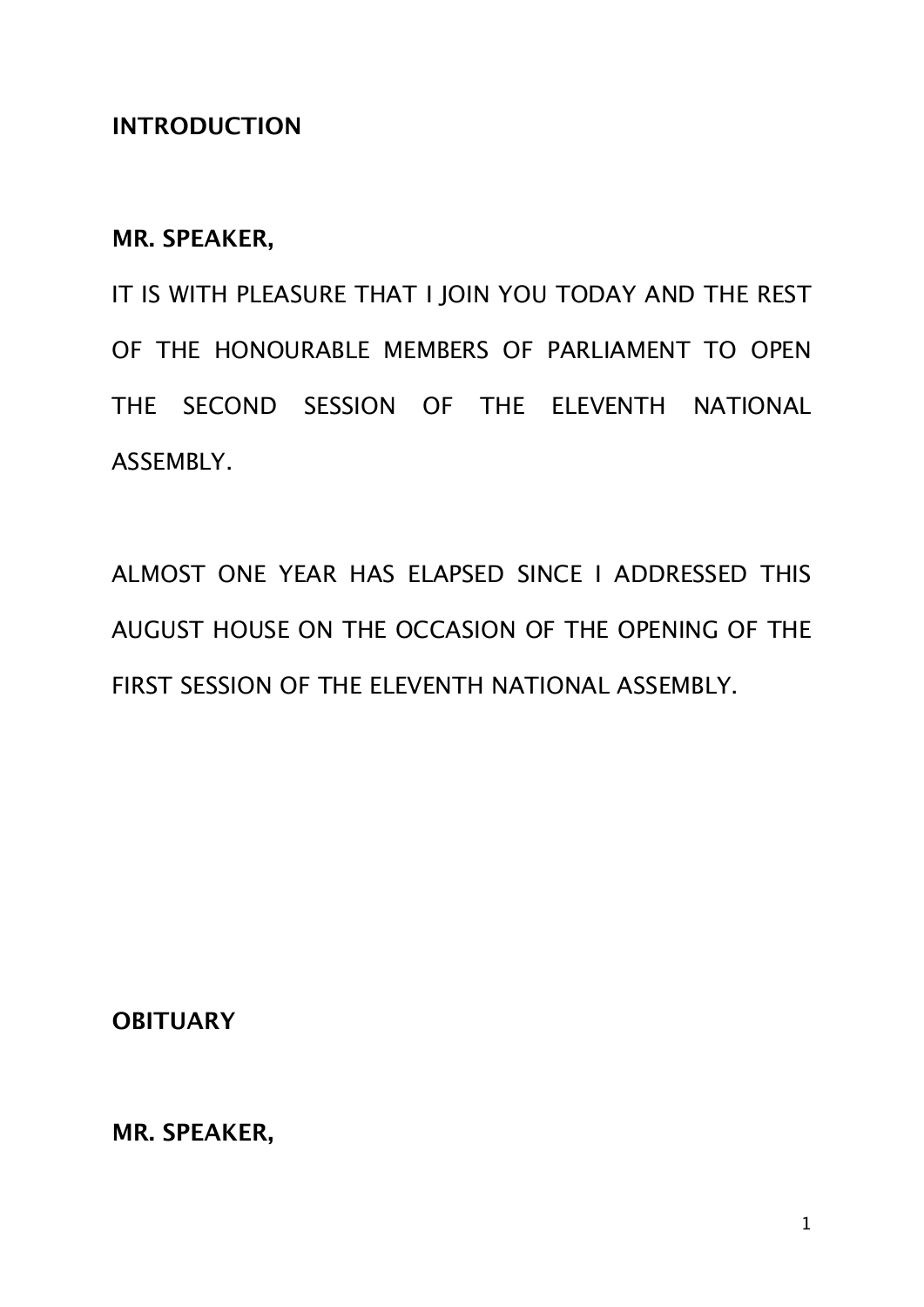BEFORE I GO ANY FURTHER, I NOTE WITH SADNESS THAT DURING THE FIRST SESSION OF THE ELEVENTH NATIONAL ASSEMBLY, THE HOUSE LOST THE HONOURABLE MEMBER FOR MUCHINGA PARLIAMENTARY CONSTITUENCY, THE LATE MR GEORGE KUNDA, SC, MP, FORMER VICE-PRESIDENT OF THE REPUBLIC OF ZAMBIA, WHO PASSED AWAY ON 16TH APRIL, 2012. MAY HIS SOUL REST IN PEACE.

MAY I NOW ASK THE HOUSE TO STAND AND OBSERVE A MINUTE OF SILENCE IN HONOUR OF OUR DEAR DEPARTED COLLEAGUE.

## **BY-ELECTIONS**

#### **MR. SPEAKER,**

FOLLOWING THE DEATH OF HONOURABLE KUNDA, SC, MP, THE RESIGNATIONS OF SOME MEMBERS FROM THE PARTIES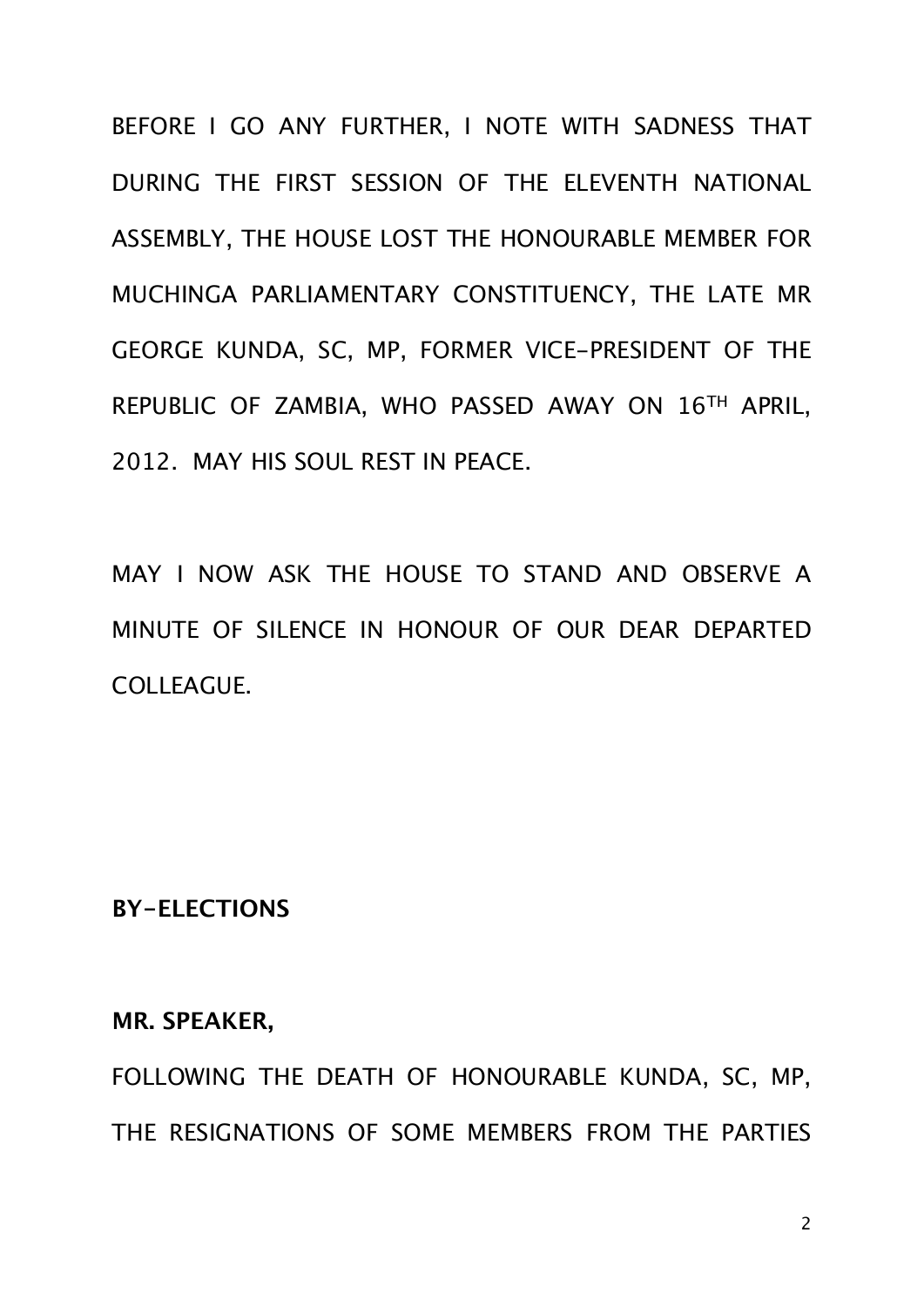WHICH SPONSORED THEM TO THE HOUSE, AS WELL AS THE NULLIFICATION OF SOME PARLIAMENTARY SEATS, THE LAST SESSION SAW **SEVEN** BY-ELECTIONS TAKE PLACE IN CHONGWE, NAKONDE, MAGOYE, MSANZALA, LIVINGSTONE, CHAMA NORTH AND MUCHINGA CONSTITUENCIES.

IN THIS REGARD, I WISH TO TAKE THIS OPPORTUNITY TO CONGRATULATE THE **SEVEN** HONOURABLE MEMBERS OF PARLIAMENT WHO EMERGED WINNERS IN THESE BY-ELECTIONS.

LET ME, HOWEVER, REGISTER MY DISAPPOINTMENT WITH THE VIOLENCE THAT CHARACTERISED SOME OF THE BY-ELECTIONS. I WISH TO EMPHASISE THE NEED TO EXERCISE SELF RESTRAINT AND TOLERANCE BEFORE, DURING AND AFTER ELECTIONS.

## **PARLIAMENTARY AFFAIRS**

**MR. SPEAKER,**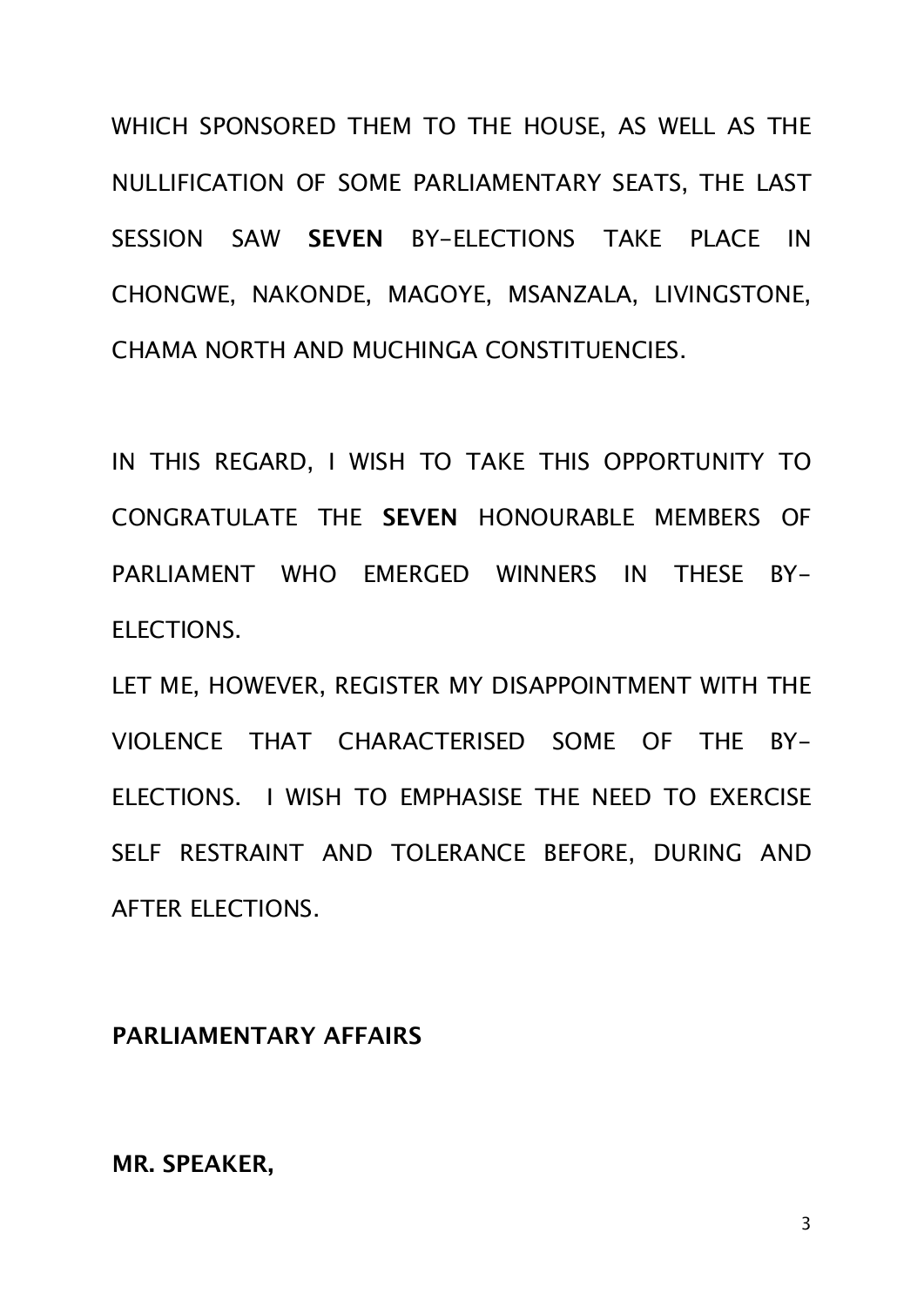MY GOVERNMENT ACKNOWLEDGES THAT DEMOCRACY, GOOD GOVERNANCE AND THE RULE OF LAW, AS WELL AS AN ENABLING ENVIRONMENT, ARE ESSENTIAL FOR NATIONAL DEVELOPMENT.

I AM DELIGHTED THAT THE FIRST SESSION OF THE ELEVENTH NATIONAL ASSEMBLY WAS VERY PRODUCTIVE IN MANY RESPECTS. DURING THAT SESSION, THIS AUGUST HOUSE DEALT WITH MATTERS OF GREAT IMPORTANCE TO OUR PEOPLE. HONOURABLE MEMBERS DEBATED THESE MATTERS CANDIDLY. THIS IS A CLEAR TESTIMONY OF OUR GROWING AND MATURING DEMOCRACY.

IN THIS REGARD, LET ME COMMEND YOU, MR. SPEAKER, FOR THE IMPARTIAL AND ABLE MANNER IN WHICH YOU GUIDED AND PRESIDED OVER THE BUSINESS OF THE HOUSE DURING THE LAST SESSION.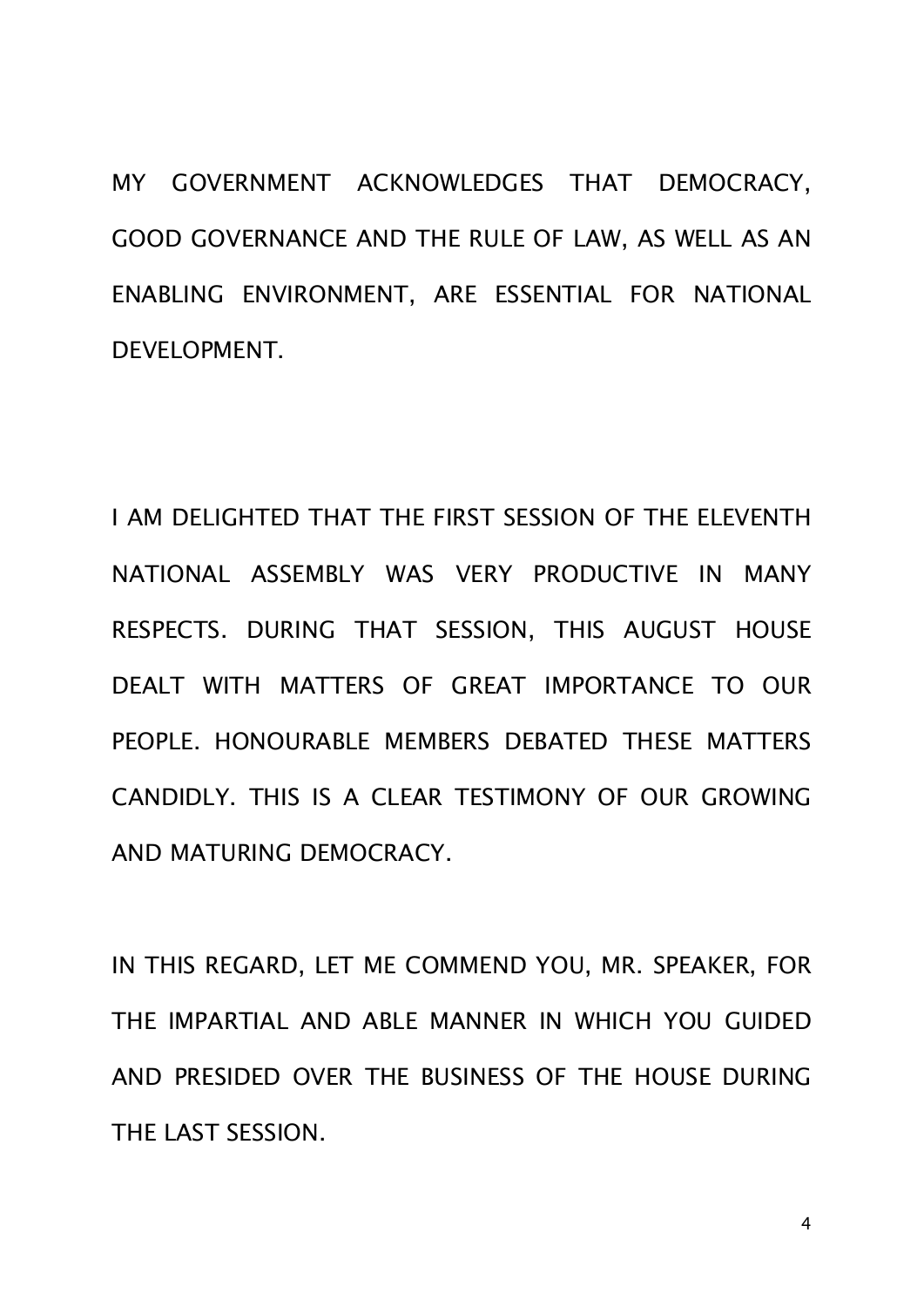IN THE SAME VEIN, LET ME ALSO CONGRATULATE THE HONOURABLE DEPUTY SPEAKER, THE DEPUTY CHAIRPERSON OF COMMITTEES OF THE WHOLE HOUSE AND THE CHAIRPERSONS OF ALL THE PARLIAMENTARY SESSIONAL AND SELECT COMMITTEES FOR THE EFFECTIVE MANNER IN WHICH THEY DISCHARGED THEIR FUNCTIONS. THEIR OUTSTANDING LEADERSHIP ENABLED THE HOUSE TO FULFIL ITS FUNCTIONS OF LEGISLATING AND EXERCISING OVERSIGHT OVER THE EXECUTIVE.

## **MR. SPEAKER,**

I WILL BE FAILING IN MY DUTY IF I DID NOT CONGRATULATE HIS HONOUR THE VICE-PRESIDENT AND LEADER OF GOVERNMENT BUSINESS IN THE HOUSE FOR THE EXCELLENT MANNER IN WHICH HE LED GOVERNMENT BUSINESS.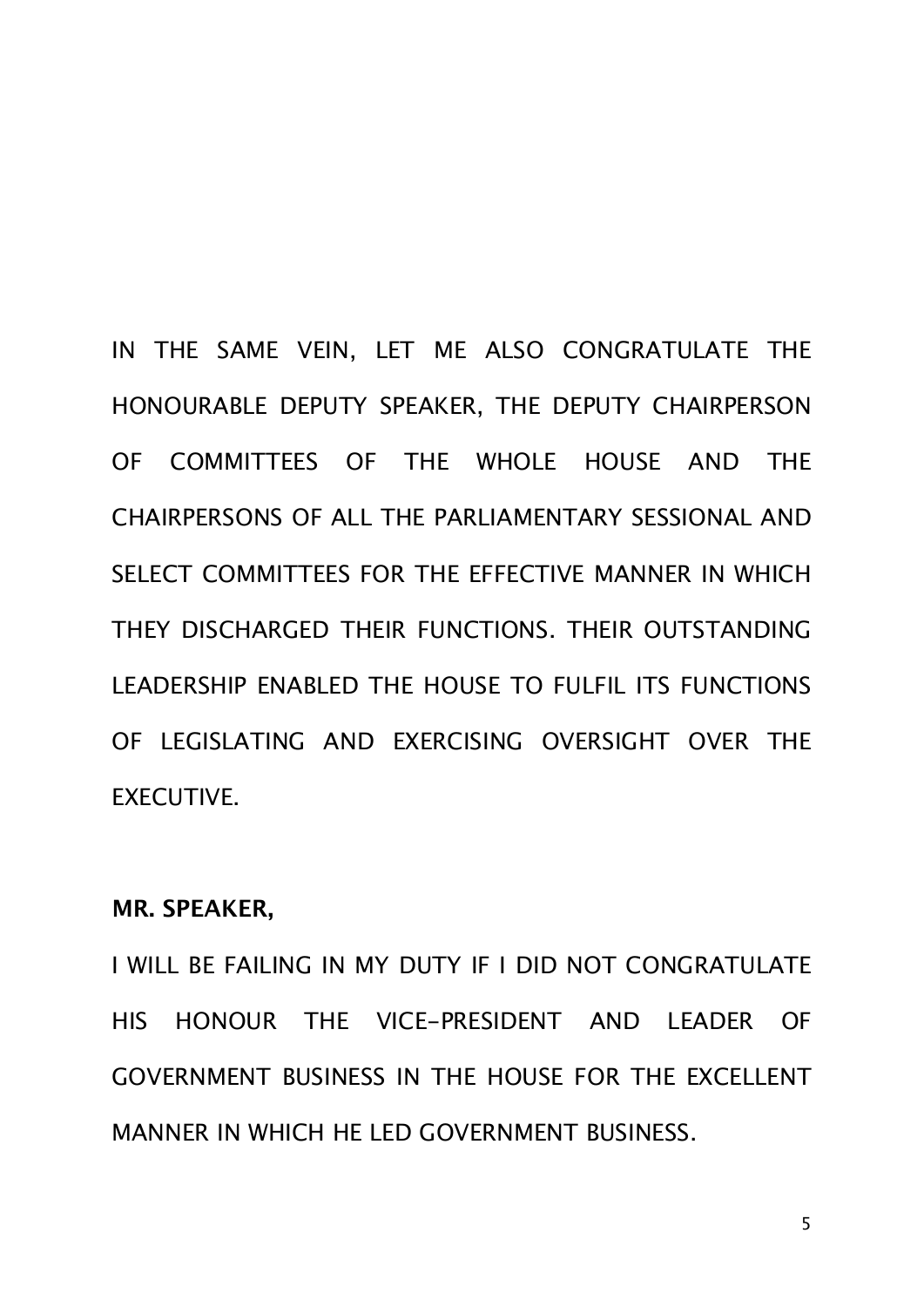IN SO DOING, ALLOW ME TO ALSO RECOGNISE THE ROLE OF THE WHIPS OF OUR VARIOUS POLITICAL PARTIES REPRESENTED IN THE HOUSE. THIS HOUSE CONTINUES TO FUNCTION WELL BECAUSE OF THE EXCELLENT SERVICES IT RECEIVES FROM THE OFFICE OF THE CLERK OF THE NATIONAL ASSEMBLY. I, THEREFORE, COMMEND THE CLERK OF THE NATIONAL ASSEMBLY AND HER STAFF FOR THEIR CONTINUED GOOD WORK AND DEDICATION TO DUTY.

LET ME ALSO THANK THE ZAMBIAN PEOPLE FOR EXERCISING THEIR PATIENCE AND FOR CONTINUING TO SUPPORT MY GOVERNMENT AS IT REMAINS STEADFAST IN ADDRESSING THEIR MANY AND VARIED NEEDS.

#### **MR. SPEAKER,**

I AM HAPPY TO NOTE THAT THE HOUSE WAS ABLE TO CONSIDER AND PASS A TOTAL OF **12 BILLS**. IN ADDITION,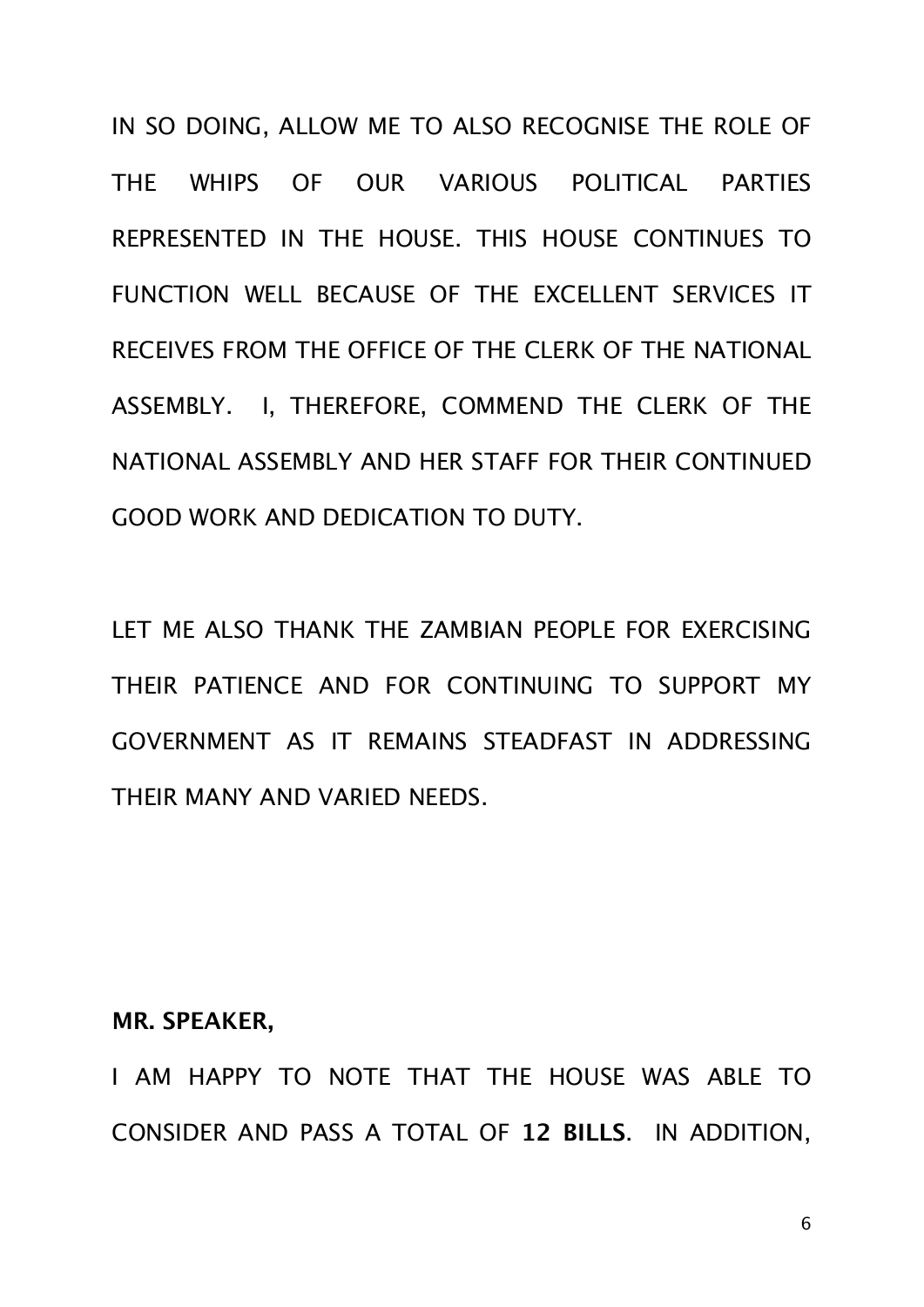THE HOUSE CONTINUED TO EXERCISE ITS ROLE AND OBLIGATION TO HOLD MY GOVERNMENT ACCOUNTABLE TO THE ZAMBIAN PEOPLE BY DEBATING **609** PARLIAMENTARY QUESTIONS, **SEVEN** PRIVATE MEMBERS' MOTIONS AND **23** MINISTERIAL STATEMENTS.

I FURTHER NOTE THAT **21** MOTIONS TO ADOPT THE REPORTS OF THE PARLIAMENTARY SESSIONAL COMMITTEES AND **FIVE** MOTIONS TO ADOPT THE SELECT COMMITTEE REPORTS FOR THE RATIFICATION OF PRESIDENTIAL NOMINEES TO CONSTITUTIONAL OFFICES WERE CONSIDERED AND ADOPTED BY THE HOUSE.

FURTHER, A TOTAL OF **61** PAPERS AND ANNUAL REPORTS WERE LAID ON THE TABLE OF THE HOUSE BY GOVERNMENT MINISTRIES AND QUASI-GOVERNMENT INSTITUTIONS. THESE PAPERS AND ANNUAL REPORTS ARE EVIDENCE OF MY ADMINISTRATION'S DESIRE TO FOSTER GOOD GOVERNANCE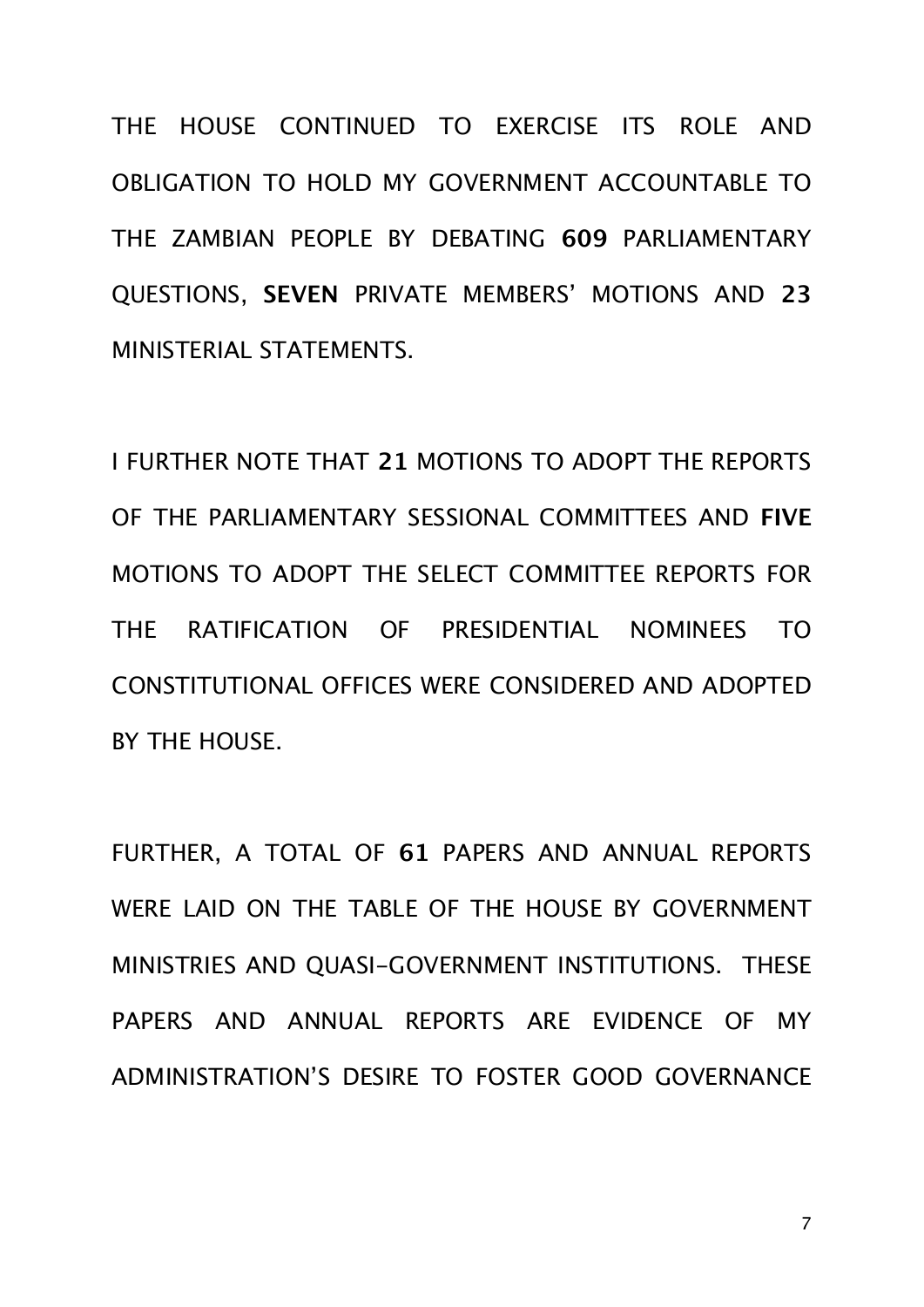AND REMAIN TRANSPARENT AND ACCOUNTABLE TO THE ZAMBIAN PEOPLE.

DESPITE THE DIVERSE POLITICAL REPRESENTATION IN THE HOUSE, MEMBERS WERE ABLE TO WORK TOGETHER FOR THE PURPOSE OF FOSTERING DEVELOPMENT AND IMPROVING THE WELFARE OF OUR PEOPLE.

## **PARLIAMENTARY REFORMS**

## **MR. SPEAKER,**

I AM HAPPY TO NOTE THAT, IN ADVANCING OUR DEMOCRACY, THE FIRST SESSION OF THE ELEVENTH NATIONAL ASSEMBLY CONTINUED WITH THE PARLIAMENTARY REFORMS.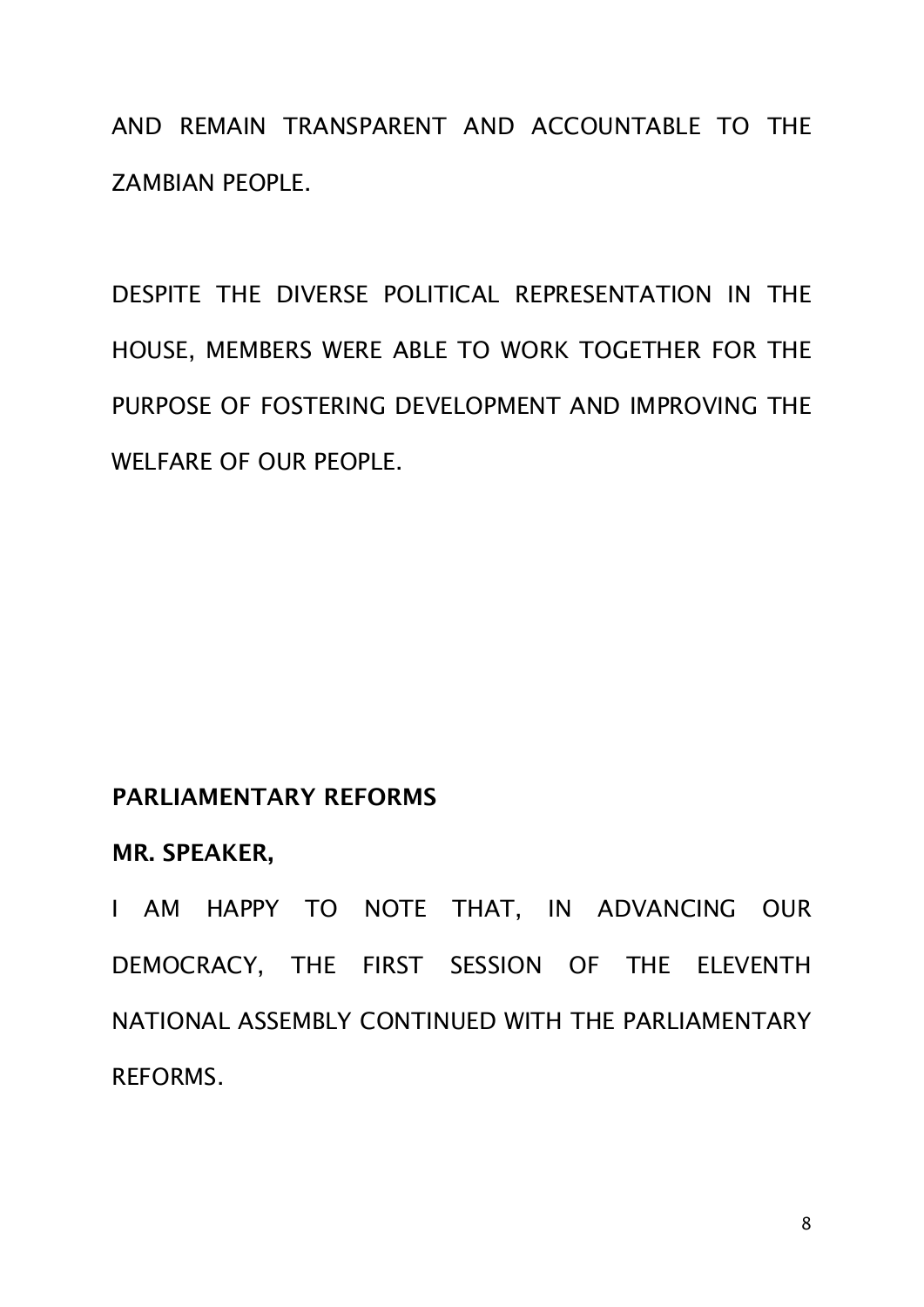I AM PARTICULARLY IMPRESSED WITH THE ON-GOING CONSTRUCTION OF CONSTITUENCY OFFICES; COMPLETION OF THE CONSTRUCTION OF THE MEDIA AND VISITORS CENTRE; INSTALLATION OF SOLAR EQUIPMENT IN SOME CONSTITUENCY OFFICES; STRENGTHENING OF PARLIAMENT RADIO; AND CAPACITY BUILDING TRAINING PROGRAMMES FOR MEMBERS OF PARLIAMENT AND STAFF OF THE NATIONAL ASSEMBLY. ALL THESE WILL ENSURE THAT WE BRING PARLIAMENT CLOSER TO THE PEOPLE.

LET ME ASSURE THIS AUGUST HOUSE AND THE PEOPLE OF ZAMBIA THAT MY GOVERNMENT IS COMMITTED TO SUPPORTING THESE PARLIAMENTARY REFORMS.

## **SOCIO-ECONOMIC AFFAIRS**

#### **MR. SPEAKER,**

IN MY LAST ADDRESS TO THIS HOUSE, I REFLECTED ON THE MANY DEVELOPMENTAL CHALLENGES FACING OUR COUNTRY,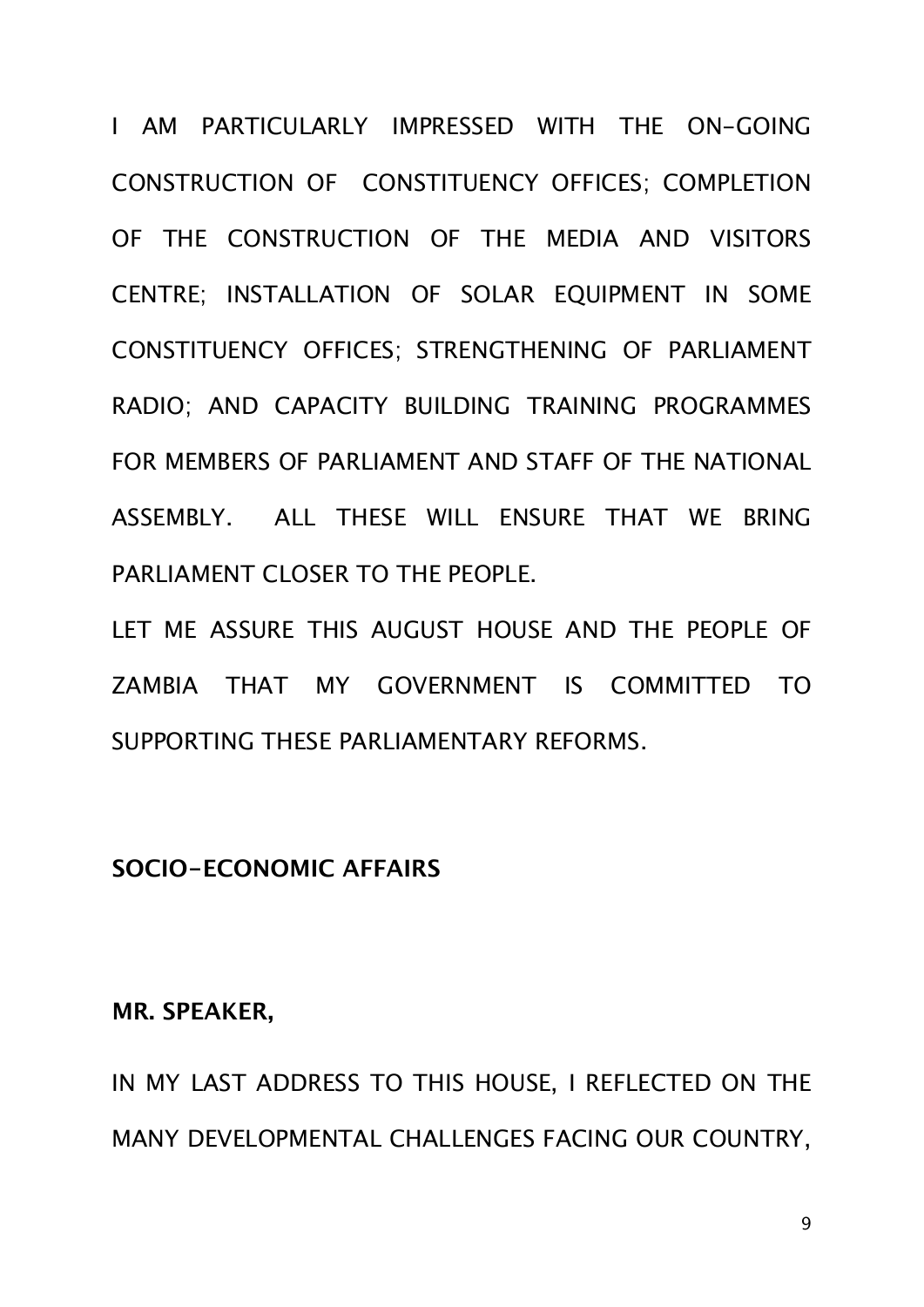WHICH INCLUDED HIGH YOUTH UNEMPLOYMENT AND HIGH POVERTY LEVELS. I ALSO OUTLINED MY GOVERNMENT'S DEVELOPMENT AGENDA TO MEET THE EXPECTATIONS OF OUR PEOPLE.

MY GOVERNMENT IS COMMITTED TO MAKING ZAMBIA A BETTER PLACE FOR ALL. THIS IS IN LINE WITH THE PATRIOTIC FRONT VISION WHICH IS, AND I QUOTE, **"THE CITIZENS OF THIS GREAT LAND NOT ONLY DESERVE BETTER LIVES BUT ARE ENTITLED TO BETTER LIVES",** END OF QUOTE.

 THIS OCCASION, THEREFORE, PROVIDES US WITH A GREAT OPPORTUNITY TO REFLECT ON OUR ACHIEVEMENTS DURING THE LAST SESSION NOT ONLY AS A PARTY IN GOVERNMENT, BUT ALSO AS A PEOPLE.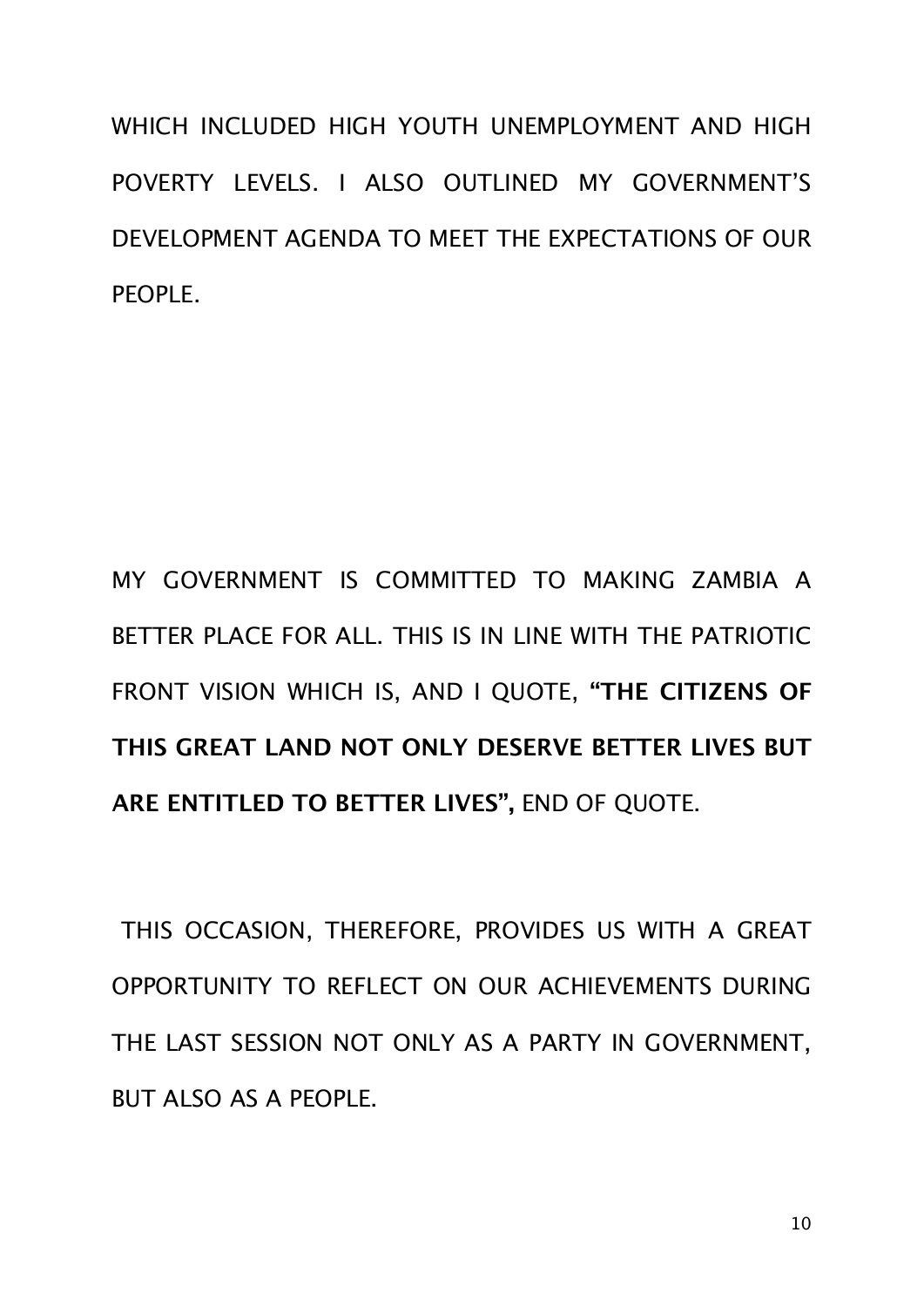IT ALSO ENABLES US TO SERIOUSLY REFLECT ON WHAT WE INTEND TO DO IN ADDRESSING THE MANY CHALLENGES THAT LIE AHEAD TO IMPROVE THE WELFARE OF THE MAJORITY OF OUR PEOPLE AS THE FIRST CALL OF DUTY.

#### **MR. SPEAKER,**

THE ZAMBIAN ECONOMY IS ON COURSE TO ATTAIN A GROWTH RATE HIGHER THAN THE **SEVEN PER CENT** THAT WAS PROJECTED FOR THIS YEAR. OUR OPTIMISM IS BASED ON EVOLVING PROSPECTS CHARACTERISED BY SINGLE DIGIT INFLATION AND DECREASING INTEREST RATES.

OTHER INDICATORS IN THE MACROECONOMIC AREA INCLUDE WELL MANAGED GOVERNMENT BORROWING, STABLE EXCHANGE RATE AND INCREASED PRIVATE SECTOR CREDIT AND INVESTMENT.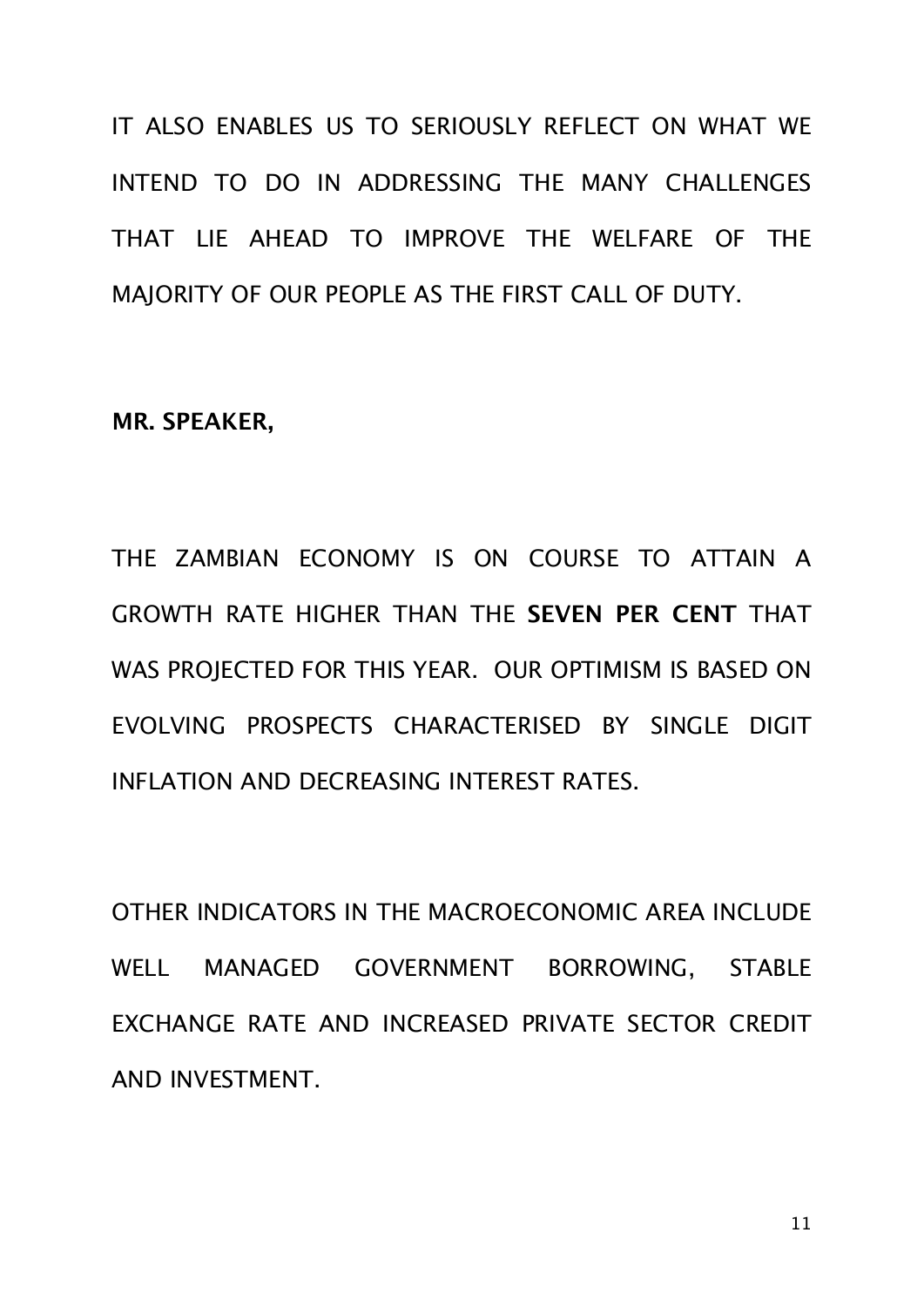ON 18TH MAY, 2012 GOVERNMENT ISSUED A STATUTORY INSTRUMENT NUMBER 33 OF 2012 WHICH PROHIBITS THE QUOTING, PAYING OR DEMANDING TO PAY OR RECEIVING OF FOREIGN CURRENCY AS LEGAL TENDER FOR GOODS, SERVICES OR ANY OTHER DOMESTIC TRANSACTIONS. THIS IS IN DEFENCE OF SOVEREIGNTY OVER OUR NATIONAL CURRENCY AS IS THE PRACTICE IN ALL OTHER COUNTRIES WITH STABLE ECONOMIES.

IN ORDER TO ENSURE SUSTAINABLE HIGHER GROWTH RATES, MY GOVERNMENT WILL STRIVE TO IMPROVE FURTHER ON THESE MACRO-ECONOMIC PARAMETERS.

BUDGET EXECUTION CONTINUES TO IMPROVE. BY THE END OF JUNE 2012, GOVERNMENT HAD RELEASED MORE THAN **75 PER CENT** OF THE BUDGET WITH MOST OF THE MINISTRIES AND SPENDING AGENCIES HAVING RECEIVED MORE THAN HALF OF THEIR 2012 ALLOCATIONS.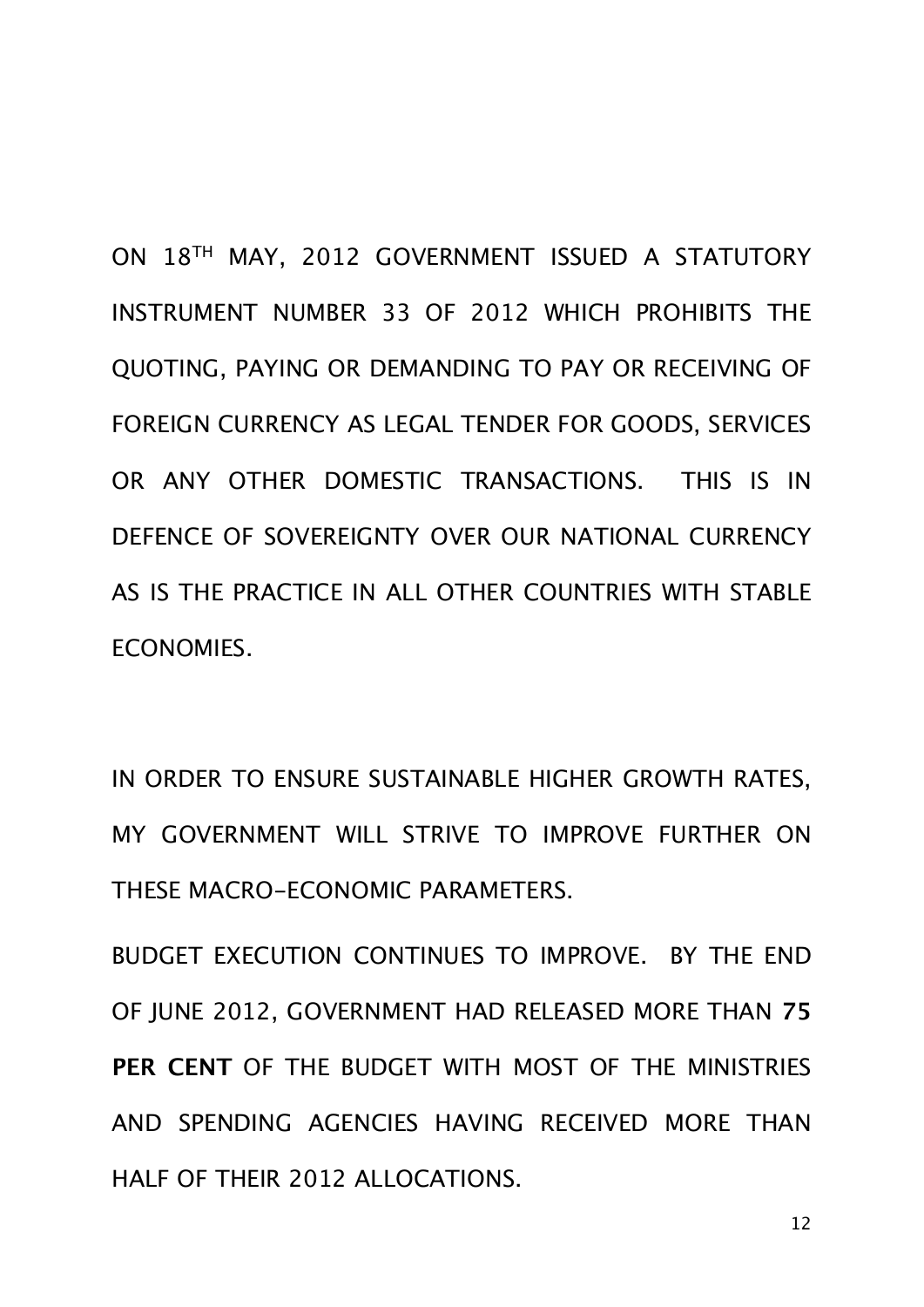IN THIS VEIN, MY GOVERNMENT IS IN THE PROCESS OF ESTABLISHING A GOVERNMENT WIDE MONITORING AND EVALUATION SYSTEM WHICH WILL ENHANCE RESOURCE ALLOCATION AND EVALUATION SYSTEM TO PROJECTS AND TRACKING OF POLICY PERFORMANCE INCLUDING SUPPORT OF RESULTS BASED MANAGEMENT.

**MR. SPEAKER,**

DESPITE THE FAVOURABLE MACRO-ECONOMIC CONDITIONS OF THE ZAMBIAN ECONOMY IN THE PAST ONE YEAR, THE COUNTRY IS STILL FACED WITH A NUMBER OF CHALLENGES. IN PARTICULAR, POVERTY LEVELS REMAIN HIGH ESPECIALLY IN RURAL AREAS.

THERE IS ALSO UNACCEPTABLY HIGH UNEMPLOYMENT, ESPECIALLY AMONG THE YOUTH. FURTHER, THE SHORTAGE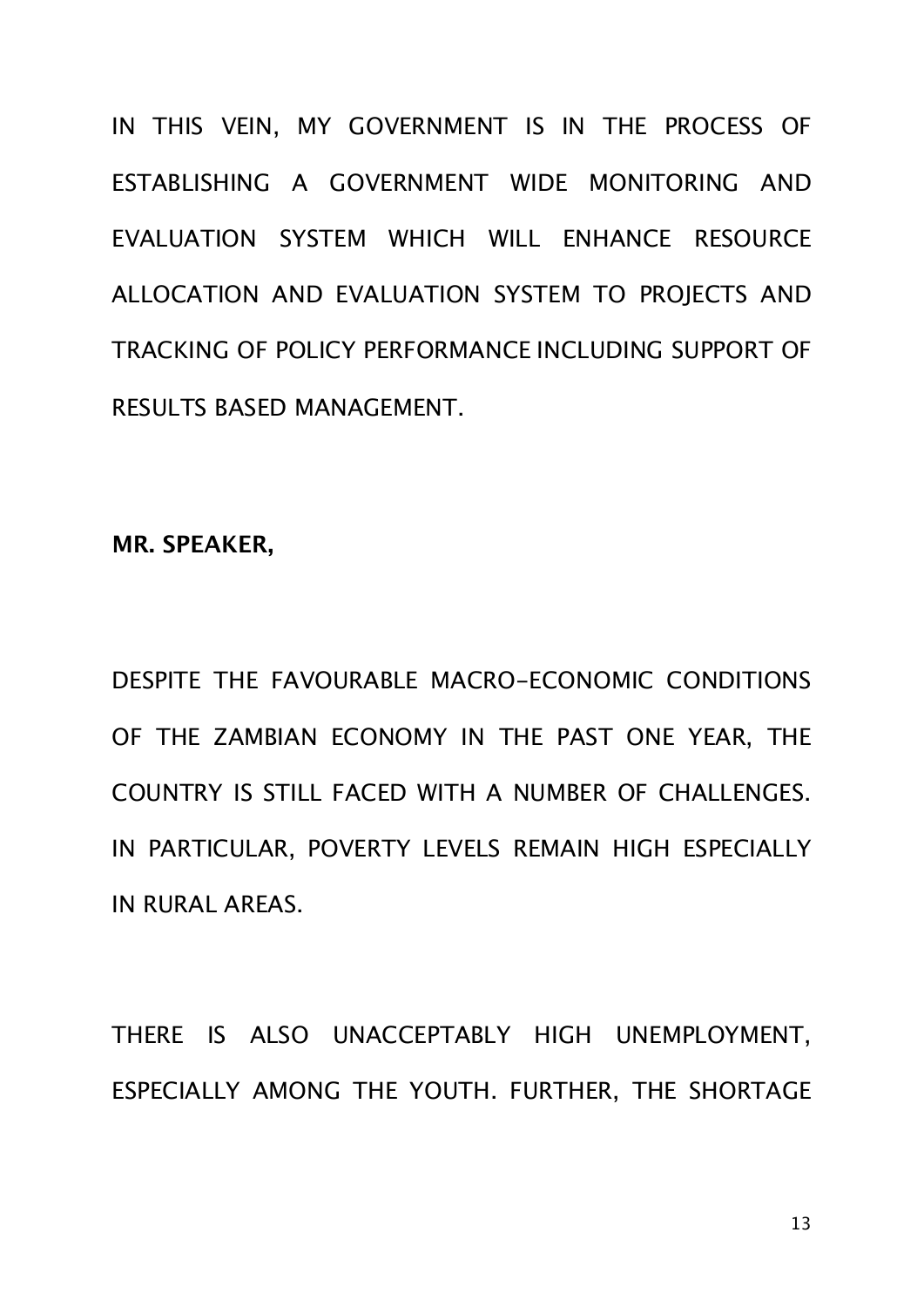OF ELECTRICITY HAS CONTINUED TO HAVE A NEGATIVE IMPACT ON ECONOMIC PERFORMANCE.

MY GOVERNMENT RECOGNISES THE NEED TO INTENSIFY EFFORTS IN CLOSING THE DEVELOPMENT GAP BETWEEN RURAL AND URBAN AREAS, AND CREATE OPPORTUNITIES TO ACHIEVE SUSTAINABLE DEVELOPMENT THROUGH ECONOMIC GROWTH AND DIVERSIFICATION, SOCIAL DEVELOPMENT AND ENVIRONMENTAL PROTECTION.

LET ME ASSURE THIS AUGUST HOUSE THAT MY ADMINISTRATION IS READY TO ADDRESS THE CHALLENGES THAT THE ZAMBIAN ECONOMY IS FACED WITH. IN THIS REGARD, THE GOVERNMENT WILL CONTINUE TO MAINTAIN STRONG FISCAL PRUDENCE TO ENSURE THAT RESOURCES ARE USED WISELY.

FURTHER, IT WILL CURTAIL NON-PRIORITY EXPENDITURES TO ENSURE THAT KEY PROGRAMMES AIMED AT POVERTY REDUCTION AND EMPLOYMENT CREATION ARE GIVEN DUE PRIORITY.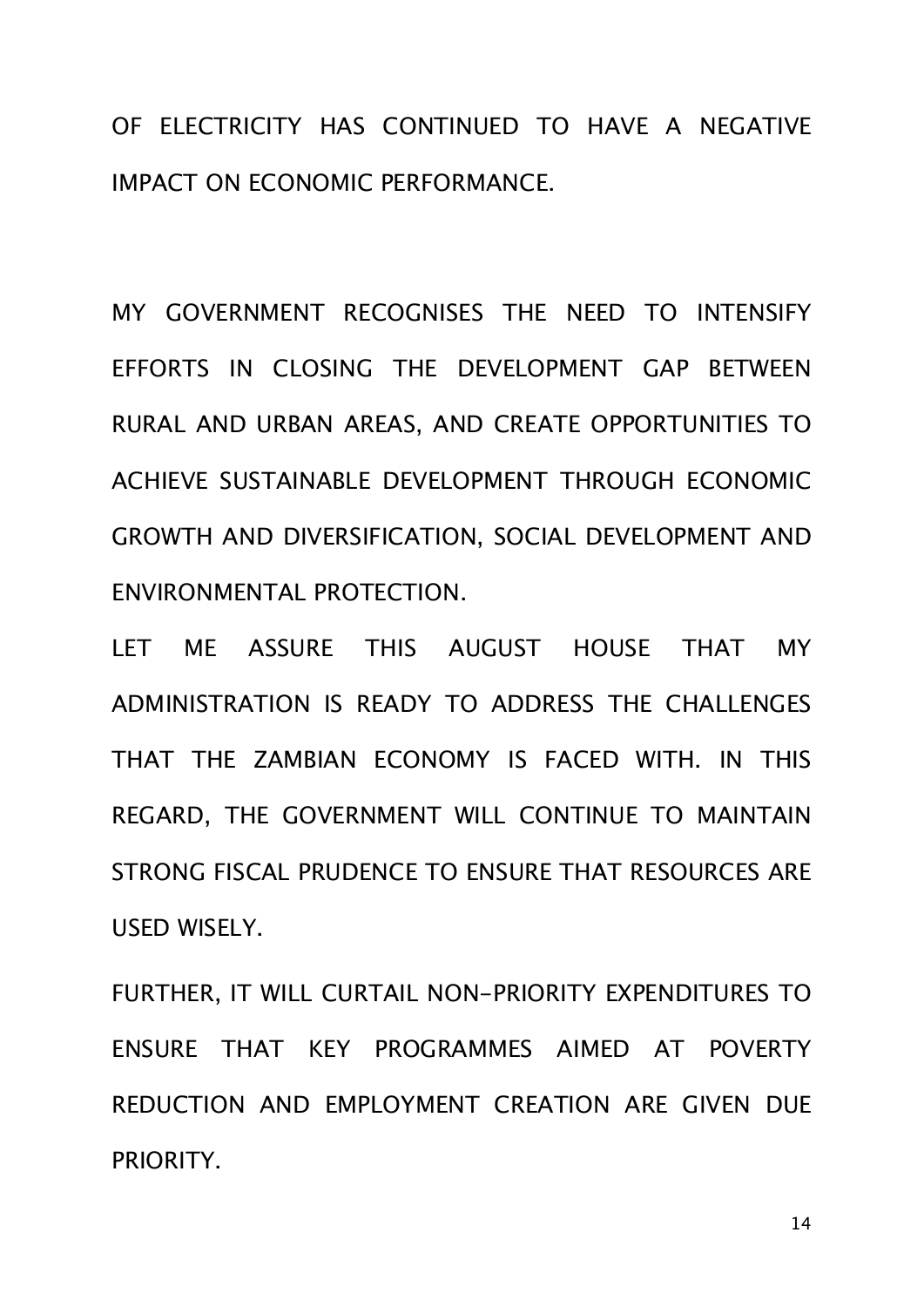**MR. SPEAKER,**

GOING FORWARD, MY GOVERNMENT IS DETERMINED TO FOSTER INCLUSIVE SOCIAL AND ECONOMIC DEVELOPMENT. IN THIS RESPECT WE SHALL:

- 1) ENHANCE THE EXPANSION AND DIVERSIFICATION OF THE ECONOMY;
- 2) ENSURE THE PROMOTION OF FOREIGN DIRECT INVESTMENT WHILE DOING EVERYTHING TO FOSTER LOCAL INVESTMENT;
- 3) SUSTAIN A SINGLE DIGIT INFLATION RATE AND CONTINUE TO WORK TOWARDS EFFECTIVELY REDUCING THE INTEREST RATE;
- 4) ENHANCE DOMESTIC RESOURCE MOBILIZATION;
- 5) SIGNIFICANTLY INCREASE EMPLOYMENT; AND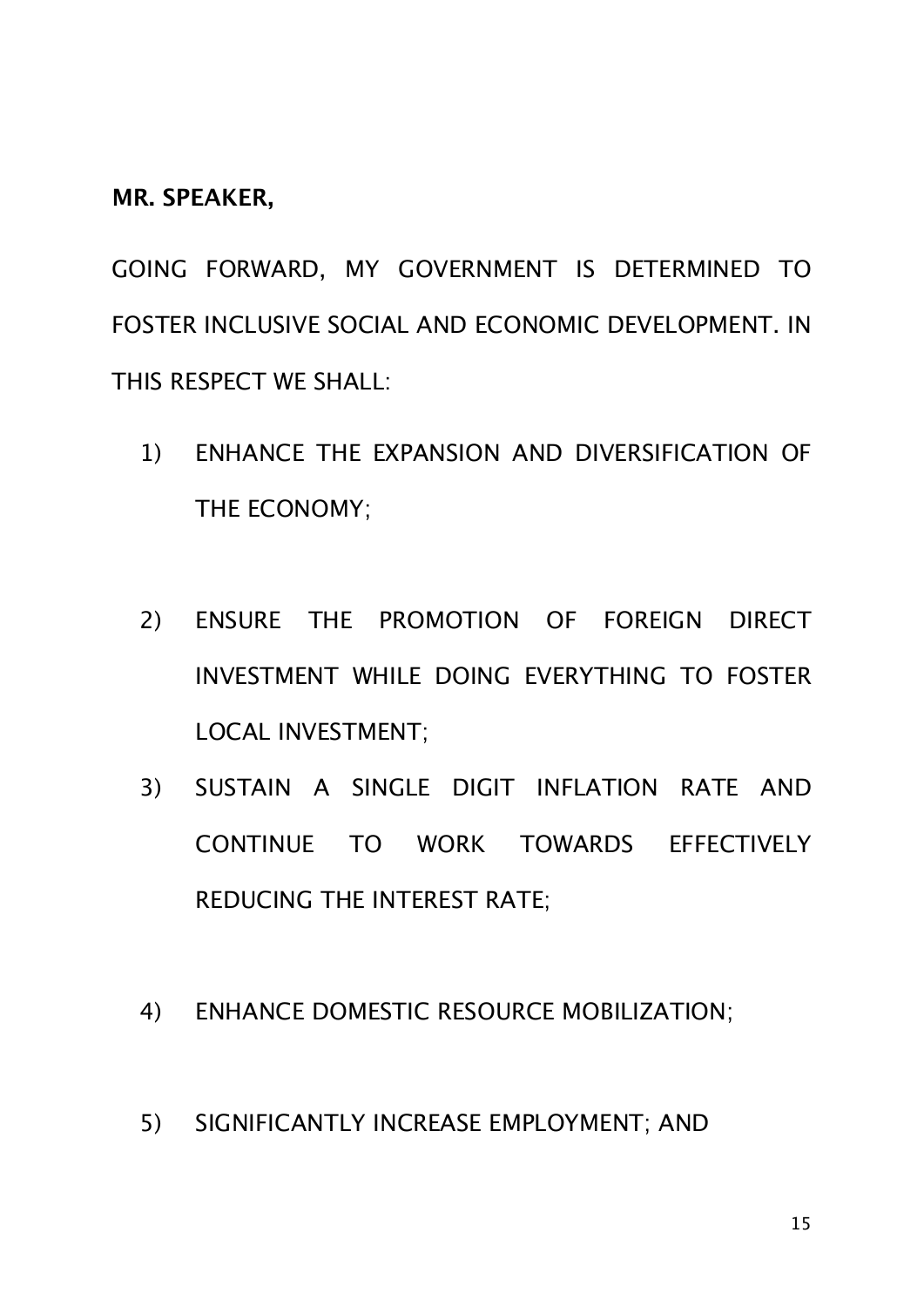6) LIMIT GOVERNMENT BORROWING TO SUSTAINABLE LEVELS TO AVOID PUTTING A HUGE BURDEN ON POSTERITY.

#### **MR. SPEAKER,**

THE OVERALL GROWTH STRATEGY IS TO INCREASE GROWTH TO AN AVERAGE OF **EIGHT PER CENT** PER ANNUM.

WHILE IN THE MEDIUM AND LONG TERM, THE SIXTH NATIONAL DEVELOPMENT PLAN AND VISION 2030 WILL REMAIN THE MAIN DEVELOPMENT FRAMEWORKS OF THE COUNTRY, GOVERNMENT SHALL PURSUE THE GROWTH STRATEGY IN LINE WITH THE PATRIOTIC FRONT MANIFESTO.

## **NATIONAL BUDGET 2013**

## **MR. SPEAKER,**

THE 2013 NATIONAL BUDGET WHICH WILL BE PRESENTED TO THIS AUGUST HOUSE WILL BE THE FIRST UNDER THE DIRECTION OF THE PATRIOTIC FRONT GOVERNMENT.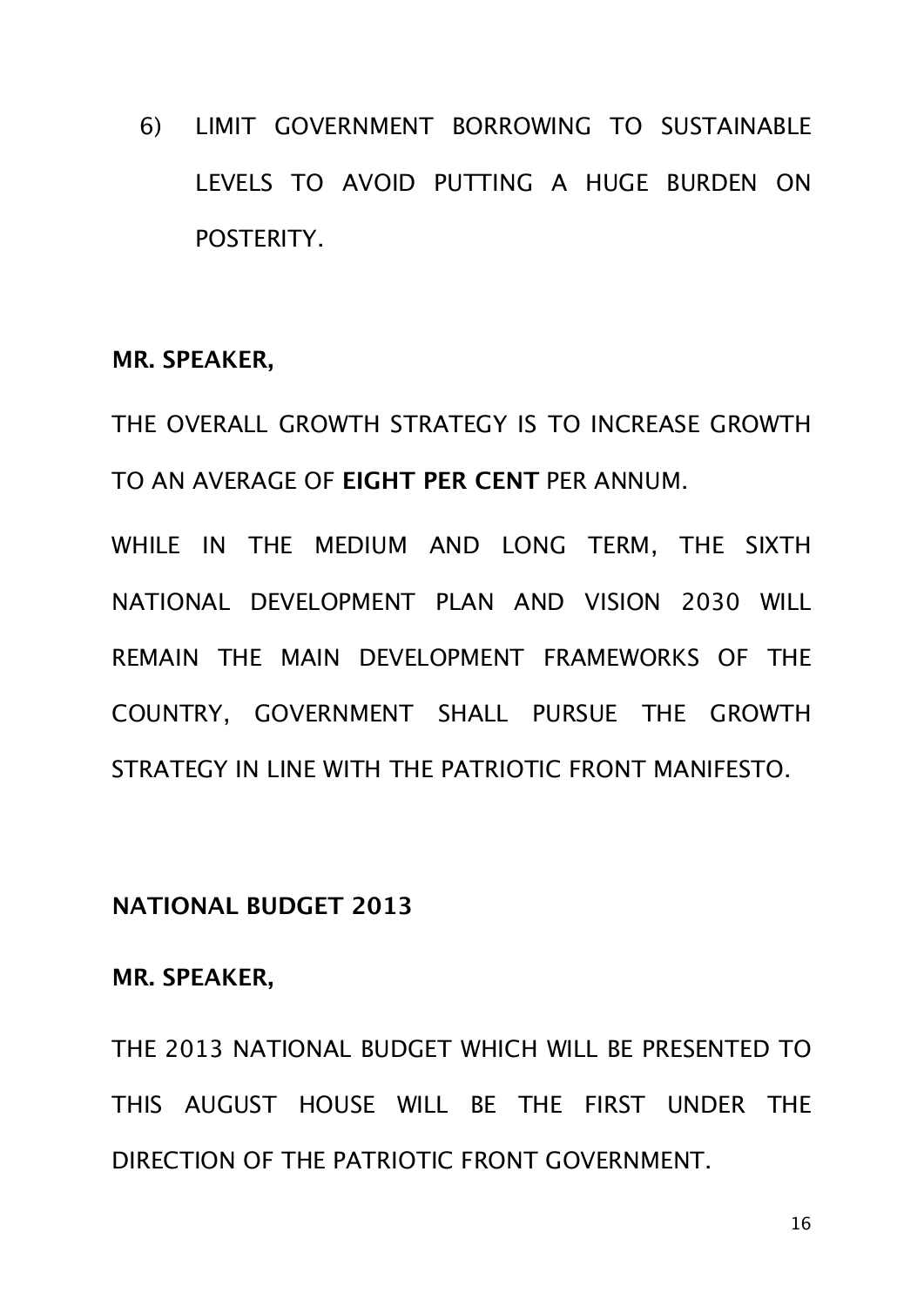IN THIS REGARD, THE BUDGET WILL ENSURE THAT ECONOMIC GROWTH IS INCLUSIVE AND PRO-POOR. THE FOCUS WILL BE ON THE STRATEGIC AREAS OF EDUCATION, HEALTH, AGRICULTURE, LOCAL GOVERNMENT AND HOUSING AND IMPROVED GOVERNANCE, WITH EMPHASIS ON RURAL DEVELOPMENT.

TO ENHANCE GOVERNMENT REVENUE, THE FOCUS WILL BE ON REVIEWING THE CURRENT TAX SYSTEM. FURTHER, GOVERNMENT IS DETERMINED TO SIGNIFICANTLY REDUCE TAX EVASIONS LEAKAGES THROUGH STRENGTHENING THE FRAMEWORK FOR GRANTING FISCAL INCENTIVES AND ENHANCING AUDIT TRAILS TO ENSURE EXPORT VOLUMES ARE ACCURATELY DECLARED.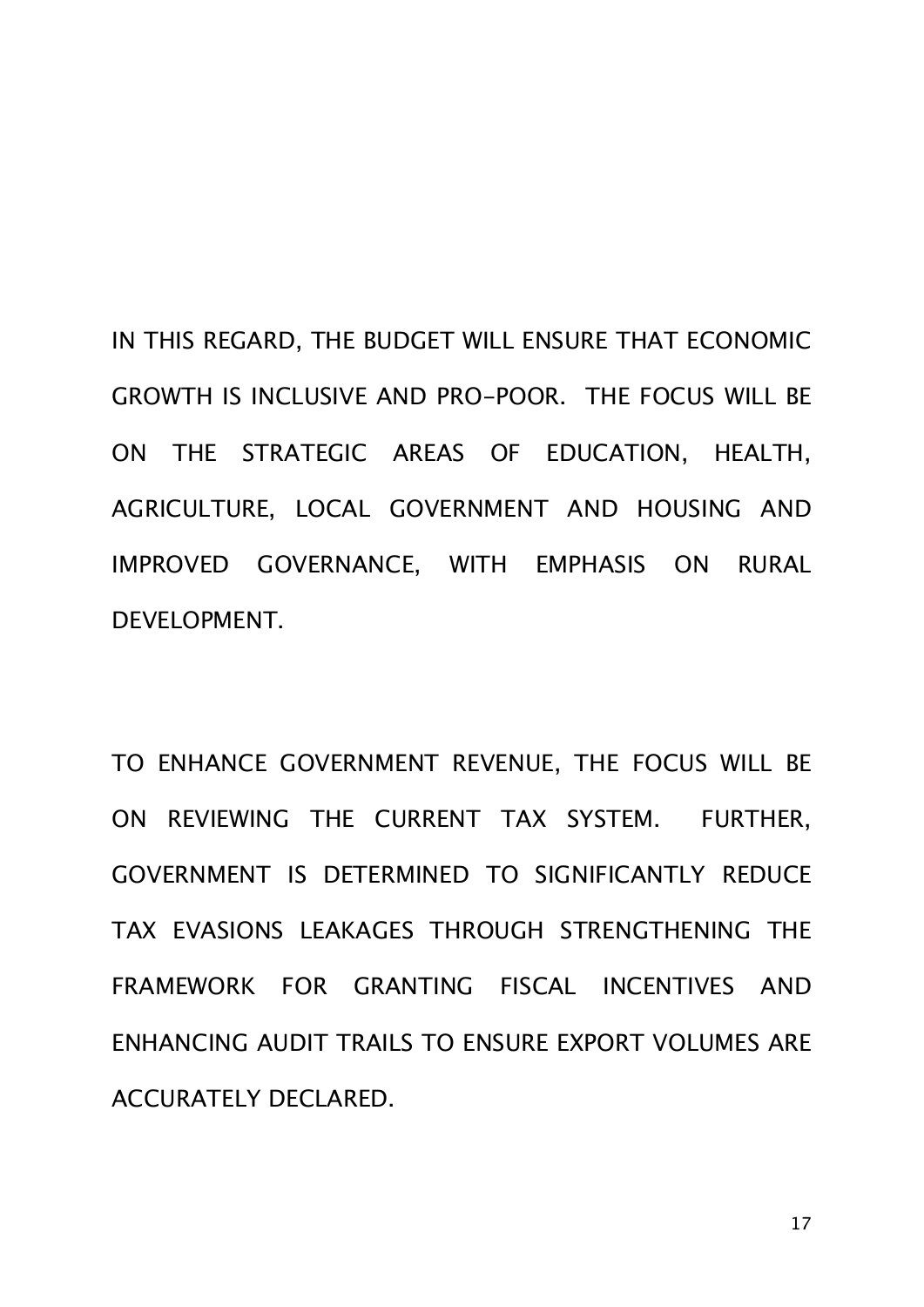FURTHER, GOVERNMENT WILL CONTINUE THE PROCESS OF WIDENING THE TAX BASE BY; AMONG OTHER MEASURES, ENSURING TAX COMPLIANCE.

## **EDUCATION DEVELOPMENT**

#### **MR. SPEAKER,**

EDUCATION, SKILLS DEVELOPMENT, AND SCIENCE AND TECHNOLOGY ARE KEY TO IMPROVING THE PRODUCTIVITY OF OUR PEOPLE AND FACILITATING NATIONAL DEVELOPMENT. GUIDED BY THE PATRIOTIC FRONT MANIFESTO, MY GOVERNMENT HAS COMMENCED THE REVIEW OF THE EDUCATION POLICY AND THE EDUCATION ACT OF 2011.

GOVERNMENT IS ALSO WORKING ON THE HIGHER EDUCATION AUTHORITY BILL SO AS TO AUGMENT THE NATIONAL QUALIFICATION FRAMEWORK. MY GOVERNMENT APPRECIATES THE INITIATIVES TAKEN BY THE PRIVATE SECTOR TO ESTABLISH UNIVERSITIES AND OTHER TERTIARY INSTITUTIONS OF LEARNING ACROSS THE COUNTRY.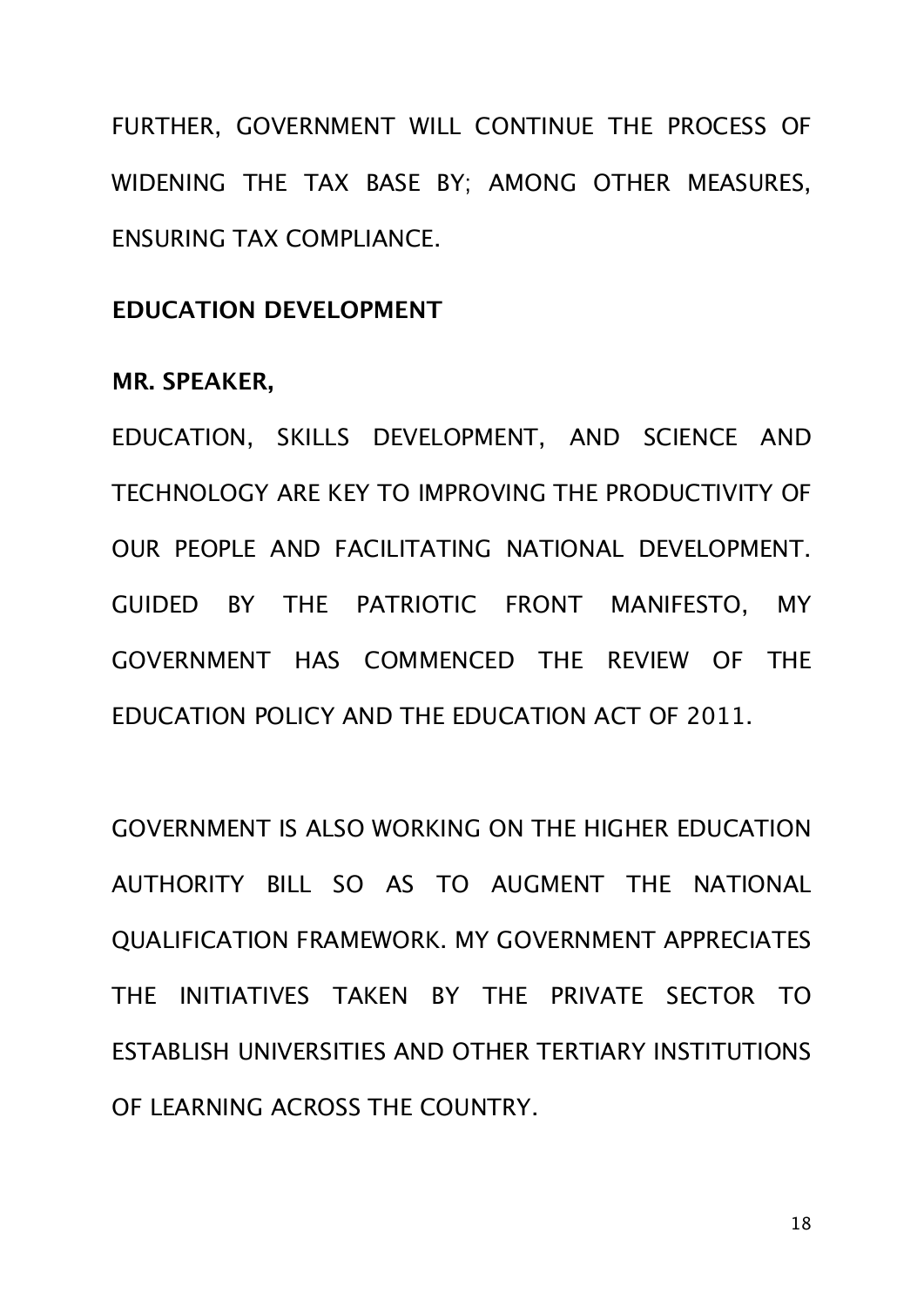I AM, HOWEVER, CONCERNED WITH THE QUALITY OF EDUCATION THAT IS BEING OFFERED IN MANY OF THESE INSTITUTIONS. THEREFORE, THERE IS NEED FOR A REGULATORY BODY THAT WILL ENSURE CONFORMITY TO ACCEPTABLE NATIONAL AND INTERNATIONAL EDUCATIONAL STANDARDS.

ACCORDINGLY, I AM DIRECTING THE RESPONSIBLE MINISTER TO WORK ON THE ESTABLISHMENT OF AN EDUCATIONAL REGULATORY BODY TO MONITOR AND IMPROVE STANDARDS. **MR. SPEAKER,**

IN MY ADDRESS TO THE OPENING SESSION OF THE ELEVENTH NATIONAL ASSEMBLY, I DID ANNOUNCE THE TRANSFORMATION OF SOME COLLEGES INTO UNIVERSITIES, AS WELL AS THE ESTABLISHMENT OF LUBWA UNIVERSITY IN HONOUR OF THE FIRST PRESIDENT OF THE REPUBLIC OF ZAMBIA.

I AM GLAD TO INFORM THIS AUGUST HOUSE THAT PREPARATORY WORK FOR THESE PROJECTS HAS ALREADY STARTED AND ACTUAL CONSTRUCTION IS EXPECTED TO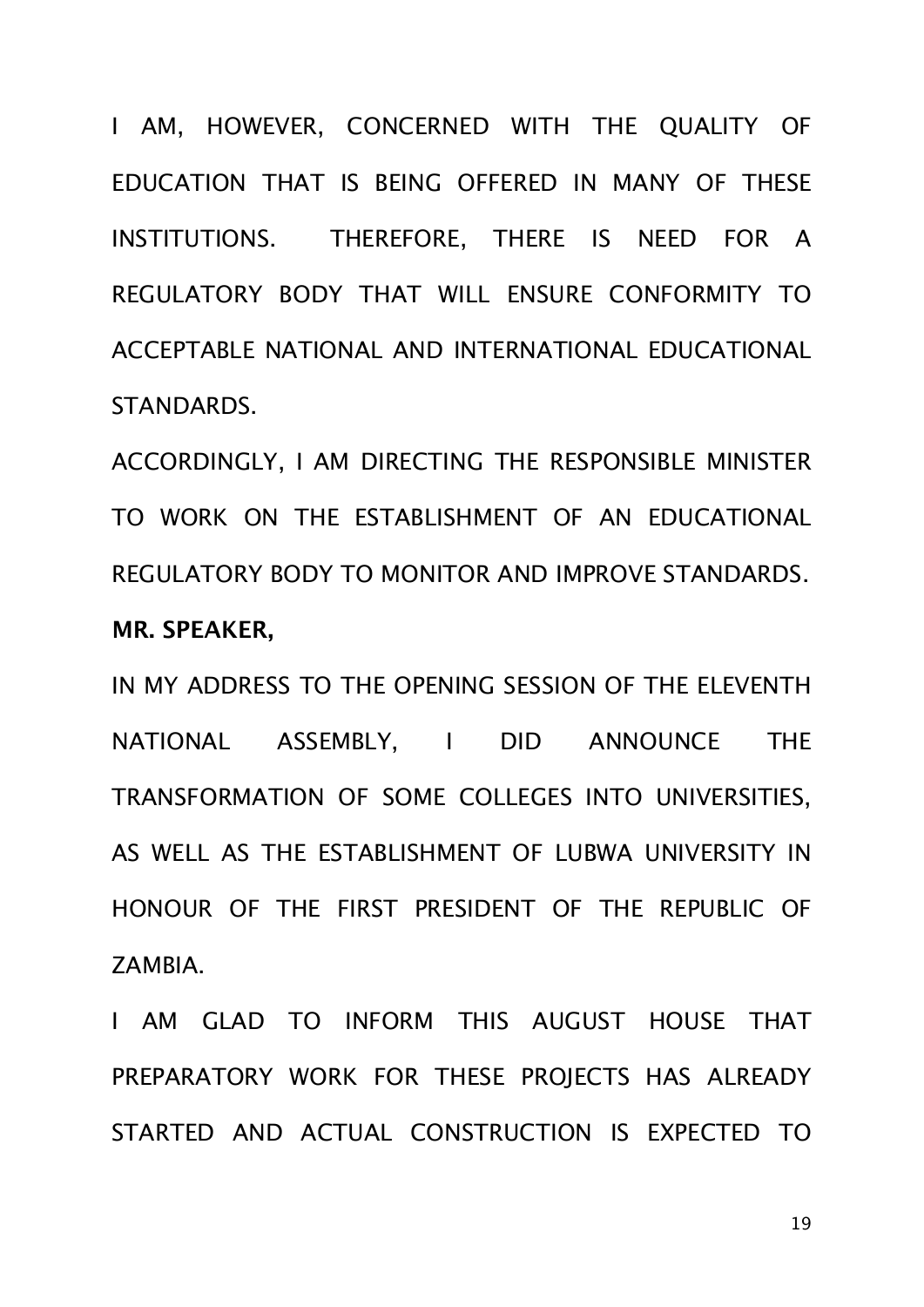COMMENCE DURING THE COURSE OF THIS YEAR AT LUBWA, CHALIMBANA AND PALABANA.

MY GOVERNMENT HAS ACCELERATED CONSTRUCTION OF MULAKUPIKWA UNIVERSITY IN CHINSALI. IN ADDITION, EXPANSION PROGRAMMES ARE BEING UNDERTAKEN AT THE COPPERBELT, KWAME NKRUMAH AND MULUNGUSHI UNIVERSITIES. THE INTENTION OF GOVERNMENT IS TO HAVE AT LEAST ONE PUBLIC UNIVERSITY IN EACH PROVINCE.

#### **MR. SPEAKER,**

NEW TRADES TRAINING INSTITUTIONS ARE ALSO BEING CONSTRUCTED IN KALABO, MILENGE AND ISOKA, WHILE REHABILITATION AND EXPANSION WORKS HAVE CONTINUED IN A NUMBER OF TRAINING INSTITUTIONS ACROSS THE COUNTRY.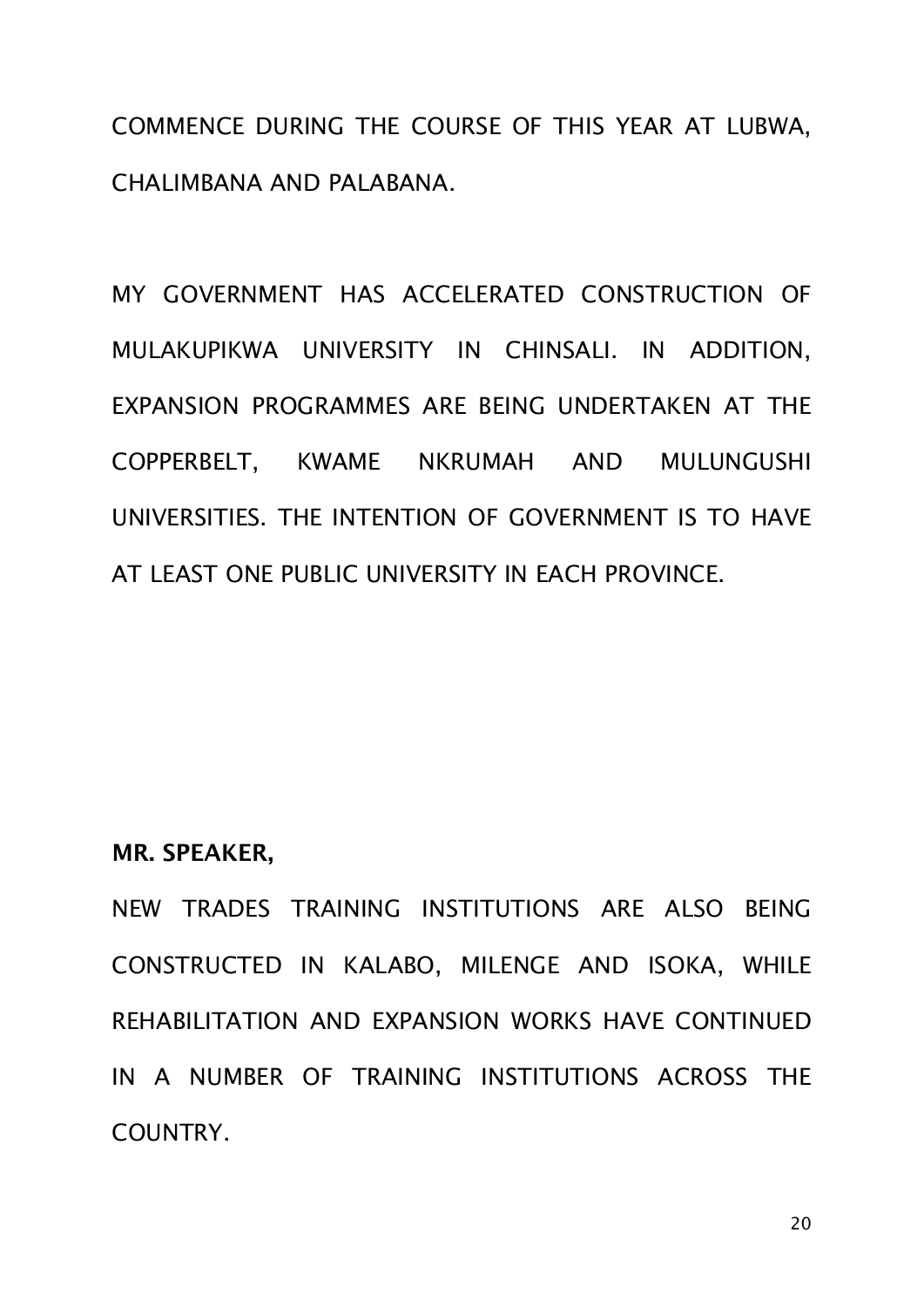CONSTRUCTION OF OTHER INSTITUTIONS IN LUNDAZI, SESHEKE AND MUMBWA WILL COMMENCE BEFORE THE END OF THE YEAR. ADDITIONALLY, SUBSTANTIAL FUNDING WAS RELEASED TOWARDS REHABILITATION OF SCHOOL INFRASTRUCTURE.

## **MR. SPEAKER,**

IN ORDER TO IMPROVE THE QUALITY AND RELEVANCE OF EDUCATION, THE CURRICULUM HAS UNDERGONE REVIEW.

THE NEW CURRICULUM, WILL INTEGRATE BOTH ACADEMIC AND VOCATIONAL TRAINING. THIS WILL FACILITATE THE ACQUISITION OF SKILLS TO ENABLE STUDENTS BE SELF EMPLOYED WHEN THEY CANNOT SECURE FORMAL EMPLOYMENT. ANOTHER KEY ASPECT OF THE CURRICULUM WILL BE THE INCLUSION OF ENTREPRENEURSHIP TRAINING.

## **HEALTH**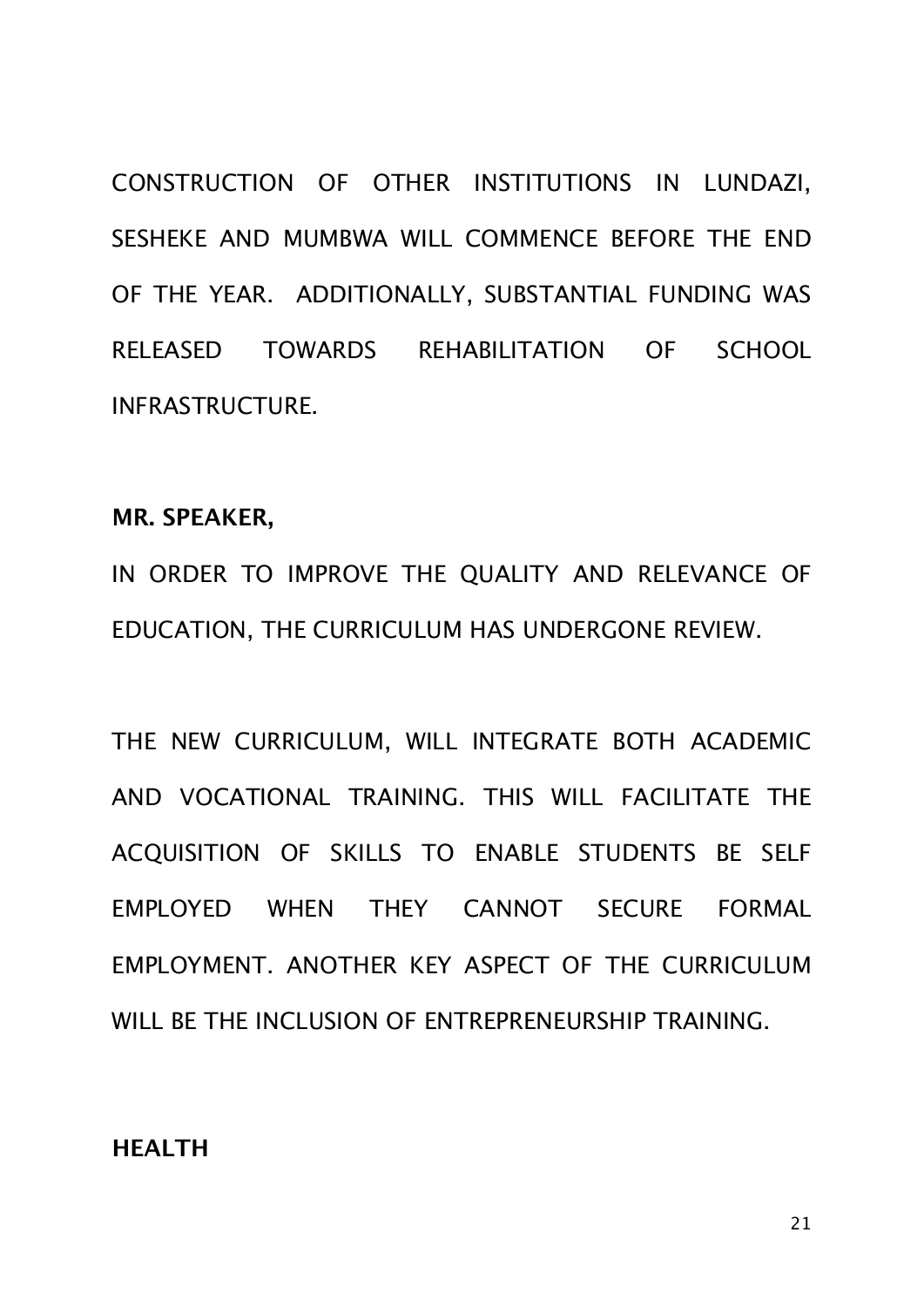**MR. SPEAKER,**

MY GOVERNMENT CONTINUES TO RE-ORGANISE AND MANAGE THE HEALTH SECTOR TO ENSURE SIGNIFICANT IMPROVEMENT IN HEALTH SERVICE DELIVERY. ON 27TH JANUARY 2012, GOVERNMENT LAUNCHED THE NATIONAL HEALTH STRATEGIC PLAN FOR THE PERIOD 2011 TO 2015. THIS STRATEGY IS AIMED AT ADDRESSING BOTH NON-COMMUNICABLE AND COMMUNICABLE DISEASES.

IN ORDER TO ADDRESS THE ISSUE OF INFRASTRUCTURE, MY GOVERNMENT ALLOCATED FUNDS FOR THE REHABILITATION OF HEALTH FACILITIES AND CONSTRUCTION OF NEW HOSPITALS. WE ARE CURRENTLY CONSTRUCTING A CANCER DISEASES HOSPITAL AT THE UNIVERSITY TEACHING HOSPITAL WITH A TOTAL CAPACITY OF **220** BEDS.

GOVERNMENT WILL SOON COMMENCE THE CONSTRUCTION OF **650** HEALTH POSTS ACROSS THE COUNTRY.

**MR. SPEAKER,**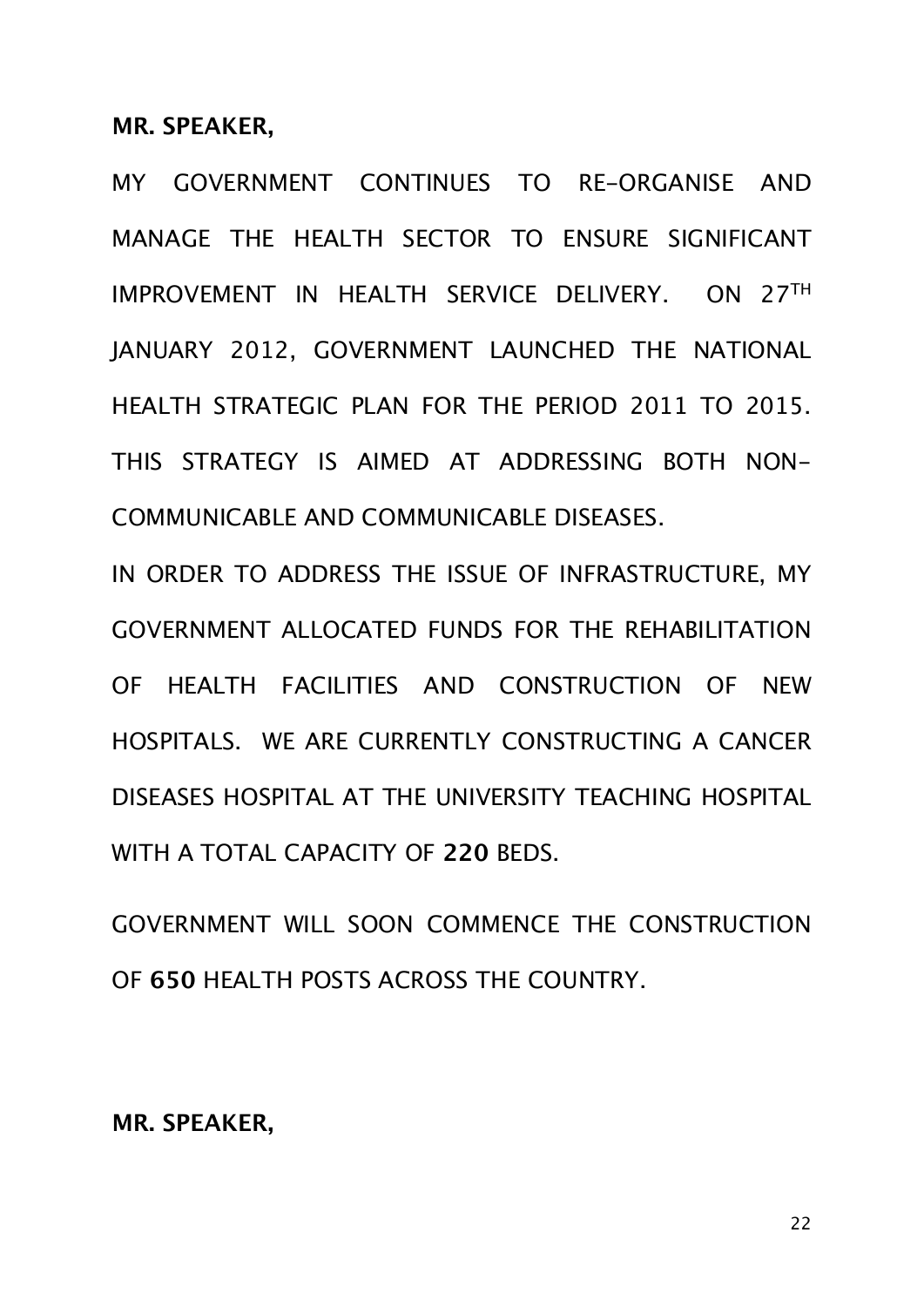OVER THE YEARS, OUR COUNTRY HAS EXPERIENCED AN INCREASE IN THE NUMBER OF ROAD TRAFFIC ACCIDENTS, THEREBY STRETCHING OUR CAPACITY TO ADEQUATELY PROVIDE EMERGENCY HEALTH CARE.

TO ADDRESS THIS PROBLEM, MY GOVERNMENT HAS PROCURED INTENSIVE CARE UNIT EOUIPMENT FOR ALL PROVINCIAL HOSPITALS AND THIS EQUIPMENT IS CURRENTLY BEING INSTALLED.

#### **MR. SPEAKER,**

IN LINE WITH THE PATRIOTIC FRONT MANIFESTO, MY GOVERNMENT ABOLISHED USER FEES AT PRIMARY LEVEL, THEREBY GIVING RELIEF TO MANY ZAMBIANS, ESPECIALLY THOSE WHO COULD NOT AFFORD TO PAY FOR HEALTH SERVICES .

IN ORDER TO REDUCE THE NUMBER OF PATIENTS REFERRED FOR TREATMENT ABROAD, WE HAVE EMBARKED ON A PROGRAMME TO TRAIN SPECIALISTS AND ACQUIRE MODERN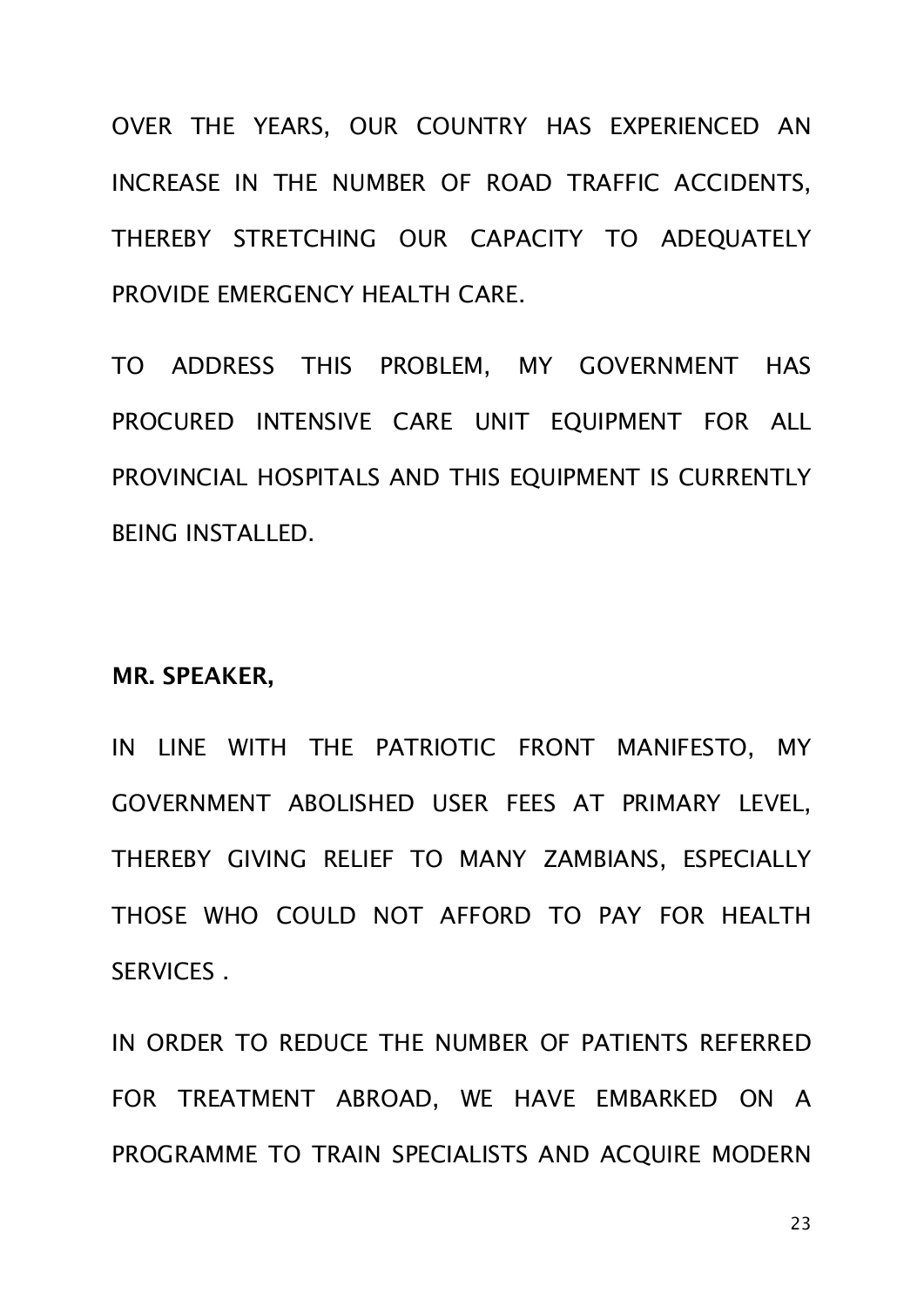MEDICAL EQUIPMENT INCLUDING COMPUTERISED TOMOGRAPHY SCANNERS.

ALL IN ALL, THIS HOUSE WILL BE PLEASED TO LEARN THAT MY GOVERNMENT INCREASED THE BUDGET TO THE HEALTH SECTOR BY **47 PER CENT.** THE INCREASE HAS IMPROVED AND STABILISED THE AVAILABILITY OF ESSENTIAL DRUGS IN ALL HEALTH FACILITIES. OUR VISION IS TO HAVE A HEALTHY NATION WITH HEALTHY PEOPLE.

## **AGRICULTURAL DEVELOPMENT**

**MR. SPEAKER,**

MY GOVERNMENT'S POLICY OBJECTIVE ON AGRICULTURE IS TO ACHIEVE A DYNAMIC, COMPETITIVE, DIVERSIFIED AND SUSTAINABLE AGRICULTURAL SECTOR WHICH ASSURES NATIONAL FOOD SECURITY AND INCREASED INCOMES AT ALL LEVELS.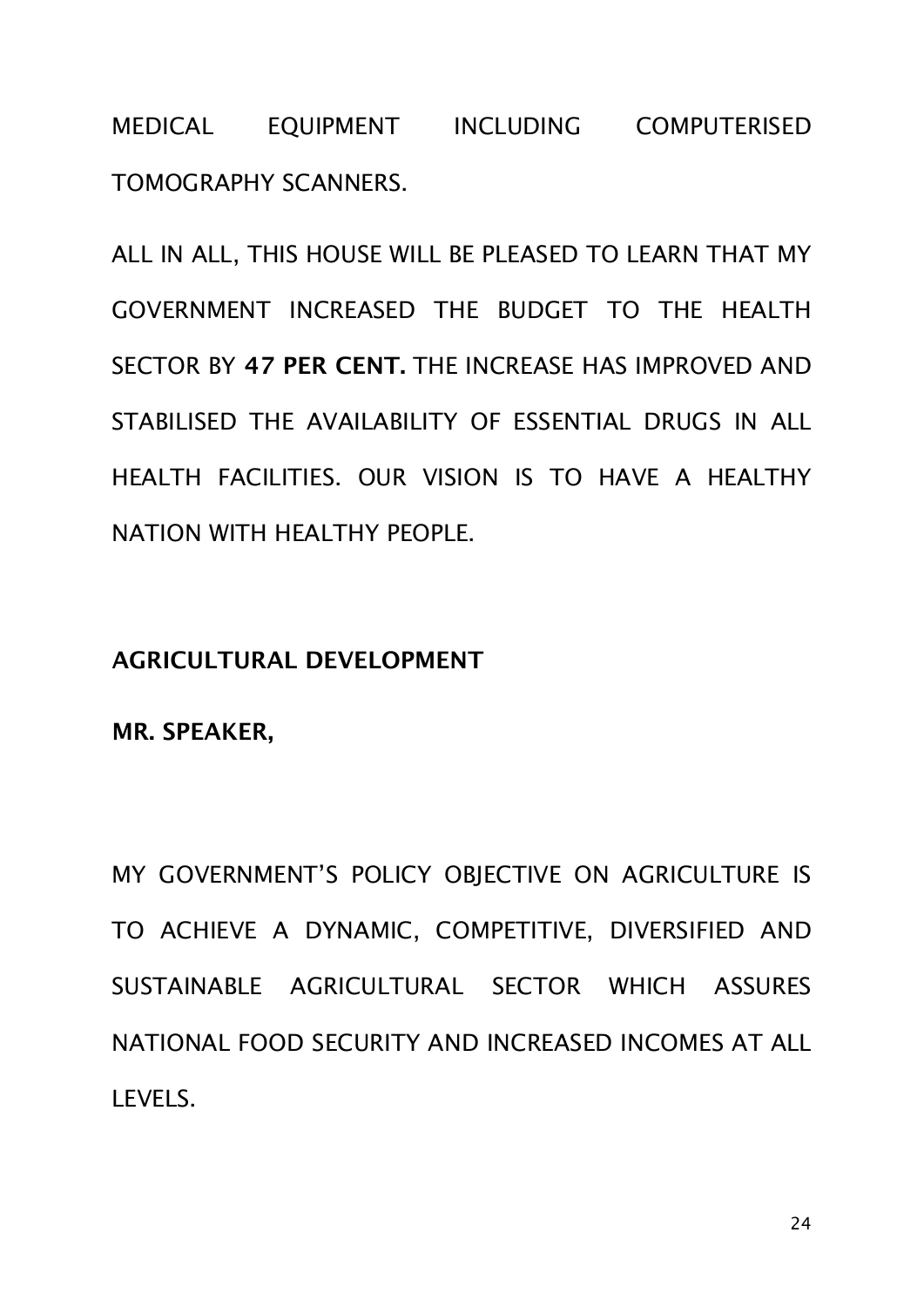IN THIS REGARD, GOVERNMENT WILL CONTINUE TO STRENGTHEN HOUSEHOLD PRODUCTION AND TO PROMOTE INVESTMENT IN AGRO-PROCESSING THEREBY INCREASE EMPLOYMENT OPPORTUNITIES.

## **MR. SPEAKER,**

IN LINE WITH THE PATRIOTIC FRONT MANIFESTO, MY GOVERNMENT WILL ESTABLISH ASSOCIATED IRRIGATION SCHEMES FOR SMALLHOLDER, MEDIUM AND LARGE SCALE COMMERCIAL FARMING IN HIGH POTENTIAL AREAS ACROSS THE COUNTRY. IN THE NEXT FIVE YEARS, GOVERNMENT SHALL PROGRESSIVELY BRING **17,000** HECTARES OF LAND UNDER IRRIGATION.

GOVERNMENT WILL ALSO CONTINUE TO MAKE AVAILABLE ADDITIONAL LAND FOR THE DEVELOPMENT OF FARM BLOCKS. THE INFRASTRUCTURE DEVELOPMENT OF THE FARM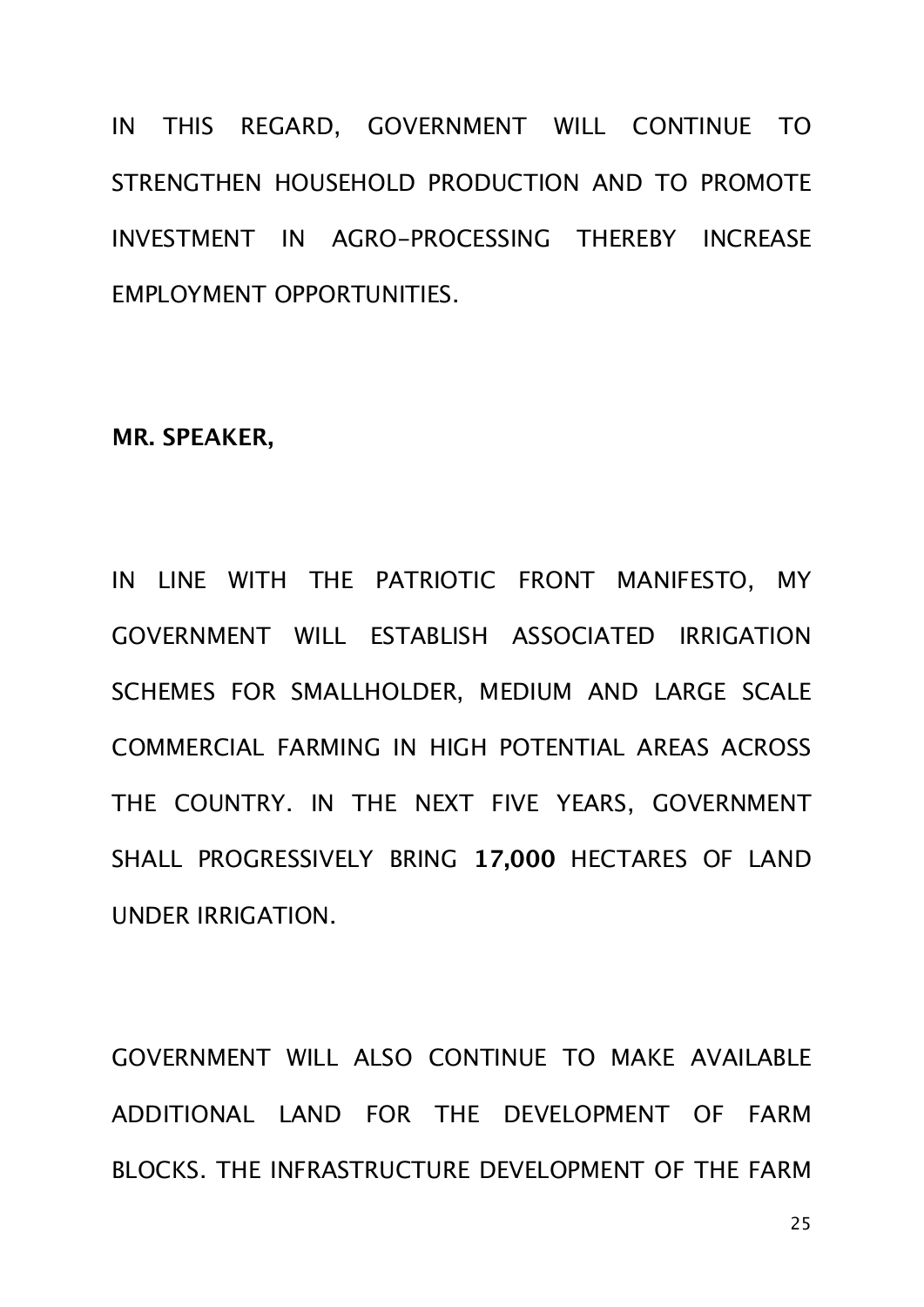BLOCKS STARTED WITH NANSANGA AND HAS SINCE BEEN EXTENDED TO LUENA FARM BLOCK IN KAWAMBWA WITH MORE THAN **K40 BILLION** RELEASED THIS YEAR FOR THE DEVELOPMENT.

## **MR. SPEAKER,**

MY GOVERNMENT HAS CONTINUED TO SUPPORT OUR SMALL SCALE FARMERS WITH AGRICULTURAL INPUTS UNDER THE FARMER INPUT SUPPORT PROGRAMME. DURING THE 2012/13 AGRICULTURAL SEASON, ABOUT **900,000** FARMERS WILL BE SUPPORTED WITH SEED AND FERTILIZER. TRADITIONALLY, THIS SUPPORT HAS BEEN FOCUSED ON MAIZE AND RICE. MY GOVERNMENT WILL THIS YEAR BROADEN SUPPORT TO SORGHUM, GROUNDNUTS AND COTTON.

PACKS FOR RICE AND THE NEW CROPS WILL ONLY BE AVAILABLE IN SELECTED DISTRICTS WITH COMPARATIVE ADVANTAGE

## **MR. SPEAKER,**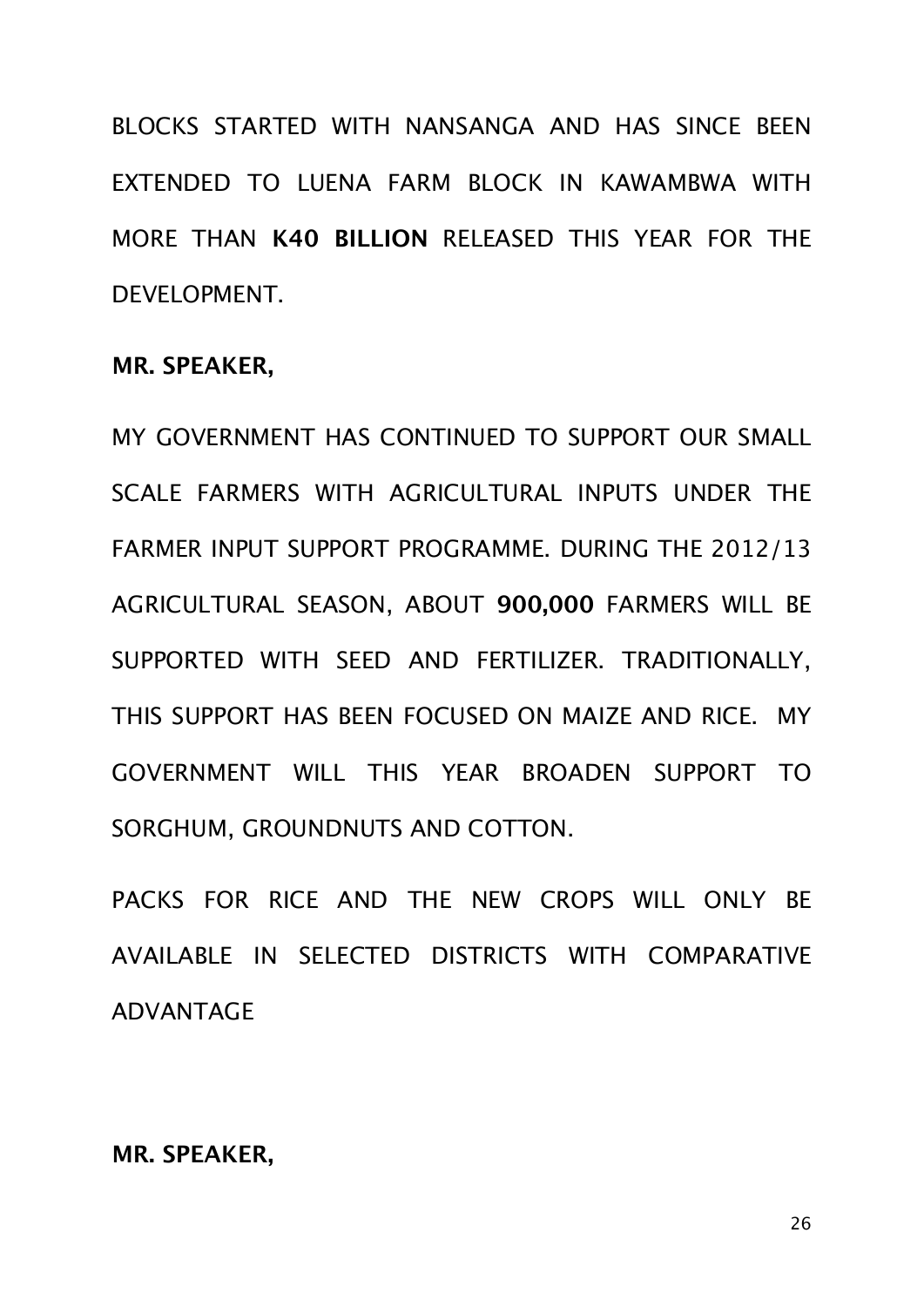THIS YEAR, MY GOVERNMENT WILL PURCHASE A TOTAL OF ONE MILLION METRIC TONNES OF GRAIN IN ORDER TO SAFEGUARD NATIONAL FOOD SECURITY. TO THIS END, I AM DIRECTING THE MINISTER OF AGRICULTURE AND LIVESTOCK TO URGENTLY FINALISE THE REVISION OF THE FOOD RESERVE AGENCY ACT IN ORDER TO PAVE WAY FOR PARTICIPATION OF THE PRIVATE SECTOR.

MY GOVERNMENT HAS STARTED THE PROCESS OF REHABILITATING FIVE PREVIOUSLY DISUSED GRAIN SILOS IN CHISAMBA, KABWE, KITWE, MONZE AND NDOLA.

FURTHERMORE, MY GOVERNMENT INTENDS TO CONSTRUCT SEVEN NEW GRAIN SILOS IN CHINSALI, KALOMO, KASAMA, MANSA, MUFUMBWE AND PETAUKE DISTRICTS WITH A TOTAL STORAGE CAPACITY OF **225,000 METRIC TONNES**. OUR TARGET IS TO HAVE A NATIONAL STORAGE CAPACITY OF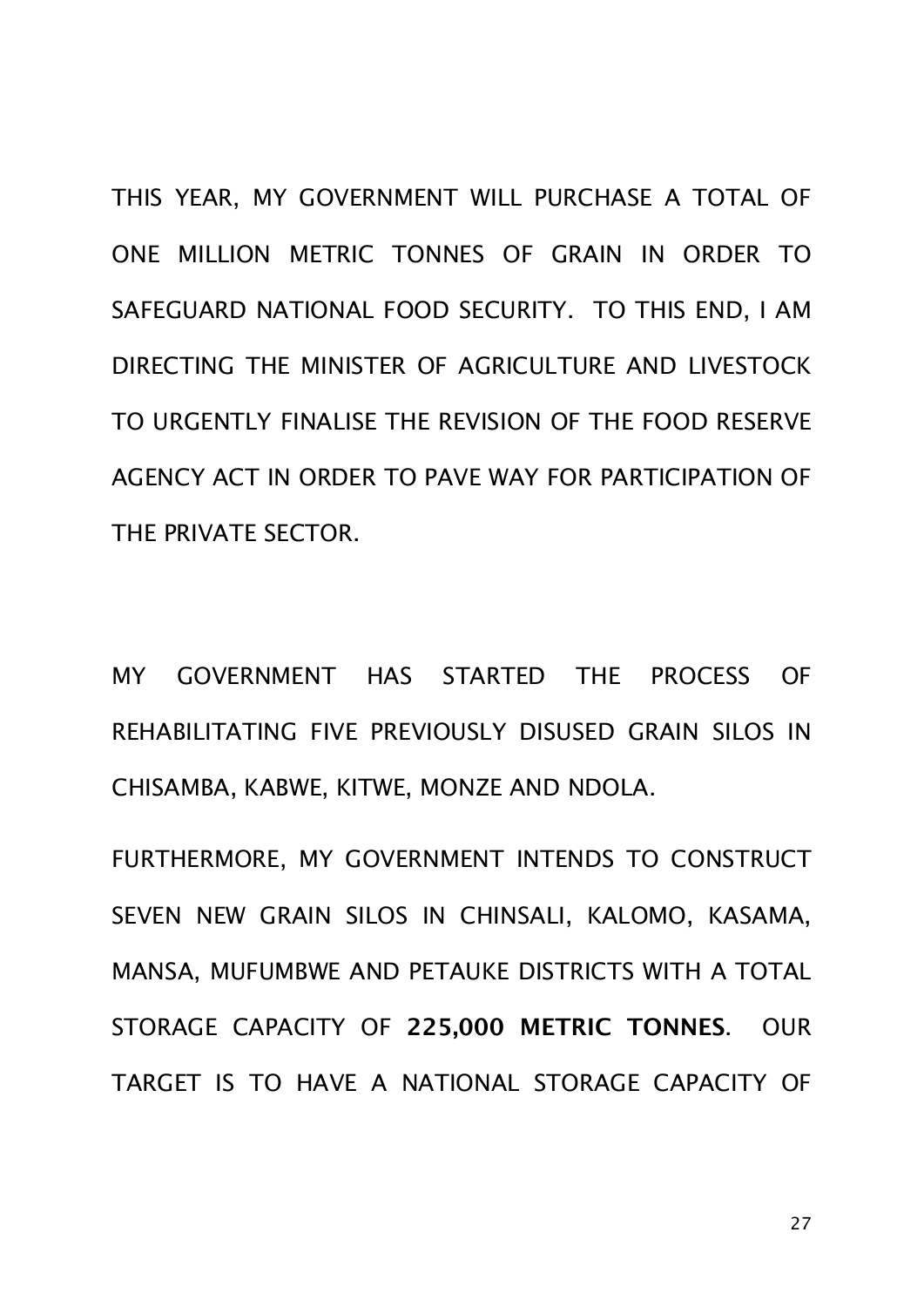**TWO MILLION METRIC TONNES** AS A MINIMUM REQUIREMENT.

IN ADDITION, MY GOVERNMENT ENCOURAGES PRIVATE SECTOR INVESTMENT IN THE CONSTRUCTION AND MANAGEMENT OF NEW GRAIN STORAGE FACILITIES.

## **MR. SPEAKER,**

IN ORDER TO FURTHER DEVELOP THE LIVESTOCK SECTOR, MY GOVERNMENT HAS INTENSIFIED THE LIVESTOCK RESTOCKING PROGRAMME, CONSTRUCTION OF LIVESTOCK SERVICE CENTRES AND REHABILITATION OF BREEDING CENTRES IN VARIOUS PARTS OF THE COUNTRY. WE HAVE ALSO INTESIFIED ANIMAL DISEASE CONTROL MECHANISMS. MY GOVERNMENT ALSO PLANS TO REHABILITATE AND RESTOCK IDLE STATE RANCHES IN MPOROKOSO AND SENANGA.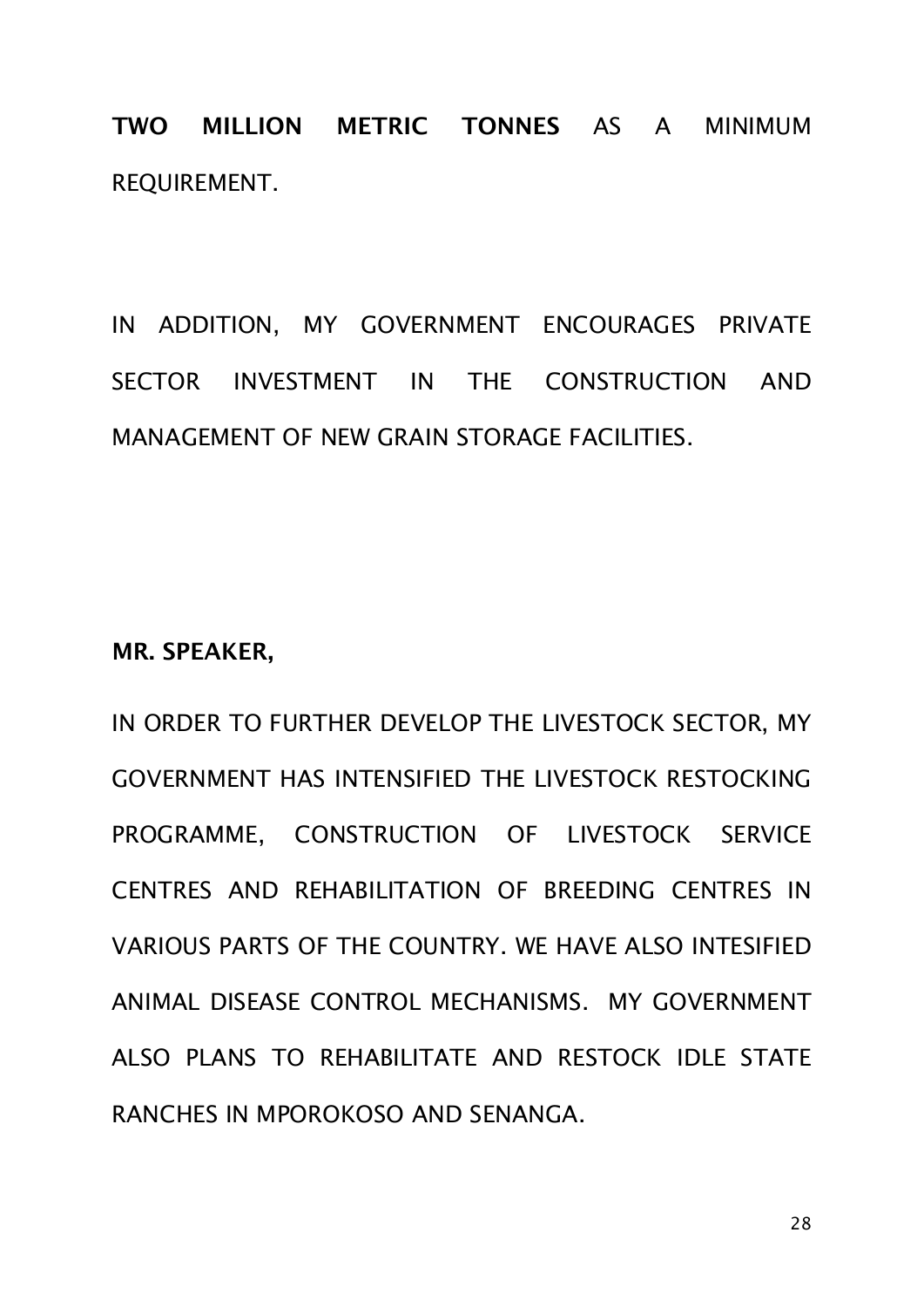**MR. SPEAKER,**

MY GOVERNMENT IS ADDRESSING THE CHALLENGE OF DEPLETING FISH STOCKS IN OUR RIVERS AND LAKES. IN THIS REGARD, THE LAST SESSION OF THIS AUGUST HOUSE ENACTED A NEW FISHERIES ACT.

IN ADDITION, FISH BREEDING CENTRES ARE BEING CONSTRUCTED ACROSS THE COUNTRY IN ORDER TO INCREASE THE STOCK OF FISH.

IN A BID TO GENERATE WEALTH AND EMPLOYMENT, MY GOVERNMENT WILL FACILITATE THE ESTABLISHMENT OF COMMERCIAL FISH FARMING PARKS AROUND THE COUNTRY. UNDER THIS ARRANGEMENT, THE GOVERNMENT WILL ACQUIRE LAND, SERVICE IT AND LEASE IT TO BOTH LOCAL AND FOREIGN INVESTORS TO SET UP FISH FARMS.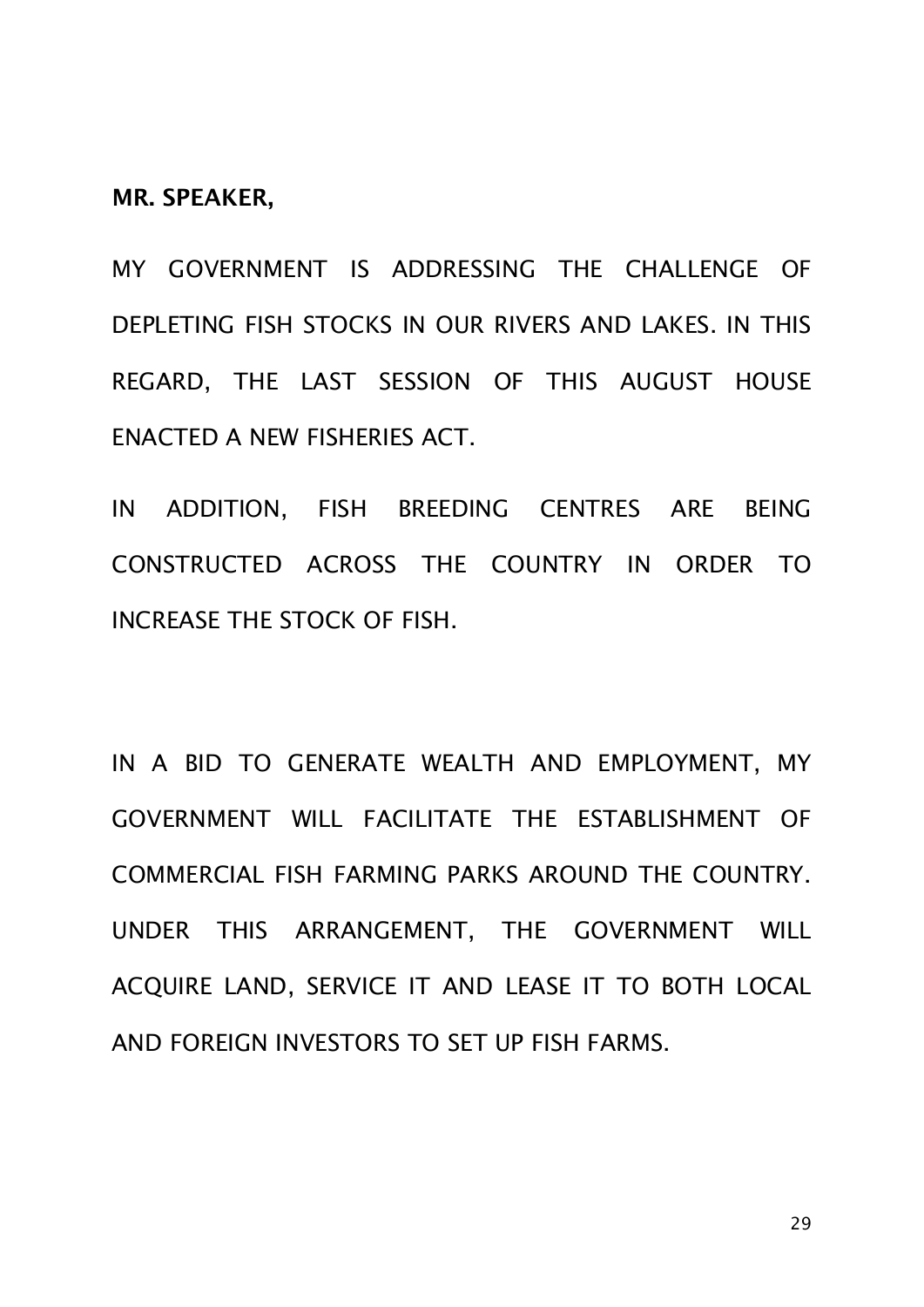## **LOCAL GOVERNMENT AND HOUSING**

## **MR. SPEAKER,**

THE PATRIOTIC FRONT GOVERNMENT APPRECIATES THE IMPORTANCE OF DECENTRALISATION THROUGH DEVOLUTION OF POWER FROM THE CENTRE TO THE LOCAL AUTHORITIES. UNDOUBTEDLY, THIS IS ONE OF THE SUREST WAYS TO GUARANTEE SUSTAINABLE DEVELOPMENT AND ENHANCED SERVICE DELIVERY.

**MR. SPEAKER,**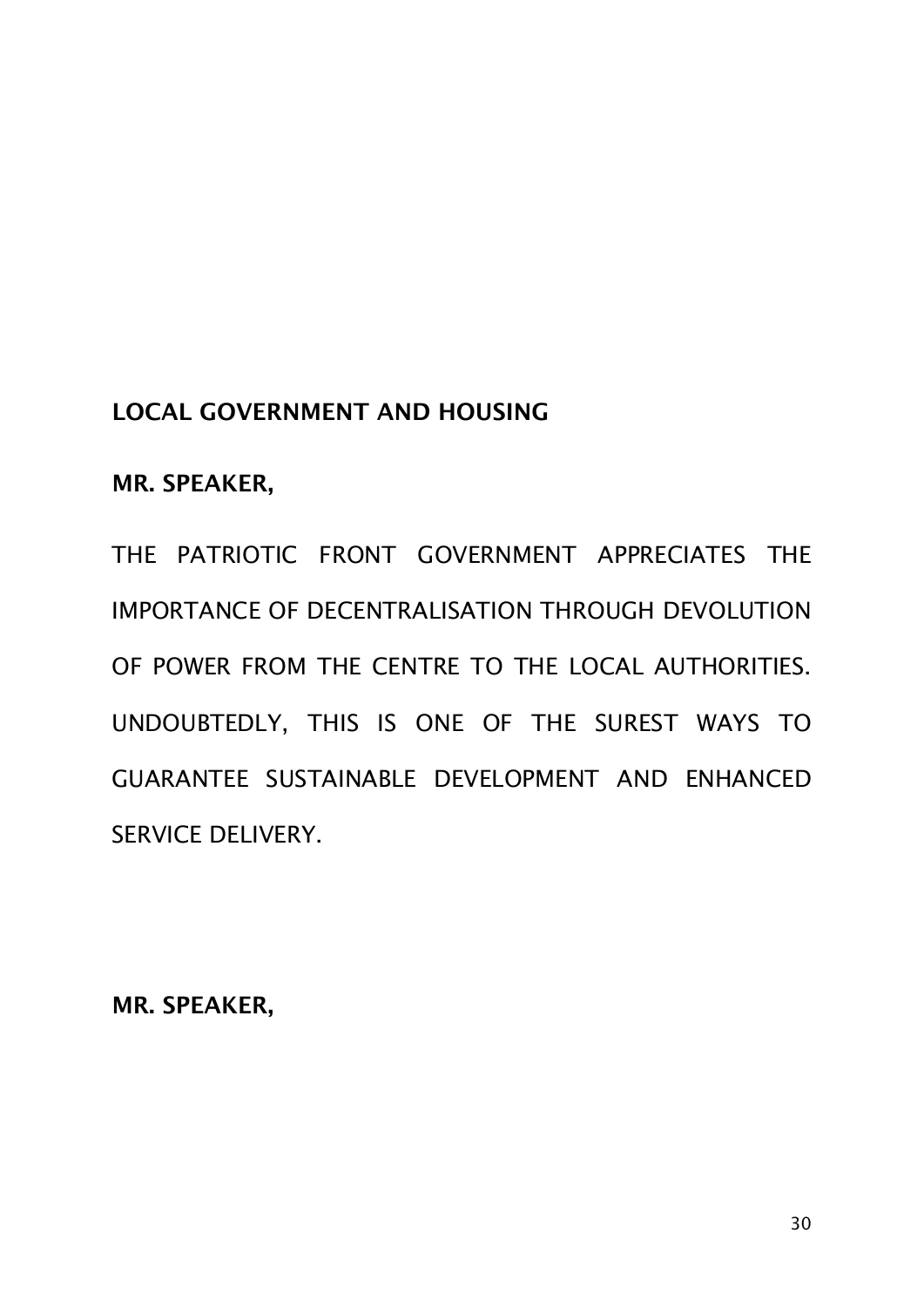IN MY ADDRESS LAST YEAR, I INDICATED THAT GOVERNMENT WOULD DEVISE MECHANISMS TO STRENGTHEN THE LOCAL AUTHORITIES' REVENUE BASE.

I WOULD LIKE TO INFORM THE HOUSE THAT THE PROCESS OF REFORMING PROPERTY TAX ADMINISTRATION AND DECENTRALISATION OF THE PREPARATION OF THE VALUATION ROLLS HAS COMMENCED. THIS PROCESS IS SCHEDULED TO BE CONCLUDED BY 2013.

THE MEASURE IS AIMED AT ENSURING THAT MORE PROPERTIES ARE CAPTURED IN THE VALUATION ROLLS IN AN EFFICIENT AND EFFECTIVE MANNER. WHEN CONCLUDED, IT IS ENVISAGED THAT THE MEASURE WILL STRENGTHEN THE LOCAL AUTHORITIES' REVENUE BASE. FURTHERMORE, MY GOVERNMENT WILL COME UP WITH A MECHANISM FOR EQUITABLE SHARING OF TAX REVENUE BETWEEN THE CENTRAL AND LOCAL GOVERNMENT.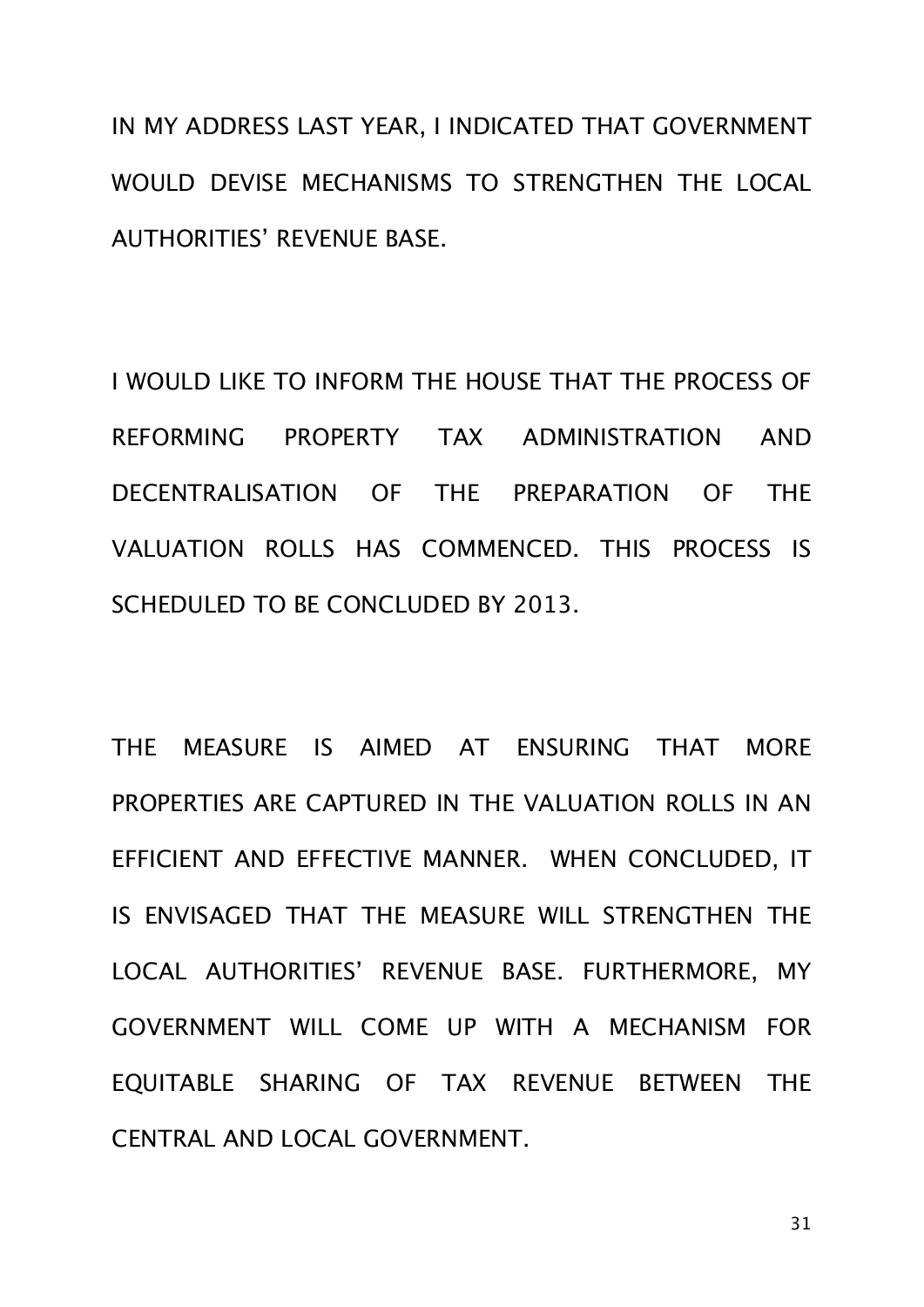**MR. SPEAKER,** 

AS A WAY OF BRINGING PUBLIC SERVICES, DECISION MAKING AND DEVELOPMENT CLOSER TO THE PEOPLE, THE PATRIOTIC FRONT GOVERNMENT HAS IN THE PAST YEAR CREATED **15** NEW DISTRICTS NAMELY; SINDA, VUBWI, CHEMBE, CHIPILI, LUNGA, MWANSABOMBWE, CHILANGA, CHIRUNDU, RUFUNSA, SHIBUYUNJI, NSAMA, CHIKANKATA, PEMBA, ZIMBA AND MULOBEZI. THIS HAS INCREASED THE NUMBER OF DISTRICTS IN THE COUNTRY FROM **74** TO **89.**

THE CREATION OF THESE NEW DISTRICTS WILL LEAD TO INFRASTRUCTURE DEVELOPMENT IN THE AREAS AS A RESULT OF INCREASED TRANSFERS OF RESOURCES FROM THE CENTRAL GOVERNMENT TO THE DISTRICTS. THIS WILL IN TURN ATTRACT PRIVATE SECTOR INVESTMENT IN THE NEW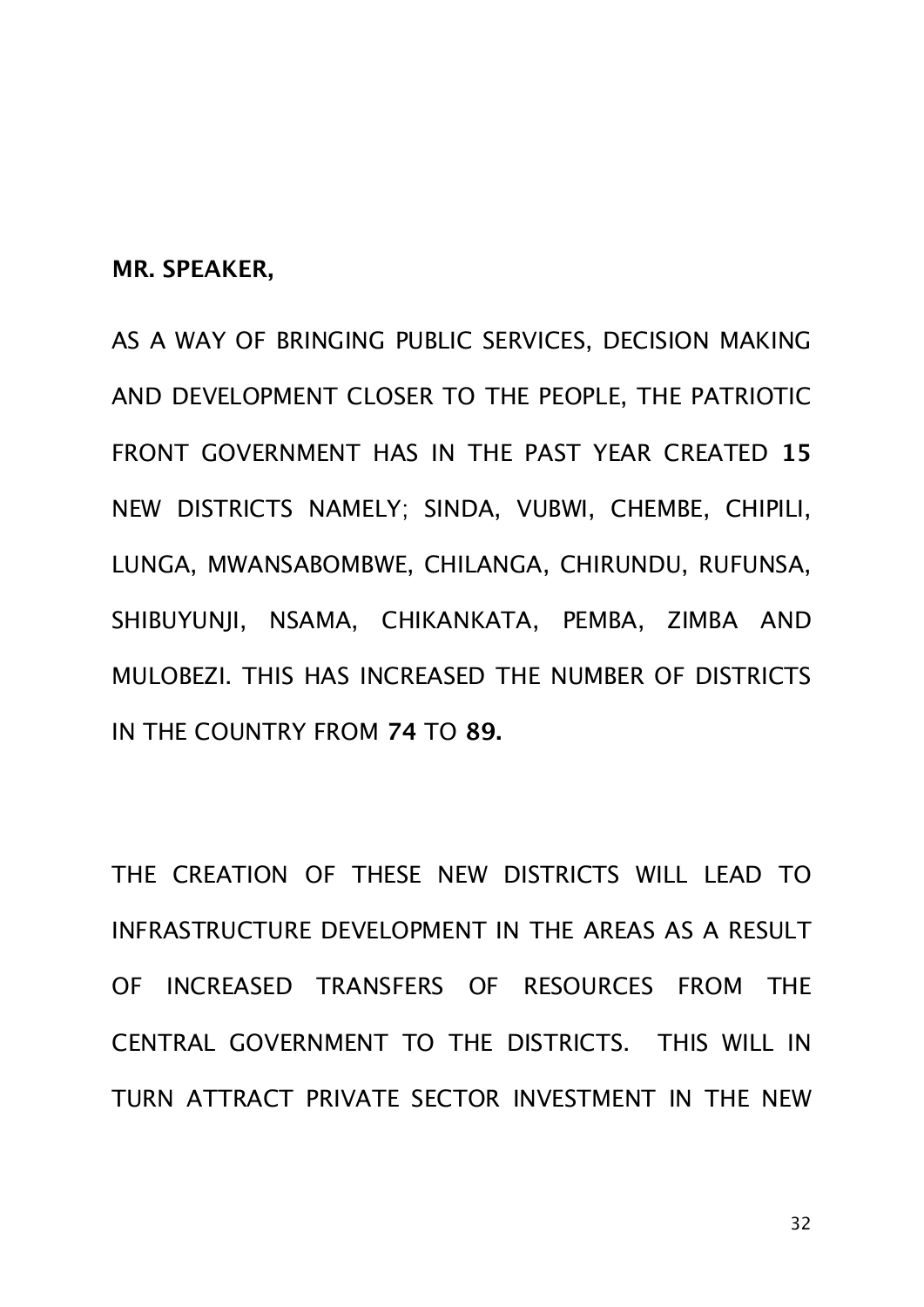DISTRICTS AND CONSEQUENTLY EXPAND JOB OPPORTUNITIES AROUND THE COUNTRY.

IT MUST, HOWEVER, BE APPRECIATED THAT MAKING THESE NEW DISTRICTS FULLY OPERATIONAL WILL REQUIRE HUGE RESOURCES FOR INFRASTRUCTURE DEVELOPMENT AND OTHER LOGISTICS, WHICH GIVEN THE SIZE OF OUR ECONOMY, WILL REQUIRE MORE TIME TO BE FULLY REALISED. IN SPITE OF THIS, MY GOVERNMENT IS COMMITTED TO MOBILISING THE NECESSARY RESOURCES FOR THEM.

## **SOCIAL PROTECTION**

#### **MR. SPEAKER,**

IN THE LIGHT OF THE LOW COVERAGE OF SOCIAL PROTECTION SERVICES, GOVERNMENT WILL ADOPT A COMPREHENSIVE SOCIAL PROTECTION POLICY.

THE POLICY WILL HOLISTICALLY ADDRESS AND INTEGRATE THE WIDE RANGE OF SOCIAL SAFETY-NET PROGRAMMES,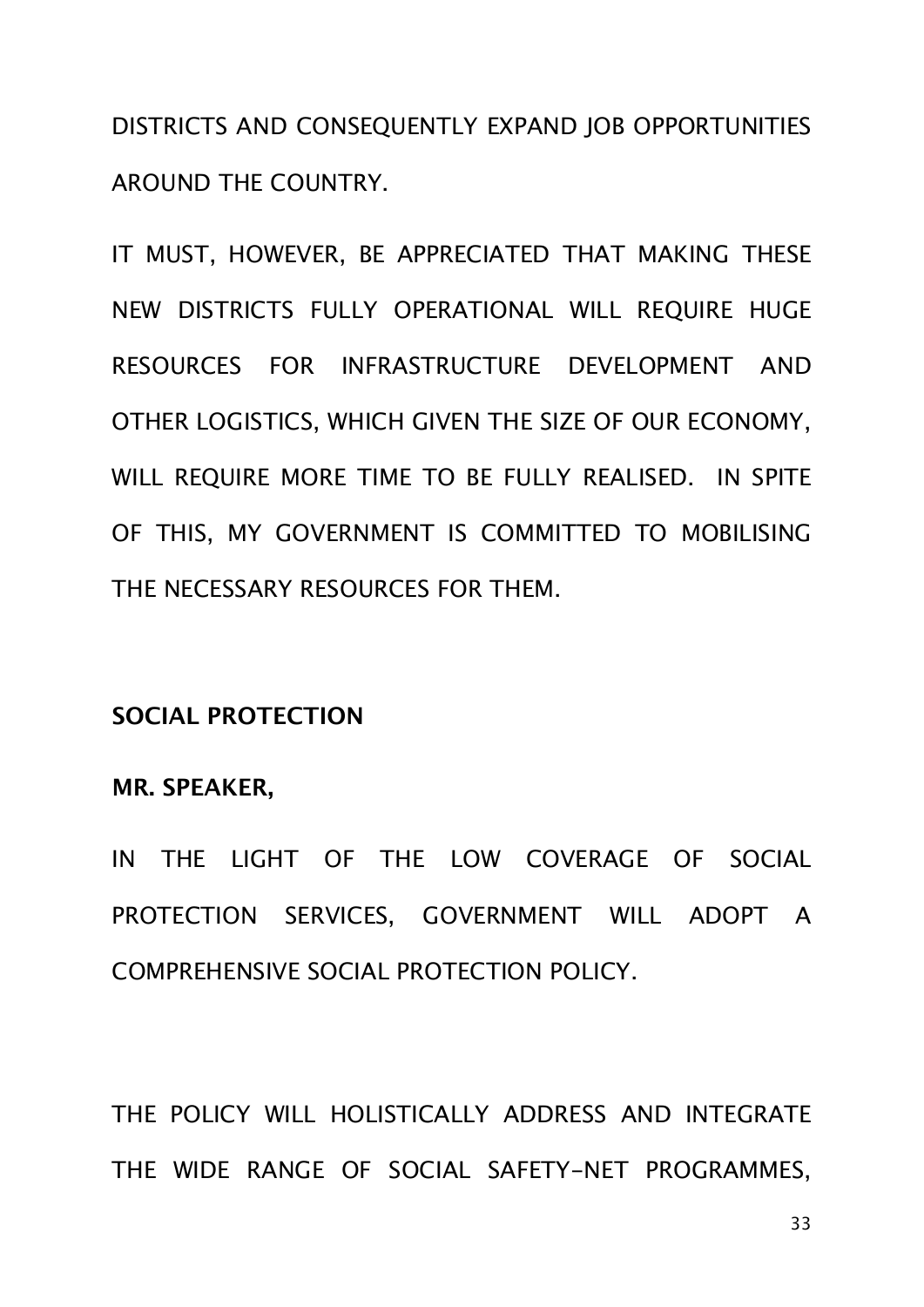INCLUDING THE SOCIAL CASH TRANSFER SCHEME, PUBLIC WELFARE ASSISTANCE SCHEME, AGRICULTURAL INPUT PACKS, DISASTER MANAGEMENT AND PENSION SCHEMES.

## **MR. SPEAKER,**

I STATED IN MY LAST ADDRESS THAT IN ORDER TO IMPROVE THE WELFARE OF PEOPLE WITH DISABILITIES, GOVERNMENT WOULD DOMESTICATE A NUMBER OF UNITED NATIONS CONVENTIONS ON THE RIGHTS OF PERSONS WITH DISABILITIES WHICH ZAMBIA IS A PARTY TO. I WISH TO INFORM THIS AUGUST HOUSE THAT THE PERSONS WITH DISABILITIES ACT HAS SINCE BEEN ENACTED. MY GOVERNMENT HAS ALSO DOMESTICATED THE UNITED NATIONS CONVENTION ON THE RIGHTS OF PERSONS WITH DISABILITIES.

## **EMPLOYMENT CREATION**

**MR. SPEAKER,**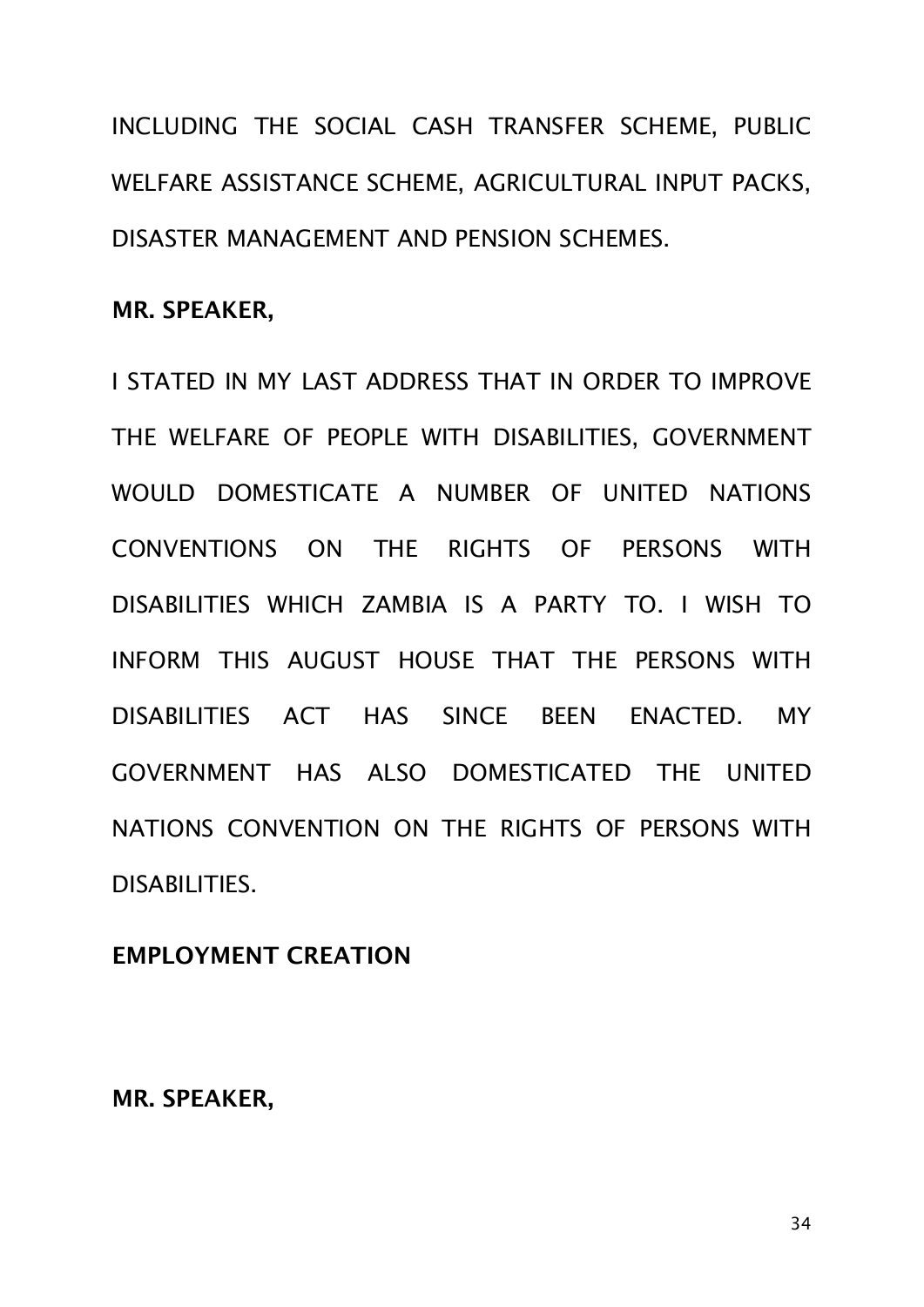I WISH TO EXPRESS MY DEEP CONCERN ABOUT THE CONTINUING HIGH LEVELS OF UNEMPLOYMENT AND UNDEREMPLOYMENT, PARTICULARLY AMONG YOUNG PEOPLE. HENCE, THE NEED FOR STRATEGIES TO PROACTIVELY ADDRESS YOUTH UNEMPLOYMENT AT ALL LEVELS.

IT IS MY GOVERNMENT'S VISION TO INTEGRATE YOUTHS IN NATIONAL DEVELOPMENT BY PROVIDING SKILLS TRAINING AND VARIOUS YOUTH EMPOWERMENT PROGRAMMES.

MY GOVERNMENT HAS IN THIS RESPECT DEVELOPED AND WILL SOON START IMPLEMENTING A NATIONAL STRATEGY ON INDUSTRIALISATION AND JOB CREATION, TARGETING FOUR GROWTH SECTORS OF AGRICULTURE, TOURISM, MANUFACTURING AND CONSTRUCTION. THE IMPLEMENTATION OF THIS STRATEGY WILL RESULT IN THE CREATION OF ONE MILLION JOBS OVER A PERIOD OF FIVE YEARS.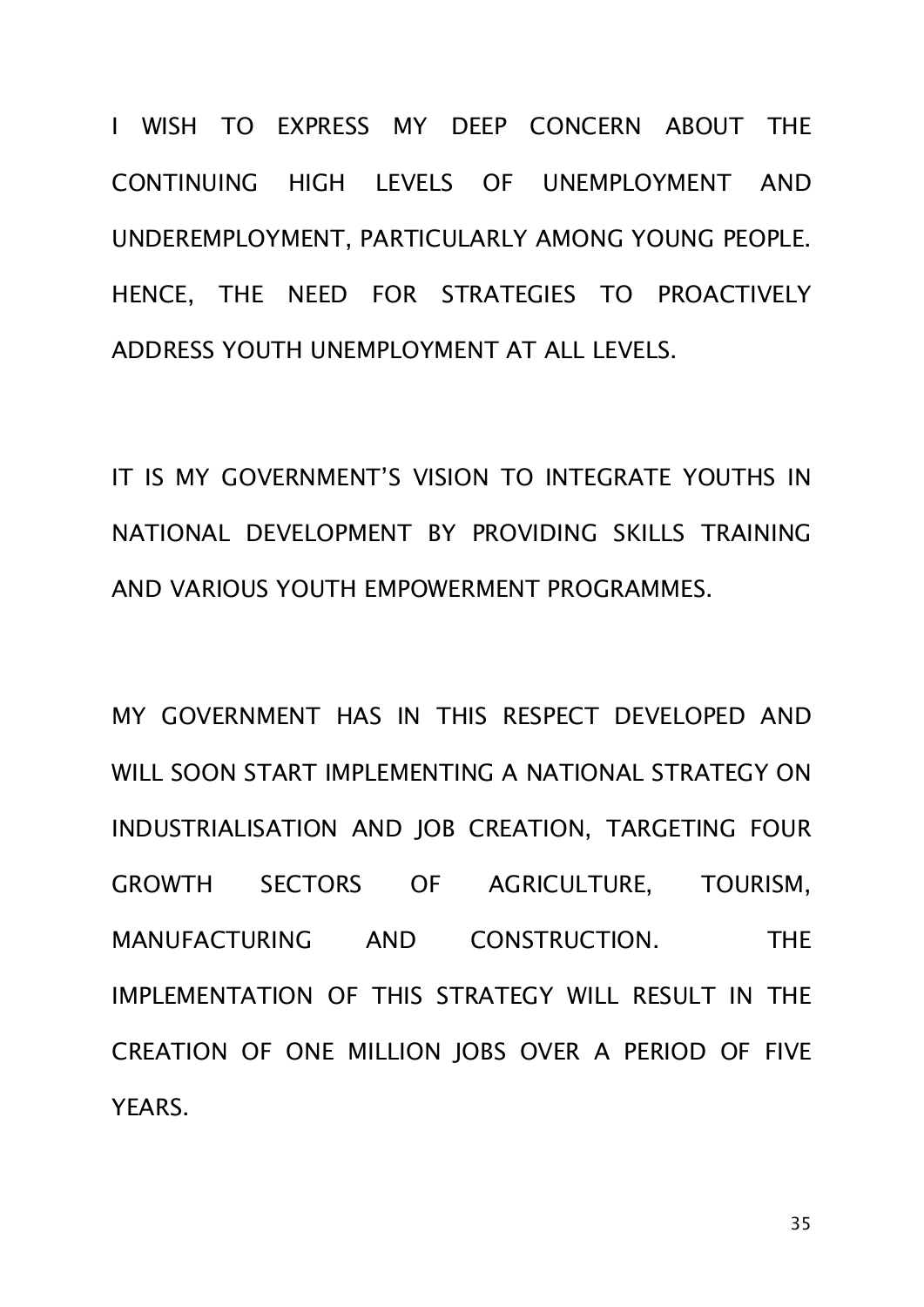MY GOVERNMENT WILL ALSO ESTABLISH PUBLIC EMPLOYMENT EXCHANGE SERVICES IN THE **TEN** PROVINCIAL CENTRES. THESE WILL FACILITATE EASY ACCESS TO THE LABOUR MARKET.

IN ADDITION, MY GOVERNMENT WILL DEVELOP AN INTERNSHIP PROGRAMME IN COLLABORATION WITH EMPLOYER ORGANISATIONS.

BEFORE I CONCLUDE THIS SECTION, MY GOVERNMENT IS HAPPY THAT WE HAVE BEEN ABLE TO INSTITUTE AN UPWARD ADJUSTMENT TO THE MINIMUM WAGE FOR NON-UNIONISED AND DOMESTIC WORKERS.

## **COMMERCE, TRADE AND INDUSTRY**

## **MR. SPEAKER,**

MY GOVERNMENT SHALL STRIVE TO REMOVE ALL KINDS OF ADMINISTRATIVE BARRIERS FOR BUSINESSES AND IMPROVE THE FINANCING ENVIRONMENT TO PROMOTE SOUND DEVELOPMENT OF THE PRIVATE SECTOR. IN THIS REGARD WE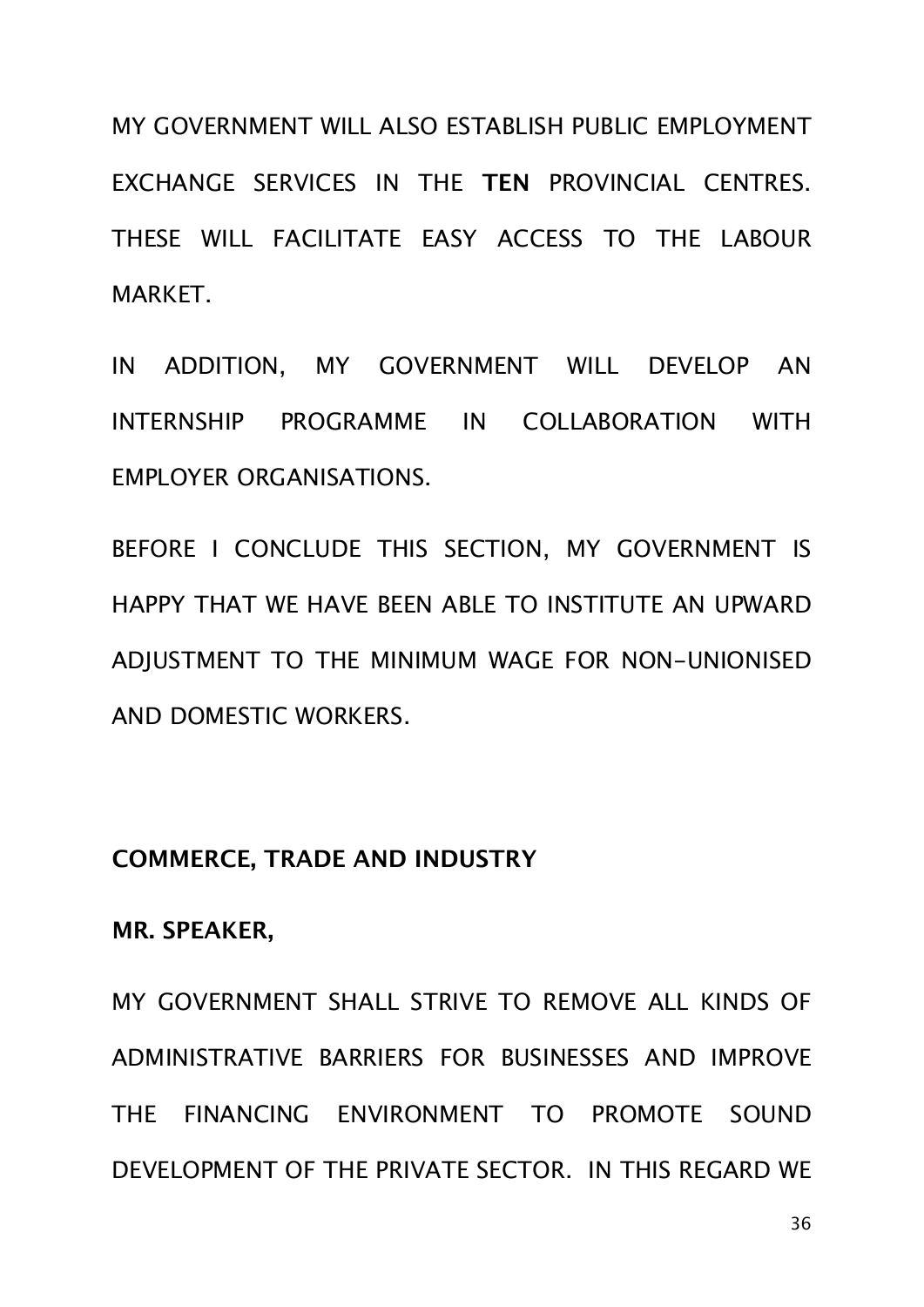SHALL ACCELERATE IMPLEMENTATION OF PRIVATE SECTOR DEVELOPMENT REFORMS TO IMPROVE THE INVESTMENT CLIMATE.

TO ADDRESS THE MANY CHALLENGES FACING OUR ENTERPRISING MEN AND WOMEN IN ACCESSING CREDIT AND FINANCE FOR THE DEVELOPMENT OF THEIR BUSINESSES, MY GOVERNMENT, IN CONSULTATIONS WITH RELEVANT STAKEHOLDERS WILL INTRODUCE LEGISLATION THAT WILL ENABLE OUR ENTREPRENEURS TO BORROW FROM FINANCIAL INSTITUTIONS USING MOVABLE ASSETS SUCH AS EQUIPMENT, AGRICULTURAL PRODUCTS AND INVENTORY AS COLLATERAL.

MY GOVERNMENT SHALL ENHANCE ENTERPRISE DEVELOPMENT BY ESTABLISHNG BUSINESS REGISTRIES IN DISTRICT COUNCILS TO SIMPLIFY COMPANY REGISTRATION AND TO PROVIDE ENTREPRENEUR SKILLS. THIS IS IN LINE WITH THE PF MANIFESTO TO CREATE AN ENABLING ENVIRONMENT TO PROMOTE THE DEVELOPMENT OF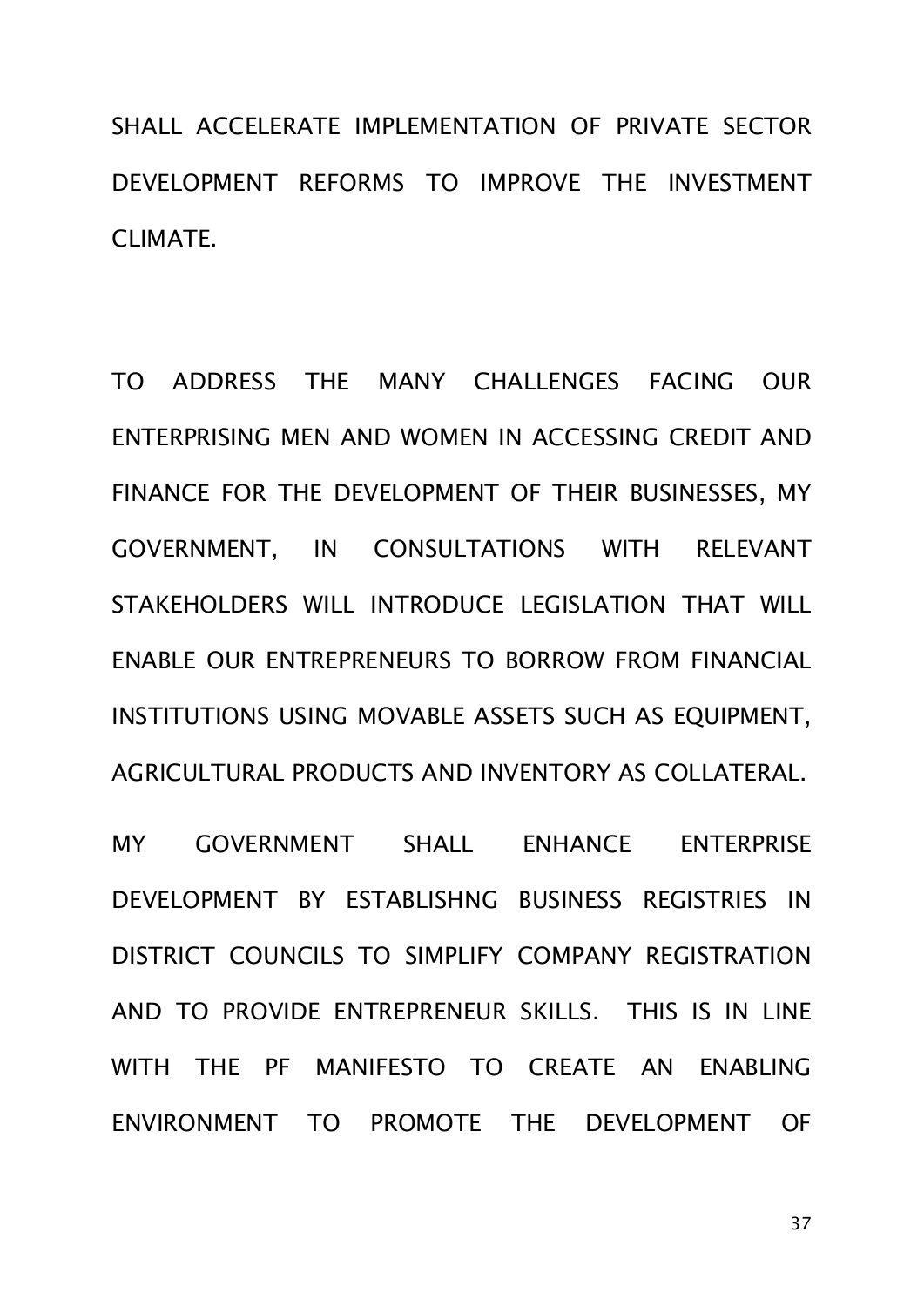TOWNSHIP AND VILLAGE ENTERPRISES AND LIGHT MANUFACTURE INDUSTRY, THUS CREATE EMPLOYMENT.

FURTHER, GOVERNMENT WILL STEP UP EFFORTS TO PROVIDE SMALL MEDIUM ENTERPRISES WITH APPROPRIATE OPERATING INFRASTRUCTURE, EQUIPMENT AND TRAINING THROUGH THE ESTABLISHMENT OF INDUSTRIAL CLUSTERS.

**MR. SPEAKER,**

FOREIGN DIRECT INVESTMENT IS CRITICAL TO THE CONTINUED GROWTH AND DEVELOPMENT OF THIS COUNTRY. FOR 2012, THE TARGET FOR FOREIGN DIRECT INVESTMENT WAS **4 BILLION UNITED STATES DOLLARS**.

THE APPROVED PROJECTS AS AT 30TH JUNE 2012 WERE ABOVE TARGET STANDING AT **4.7 BILLION UNITED STATES DOLLARS.** THIS IS A REFLECTION OF THE CONFIDENCE IN THE ZAMBIAN ECONOMY AND ATTRACTIVENESS OF OUR INVESTMENT CLIMATE.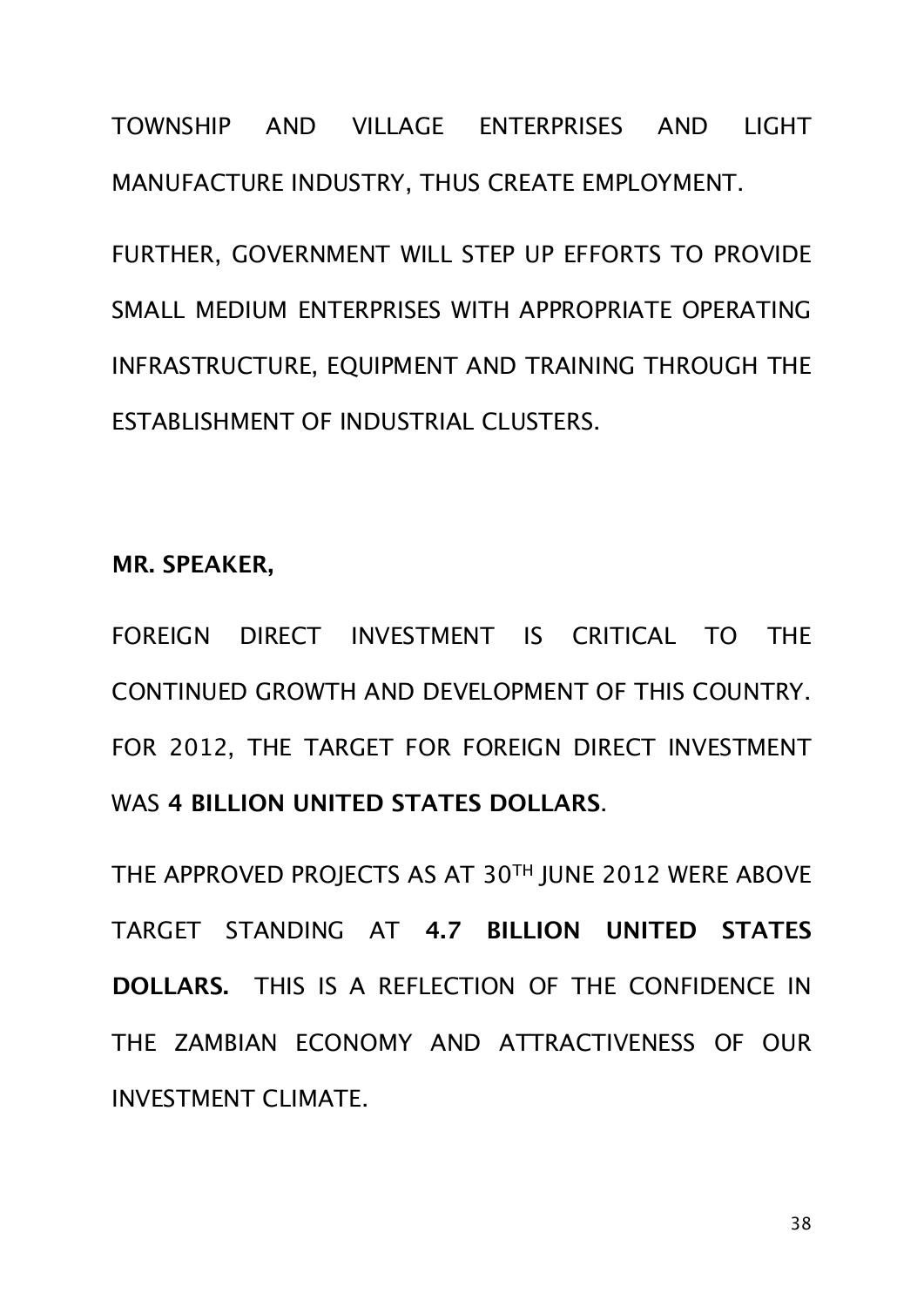LET ME REAFFIRM THAT AS A COUNTRY, WE SEEK BOTH LOCAL AND FOREIGN INVESTMENT.

IN THIS REGARD, MY GOVERNMENT WILL ENHANCE INVESTMENT PROMOTION AND IMPLEMENTATION OF PUBLIC PRIVATE PARTNERSHIPS BY MERGING THE ZAMBIA DEVELOPMENT AGENCY AND THE PUBLIC PRIVATE PARTNERSHIP UNIT TO ESTABLISH AN INDUSTRIAL DEVELOPMENT COMMISSION IN LINE WITH THE PF MANIFESTO.

THE NEW ENTITY SHALL, AMONG OTHER THINGS PROMOTE INVESTMENT, INDUSTRIAL DEVELOPMENT AND DEEPEN REFORM OF STATE OWNED ENTERPRISES.

**MR. SPEAKER,**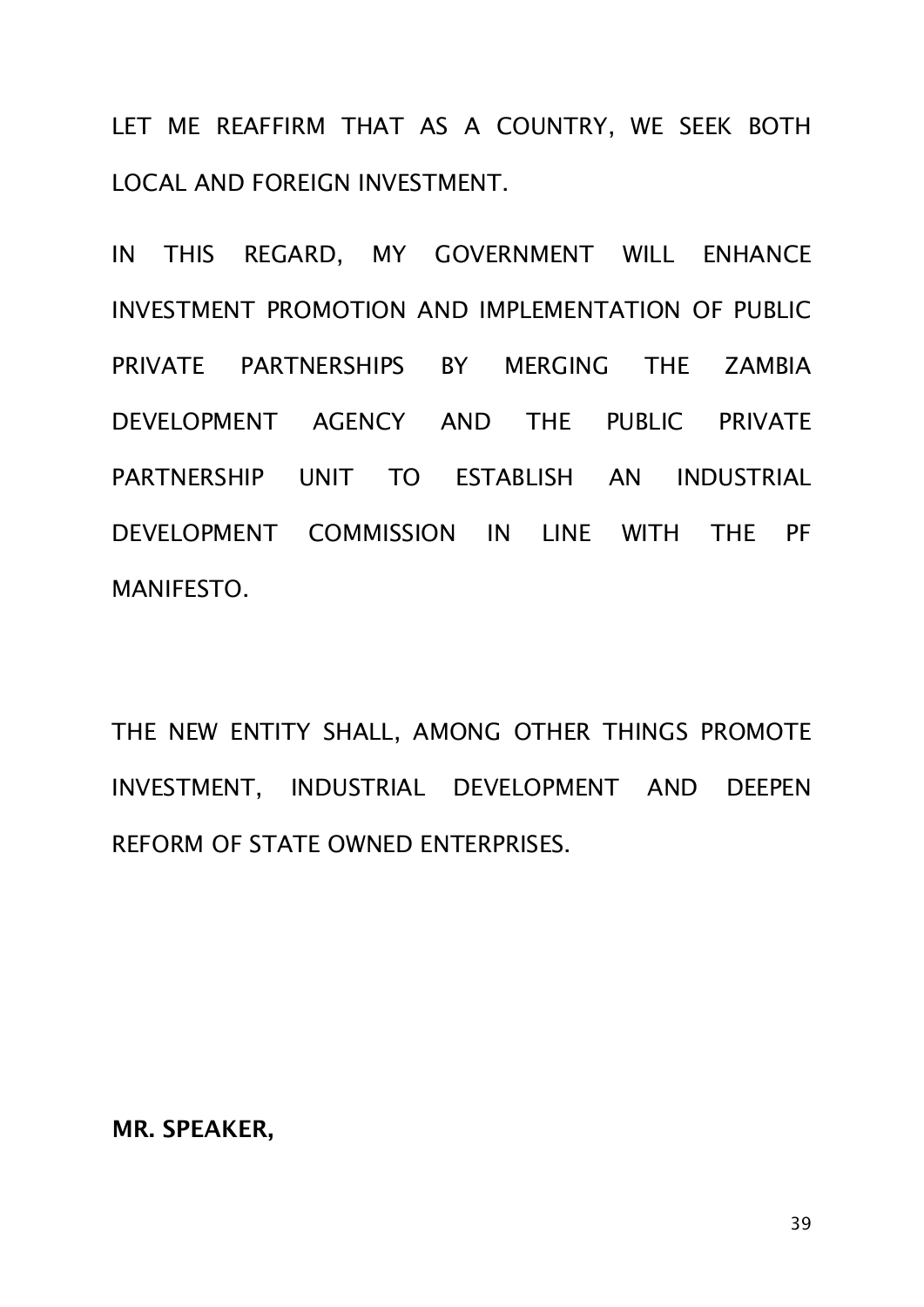REGIONAL INTEGRATION PRESENTS ZAMBIAN ENTERPRISES WITH A LARGE EXPORT MARKET WHOSE EXPERIENCE WE CAN USE TO PENETRATE THE INTERNATIONAL MARKETS. TO THIS END, MY GOVERNMENT SHALL REDUCE THE BUREAUCRATIC BURDEN FOR EXPORTERS AND IMPORTERS IN ORDER TO GAIN FROM INTERNATIONAL AND REGIONAL TRADE.

#### **MINING**

#### **MR. SPEAKER,**

THE MINING SECTOR HAS CONTINUED TO PERFORM WELL. THIS IS DUE TO THE FAVOURABLE INVESTMENT CLIMATE PREVAILING IN OUR COUNTRY, COUPLED WITH HIGH PRICES OF METALS.

GOVERNMENT WILL CONTINUE WITH THE MINES DEVELOPMENT PROGRAMME TO ATTRACT INVESTMENT IN BOTH LARGE AND SMALL SCALE MINES IN 2013. THE FOCUS WILL BE ON IMPROVING AVAILABILITY OF GEOLOGICAL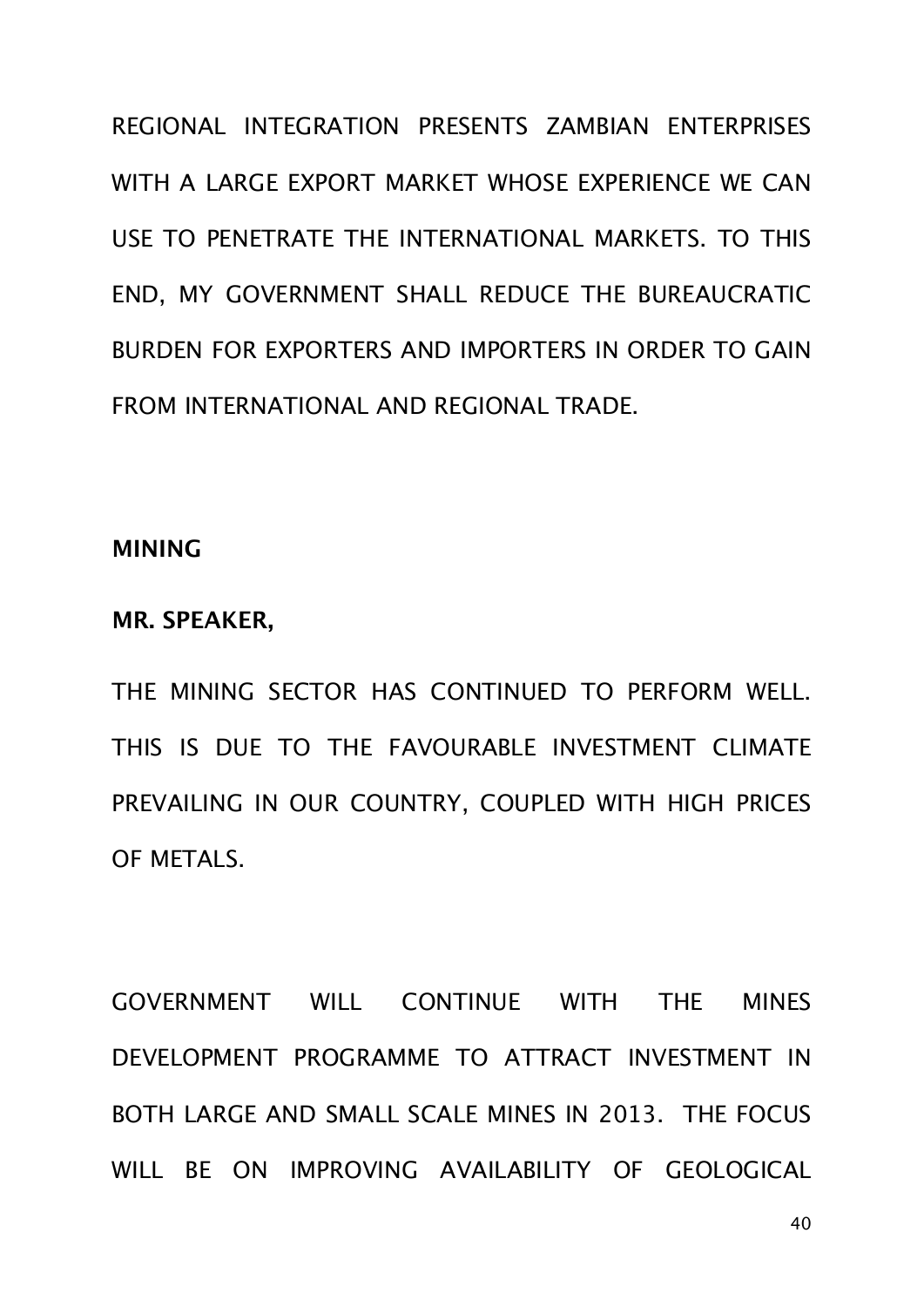## INFORMATION IN ORDER TO STIMULATE EXPLORATION ACTIVITIES AND SUBSEQUENT OPENING OF NEW MINES.

GOVERNMENT IS COMMITTED TO ENSURING THAT ZAMBIANS ARE EMPOWERED TO OWN SMALL SCALE MINES. IT IS FOR THIS REASON THAT MY ADMINISTRATION IS TAKING APPROPRIATE MEASURES TO REVIEW THE LEGAL AND REGULATORY FRAMEWORK IN ORDER TO MAKE THIS A REALITY. THROUGH THESE MEASURES, GOVERNMENT WILL ENSURE THAT THE PEOPLE OF ZAMBIA ALSO BENEFIT FROM THE BOOM IN THE MINING INDUSTRY.

TO ENHANCE CONTRIBUTION OF THE MINING SECTOR TO THE TREASURY, GOVERNMENT WILL PUT IN PLACE MEASURES TO STRENGTHEN VERIFICATION OF VOLUME AND VALUE OF MINERAL EXPORTS.

## **INFRASTRUCTURE DEVELOPMENT**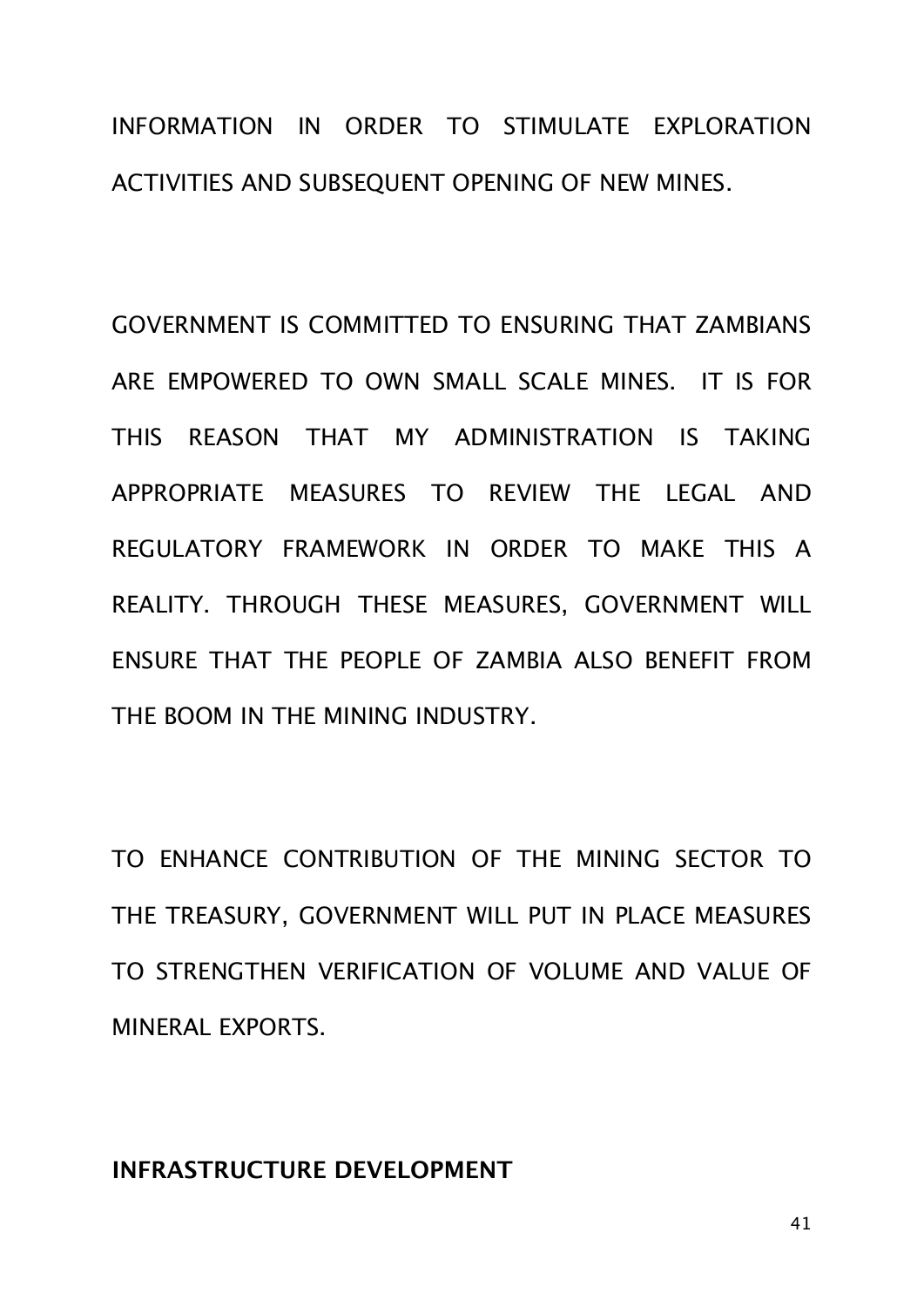**MR. SPEAKER,**

MY GOVERNMENT WILL CONTINUE TO ENERGETICALLY TAKE STEPS TO ACCELERATE GROWTH THROUGH BUILDING INFRASTRUCTURE SUCH AS ROADS, RAIL, AIRPORTS, BORDER FACILITIES AND POWER STATIONS.

IN MY ADDRESS LAST YEAR, I COMMITTED GOVERNMENT TO EMBARKING ON A ROBUST ROAD CONSTRUCTION AND REHABILITATION PROGRAMME.

I AM PLEASED TO INFORM THE HOUSE THAT UNDER THE LINK ZAMBIA PROJECT, GOVERNMENT WILL UPGRADE AT LEAST THREE MAJOR ROAD PROJECTS IN EACH OF ZAMBIA'S TEN PROVINCES OVER A FIVE YEAR PERIOD.

**MR. SPEAKER,** 

THE RAILWAY NETWORK IN THE COUNTRY IS IN A STATE OF DISREPAIR AND URGENT ATTENTION IS NEEDED IN ORDER TO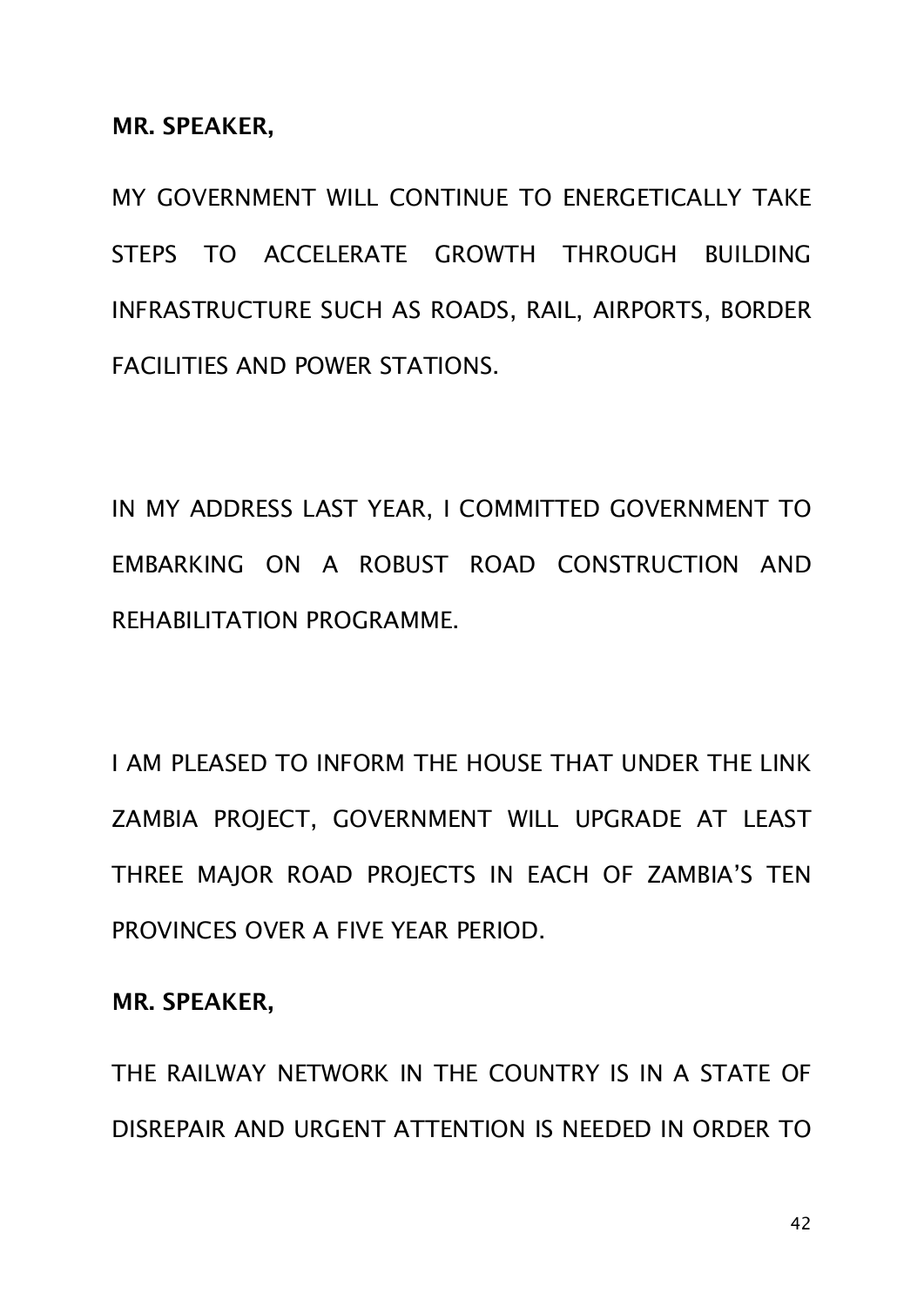REDUCE STRESS ON OUR ROADS. IN THIS REGARD, GOVERNMENT WILL REPOSITION ITSELF IN IMPROVING THE RAIL SECTOR TO PROMOTE ECONOMIC DEVELOPMENT.

IN A BID TO HAVE ADDITIONAL RAILWAY LINES, THE GOVERNMENT HAS COMMISSIONED A PRE-FEASIBILITY STUDY TO EXTEND THE CHIPATA-MCHINJI RAILWAY LINE TO JOIN THE TANZANIA-ZAMBIA RAILWAY AUTHORITY LINE AT EITHER MPIKA OR SERENJE.

FURTHERMORE, IN ORDER TO EASE AIR TRANSPORT, PLANS TO UPGRADE PROVINCIAL AIRFIELDS ARE IN PLACE. FUNDS HAVE ALSO BEEN DISBURSED TOWARDS REHABILITATION OF SOME DISTRICT AERODROMES.

**MR. SPEAKER,**

MY GOVERNMENT SHALL CONTINUE TO PROMOTE INVESTMENT IN INFORMATION AND COMMUNICATIONS TECHNOLOGY AND EXPAND THE FIBER OPTIC NETWORK. THIS WILL ENSURE THAT TELECOMMUNICATIONS AND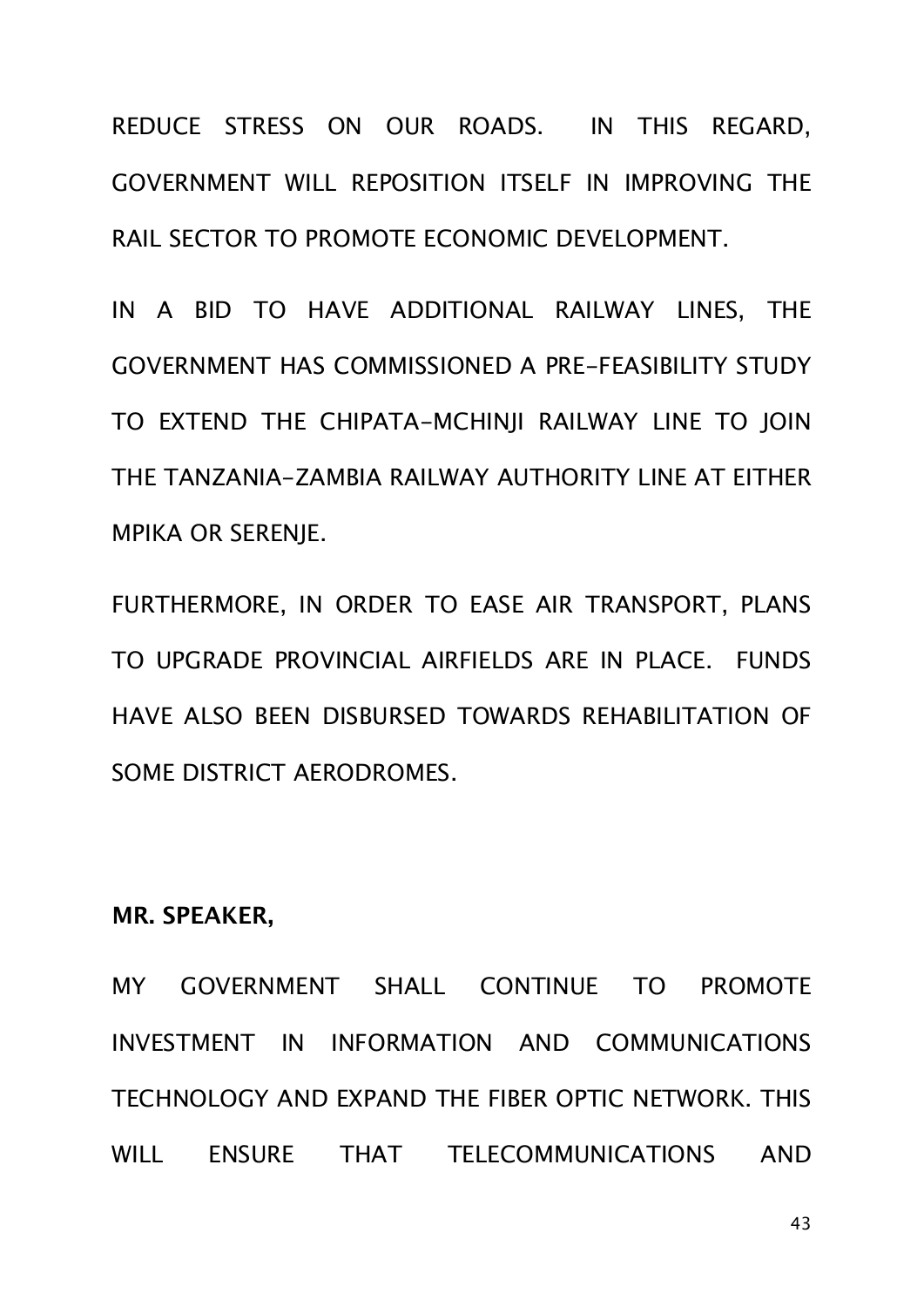INFORMATION TECHNOLOGY SERVICES ARE AFFORDABLE AND AVAILABLE THROUGHOUT THE COUNTRY, INCLUDING THE RURAL AREAS TO BRIDGE THE DIGITAL DIVIDE.

**ENERGY DEVELOPMENT**

**MR. SPEAKER,**

MY GOVERNMENT REMAINS COMMITTED TO ENSURING THAT SECURITY OF SUPPLY OF PETROLEUM PRODUCTS TO THE NATION IS MAINTAINED AT ALL TIMES.

WE ARE ALSO COMMITTED TO ENSURING THAT THE PRICE OF PETROLEUM PRODUCTS THROUGHOUT THE COUNTRY IS MAINTAINED AT AFFORDABLE LEVELS IN ORDER TO STIMULATE ECONOMIC ACTIVITIES, ESPECIALLY IN RURAL AREAS.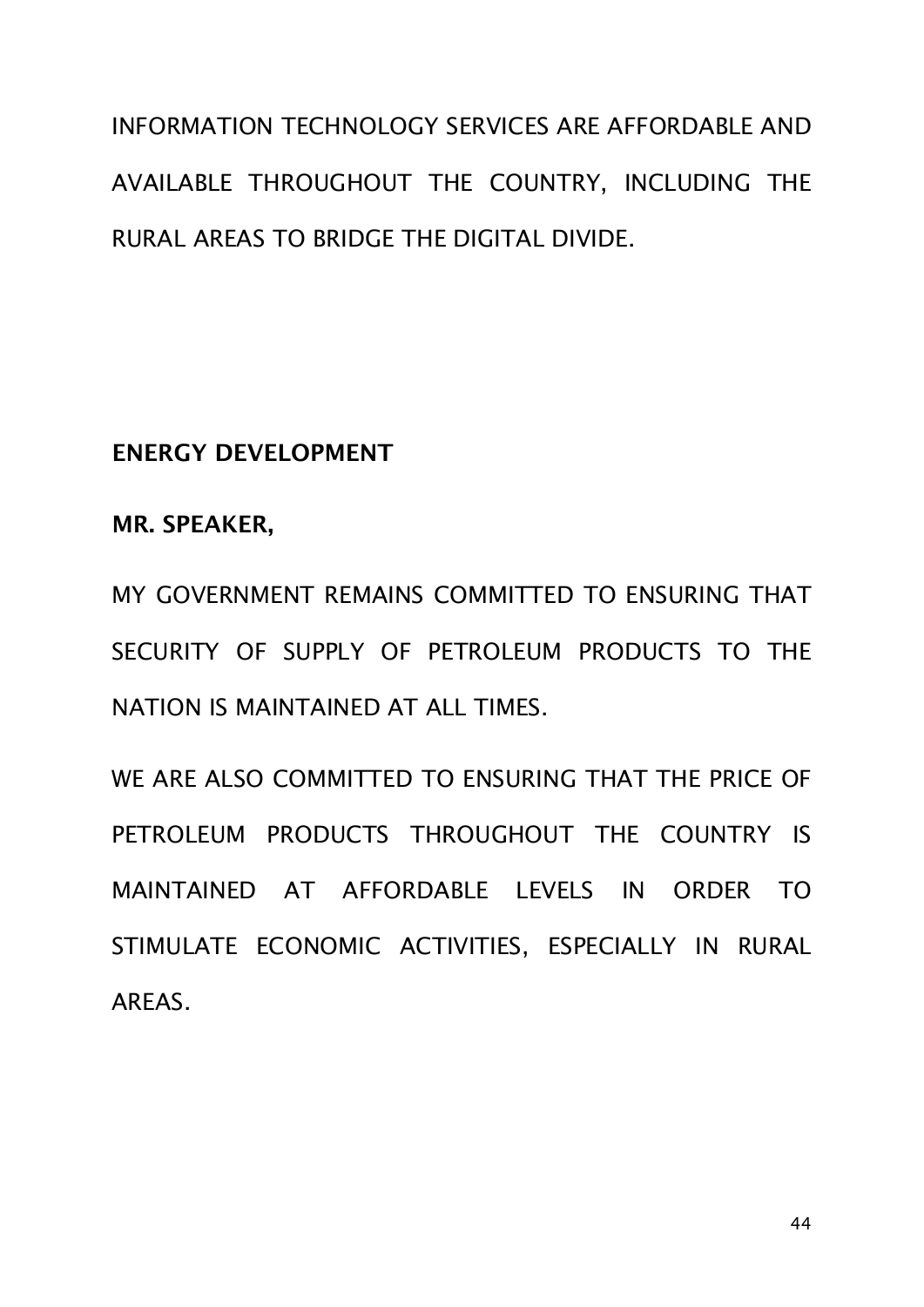IN ORDER TO ACHIEVE THESE OBJECTIVES, GOVERNMENT HAS CONTINUED TO INCREASE FUEL STORAGE CAPACITY THROUGH THE CONSTRUCTION AND REFURBISHMENT OF PROVINCIAL FUEL DEPOTS.

CONSTRUCTION OF FUEL DEPOTS IN LUSAKA, MONGU, MPIKA AND SOLWEZI IS UNDERWAY AND WILL BE COMPLETED THIS YEAR.

THIS MEASURE WILL ENHANCE SECURITY OF SUPPLY OF PETROLEUM PRODUCTS AS WELL AS ENSURE AFFORDABILITY OF FUEL THROUGHOUT THE COUNTRY. FURTHERMORE, MY GOVERNMENT WILL CONTINUE WITH THE IMPLEMENTATION OF THE UNIFORM PETROLEUM PRICING PROGRAMME IN ORDER TO ACCELERATE ECONOMIC ACTIVITIES.

**MR. SPEAKER,**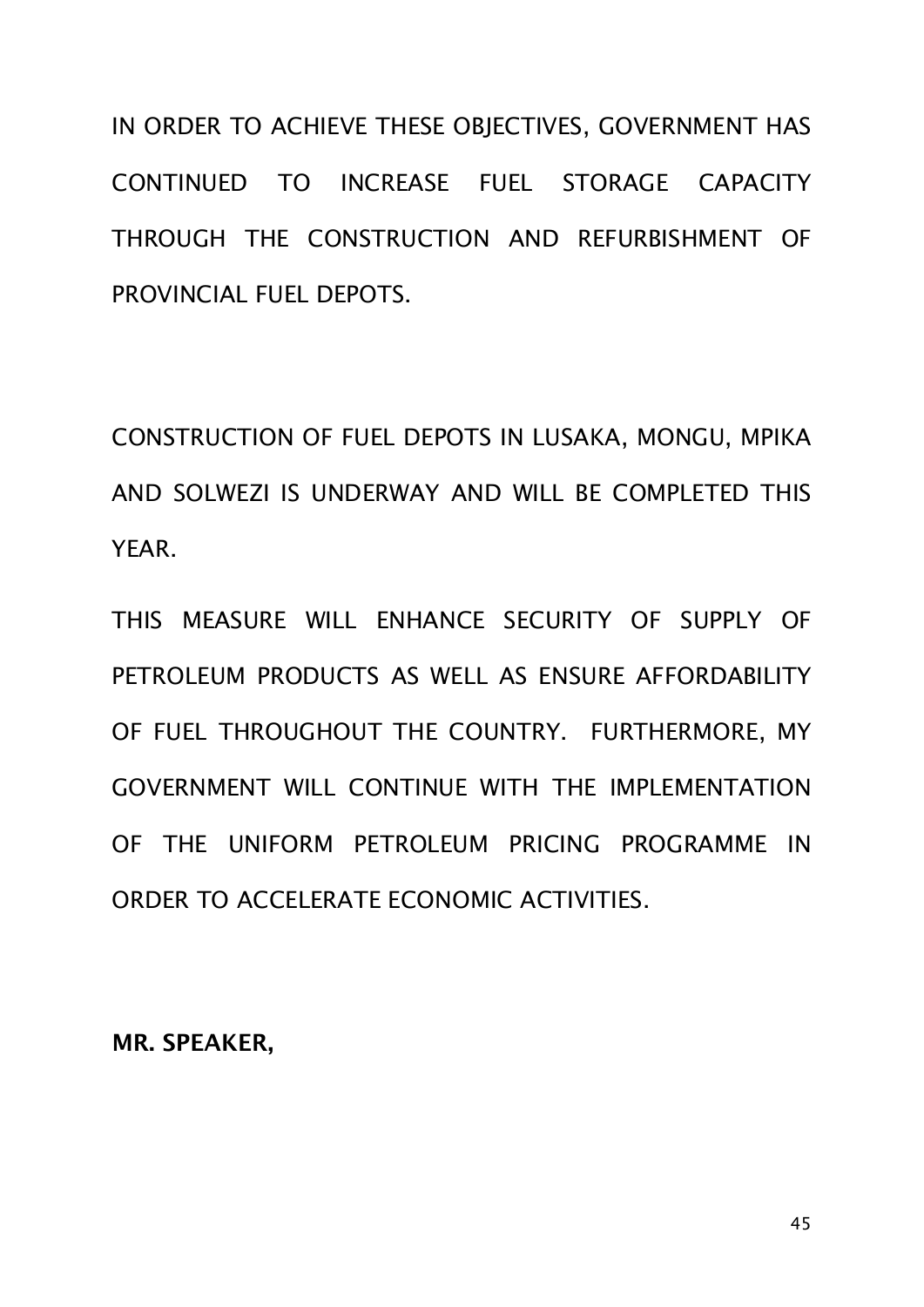I REGRET TO NOTE THAT THE COUNTRY CONTINUES TO EXPERIENCE LOAD-SHEDDING WHICH HAS DISRUPTED MANY ECONOMIC ACTIVITIES AND PEOPLES' NORMAL WAY OF LIFE.

IN THIS REGARD, MY GOVERNMENT HAS PRIORITISED THE IMPLEMENTATION OF PROJECTS AIMED AT INCREASING THE NATIONAL GENERATION CAPACITY OF ELECTRICITY AS WELL AS PROMOTING ENERGY EFFICIENCY.

THESE MEASURES WILL ENABLE US MEET THE UPSWING IN DEMAND CAUSED BY INCREASED ECONOMIC ACTIVITIES.

IN ORDER TO ENSURE RELIABILITY AND QUALITY OF SUPPLY OF ELECTRICITY IN OUR COUNTRY, PARTICULARLY IN NORTHERN, MUCHINGA, LUAPULA AND EASTERN PROVINCES, MY GOVERNMENT RECENTLY COMMISSIONED THE CONSTRUCTION OF THE **330 KILO VOLTS** PENSULO–KASAMA TRANSMISSION LINE AND THE **330 KILO VOLTS** PENSULO-LUSIWASI-MSORO-CHIPATA TRANSMISSION LINE.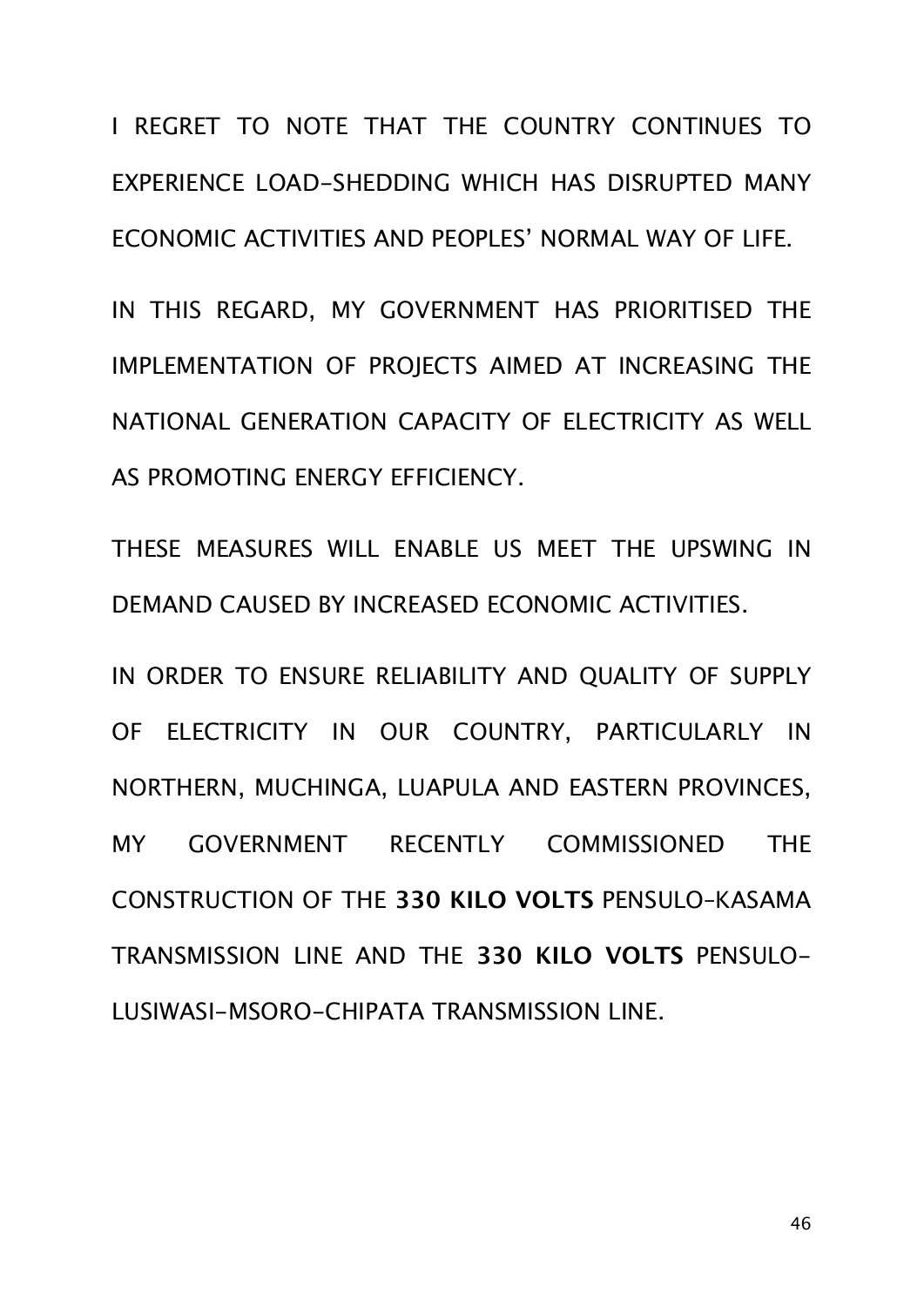FURTHERMORE, GOVERNMENT HAS BEEN UP-SCALING THE CAPACITY AT KARIBA NORTH POWER STATION TO HELP MEET THE DEFICIT.

## **MR. SPEAKER,**

GOVERNMENT IS PROMOTING OTHER ENERGY SOURCES SUCH AS COAL AND HEAVY FUEL OIL, TO GENERATE ELECTRICITY IN ORDER TO COMPLEMENT HYDRO POWER. IN THIS REGARD, GOVERNMENT IS FACILITATING CONSTRUCTION OF THE MAAMBA COAL-FIRED THERMAL **300 MEGA WATT** POWER STATION.

THE HEAVY FUEL OIL **50 MEGA WATT** PLANT IN NDOLA WILL COME ON-STREAM EARLY NEXT YEAR. THESE DEVELOPMENTS WILL ENSURE THAT THE ENERGY SECTOR PLAYS ITS MEANINGFUL ROLE IN NATIONAL ECONOMIC DEVELOPMENT.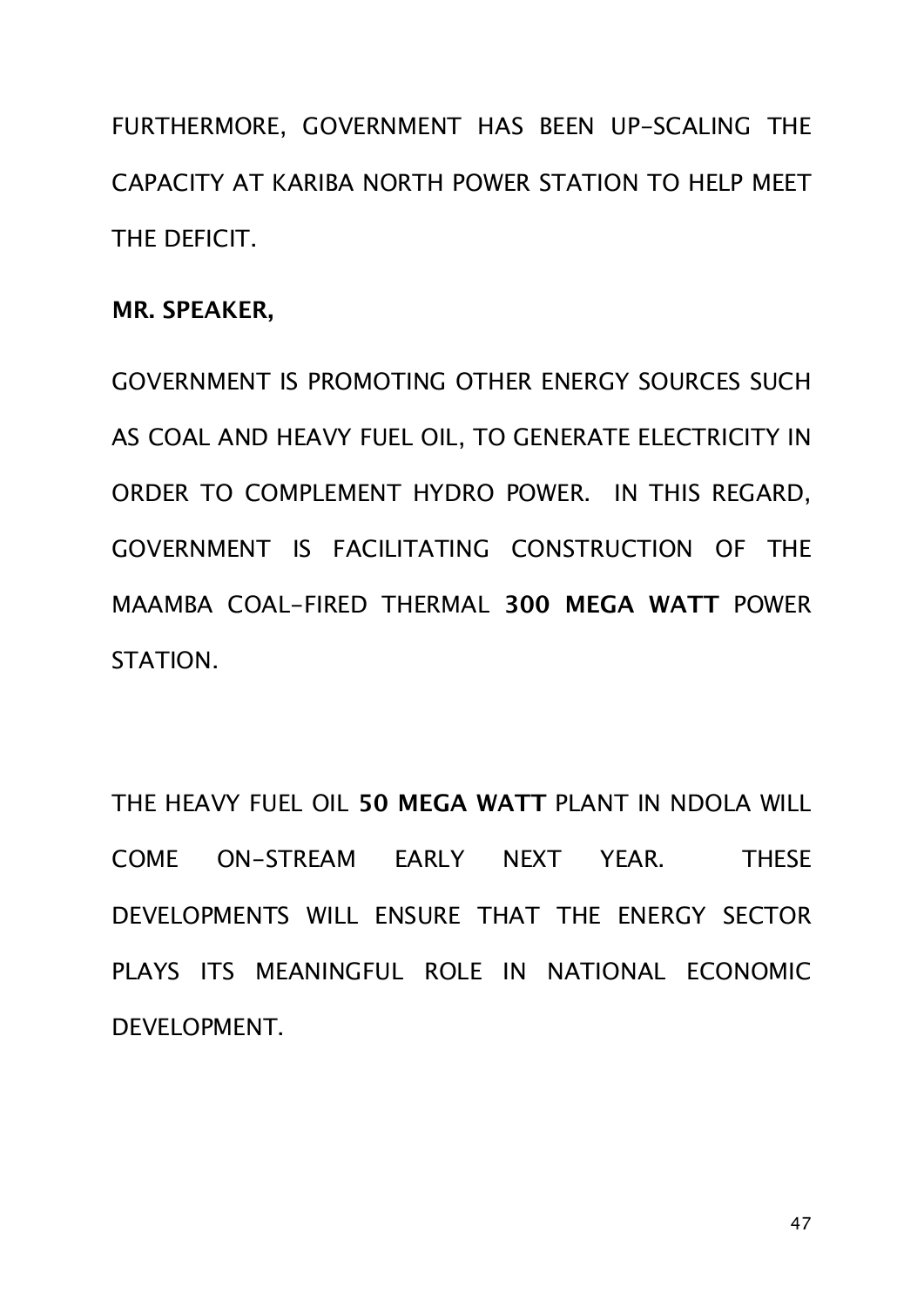## **LAND REFORM AND ENVIRONMENTAL PROTECTION**

**MR. SPEAKER**,

IN MY ADDRESS TO THIS AUGUST HOUSE LAST YEAR, I STATED THAT MY GOVERNMENT, IN CONSULTATION WITH TRADITIONAL LEADERS, WOULD INTRODUCE LEGISLATION TO ENSURE SECURITY OF TENURE FOR CUSTOMARY LAND. WORK ON THIS ISSUE HAS COMMENCED.

MY GOVERNMENT WILL, BEFORE THE END OF THIS YEAR, EMBARK ON A COMPREHENSIVE COUNTRY-WIDE LAND AUDIT FOR ALL CATEGORIES OF LAND. TO CARRY OUT THIS ACTIVITY, WHICH WILL CONTINUE INTO 2013, A LAND AUDIT COMMISSION WILL BE ESTABLISHED.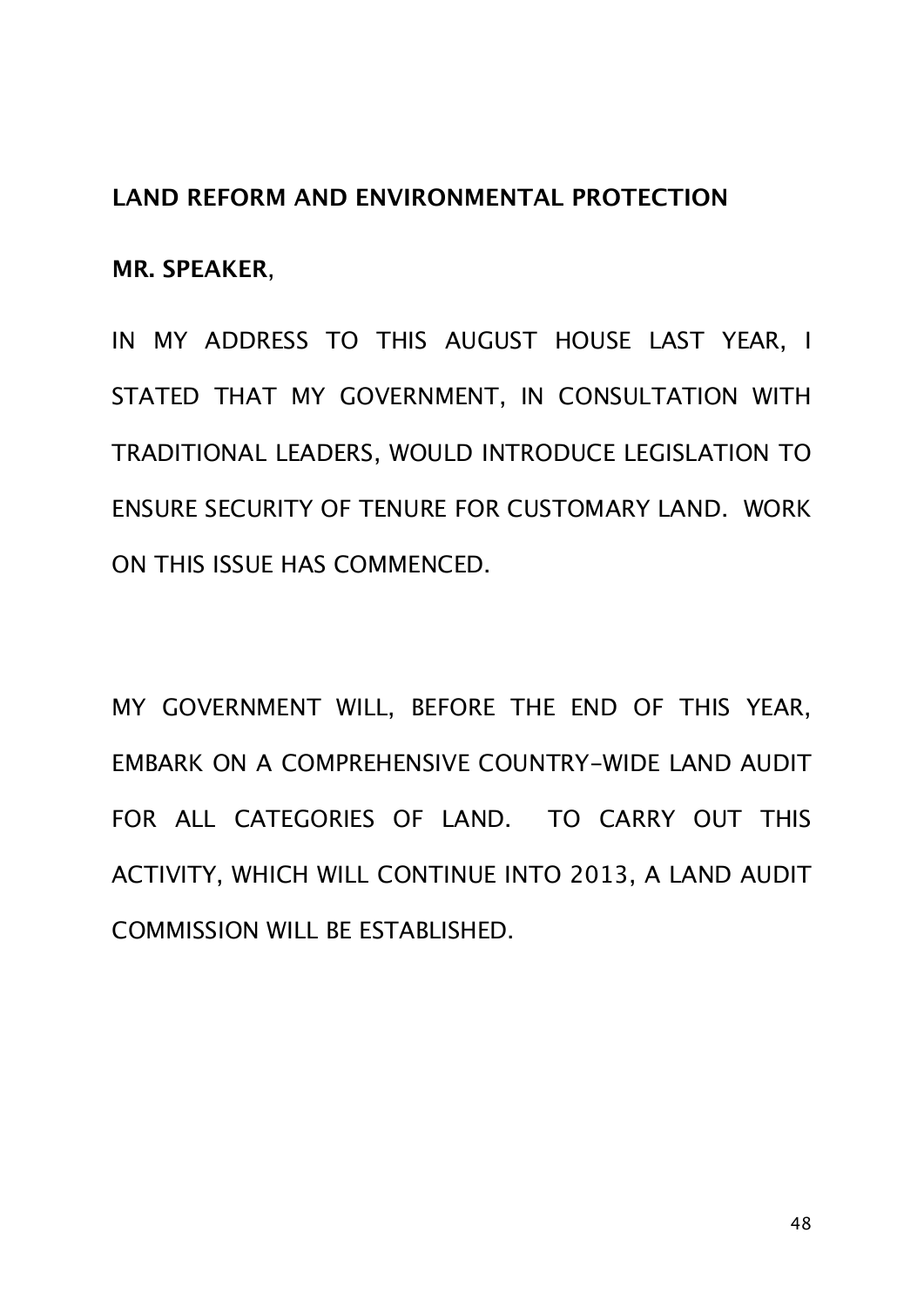**MR. SPEAKER,**

TO GUARANTEE A CONTINUOUS SUPPLY OF TIMBER IN THE COUNTRY AS WELL AS MAINTAIN THE ECOLOGICAL BALANCE, MY GOVERNMENT WILL ESTABLISH NEW FOREST SITES ACROSS THE COUNTRY WHILE ENSURING THAT EXISTING FORESTS ARE REPLENISHED.

**TOURISM** 

**MR. SPEAKER,**

MY GOVERNMENT CREATED THE MINISTRY OF TOURISM AND ARTS AS PART OF THE EFFORTS TO IMPROVE THE POLICY AND INSTITUTIONAL FRAMEWORK FOR OUR ECONOMIC DIVERSIFICATION PROGRAMME AND TO ENHANCE EMPLOYMENT AND WEALTH CREATION OPPORTUNITIES.

IN THIS REGARD I WISH TO DIRECT THE MINISTER OF TOURISM AND ARTS TO ENHANCE THE CREATVE INDUSTRY'S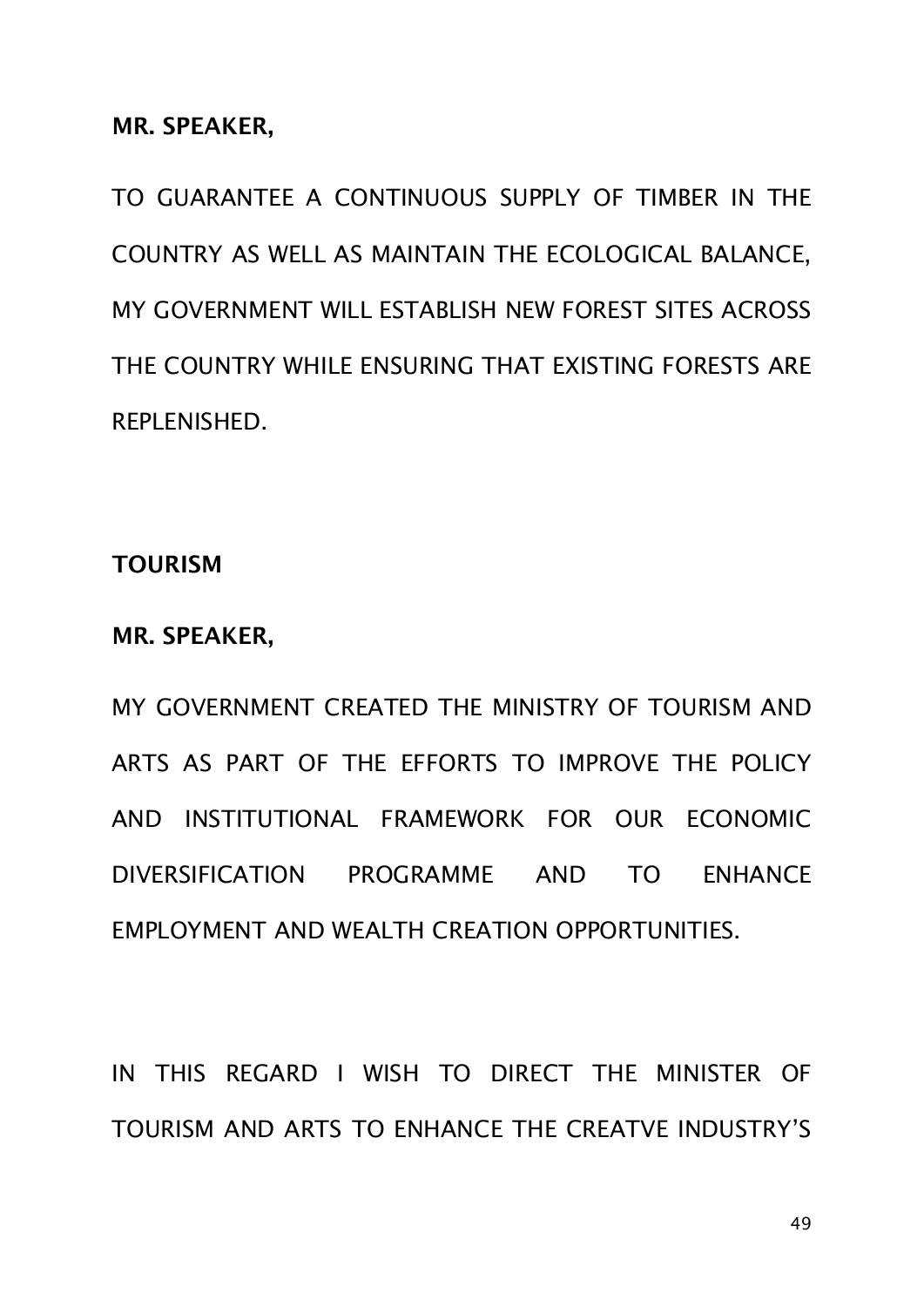CONTRIBUTION TO ECONOMIC DEVELOPMENT BY ESTABLISHING THE NATIONAL ARTS AND CULTURE COMMISSION IN LINE WITH THE PF MANIFESTO AND TO ACCELERATE THE DEVELOPMENT OF NEW TOURISM SITES SUCH AS THE NORTHERN CIRCUIT AND MANY OTHERS.

#### **MR. SPEAKER,**

ZAMBIA AND ZIMBABWE WILL BE CO-HOSTING THE 20TH SESSION OF THE UNITED NATIONS WORLD TOURISM ORGANISATION GENERAL ASSEMBLY IN AUGUST 2013.

I AM HAPPY TO INFORM THIS AUGUST HOUSE THAT PREPARATIONS FOR THIS IMPORTANT EVENT ARE ON COURSE. PRESIDENT MUGABE AND I GAVE A BOOST TO THE PREPARATORY PROCESS WHEN WE SIGNED THE CO-HOSTING AGREEMENT ON 30TH MAY, 2012.

# **GOVERNANCE AND THE ADMINISTRATION OF THE STATE MR. SPEAKER,**

IN MY ADDRESS TO THIS AUGUST HOUSE LAST YEAR, I COMMITTED MY GOVERNMENT TO PROFESSIONALISING THE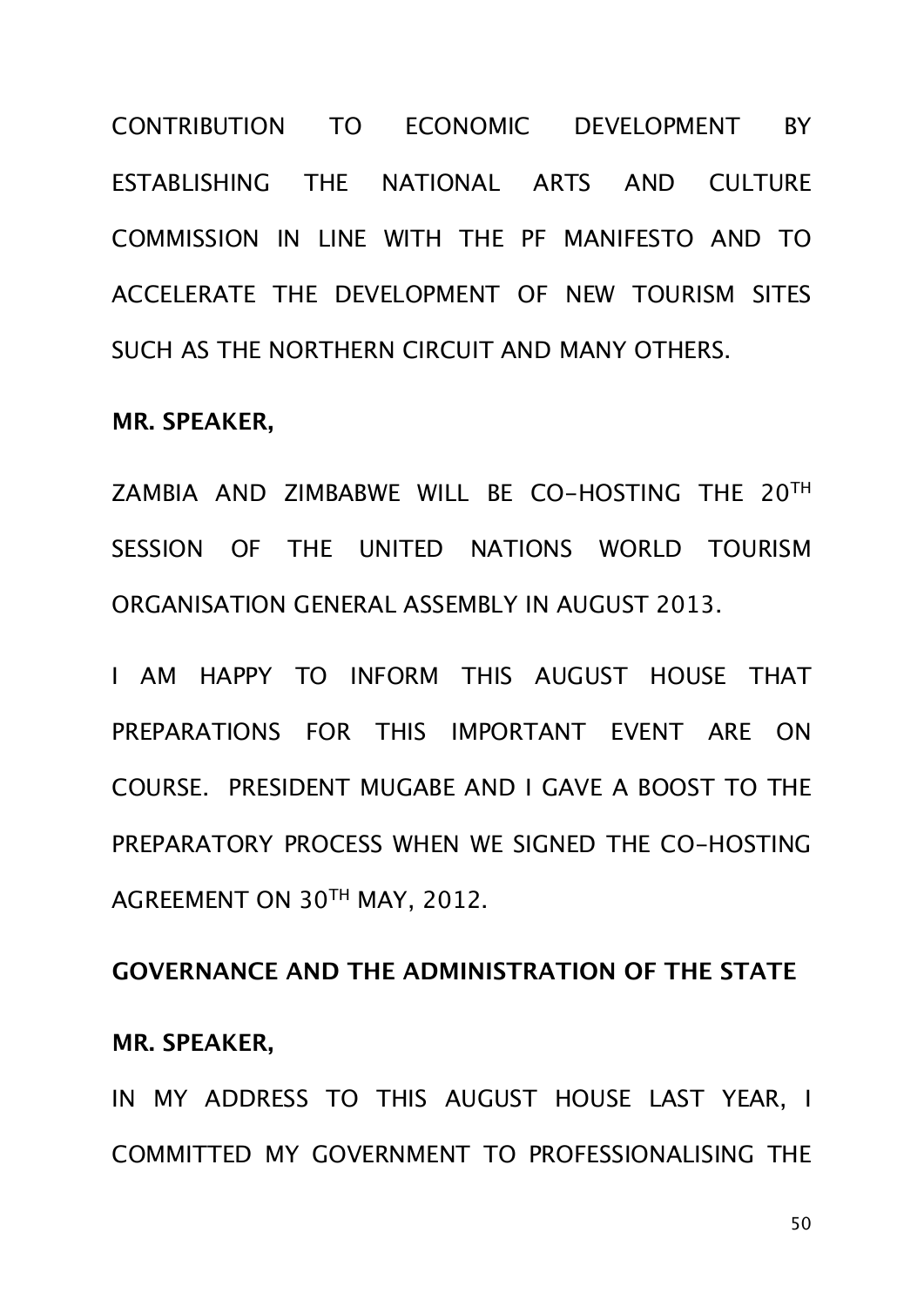PUBLIC SERVICE, MAKING IT MORE COST-EFFECTIVE, EFFICIENT AND RESPONSIVE TO THE NEEDS OF OUR PEOPLE, ESPECIALLY THOSE IN REMOTE AND HARD-TO-REACH RURAL AREAS.

I AM GLAD TO INFORM THE NATION THAT MY GOVERNMENT HAS ALREADY COMPLETED THE EVALUATION OF ALL THE JOBS IN THE CIVIL SERVICE TO DETERMINE THEIR RELATIVE WORTH AND ENSURE THAT EMPLOYEE REMUNERATION IS RELATED TO THE JOB AND PERFORMANCE.

THIS EXERCISE WILL ENABLE US TO HAVE A MORE RATIONALISED SALARY GRADING STRUCTURE. GOVERNMENT WILL EXTEND THIS EXERCISE TO LOCAL AUTHORITIES, DEFENCE AND SECURITY AGENCIES AS WELL AS GOVERNANCE RELATED INSTITUTIONS.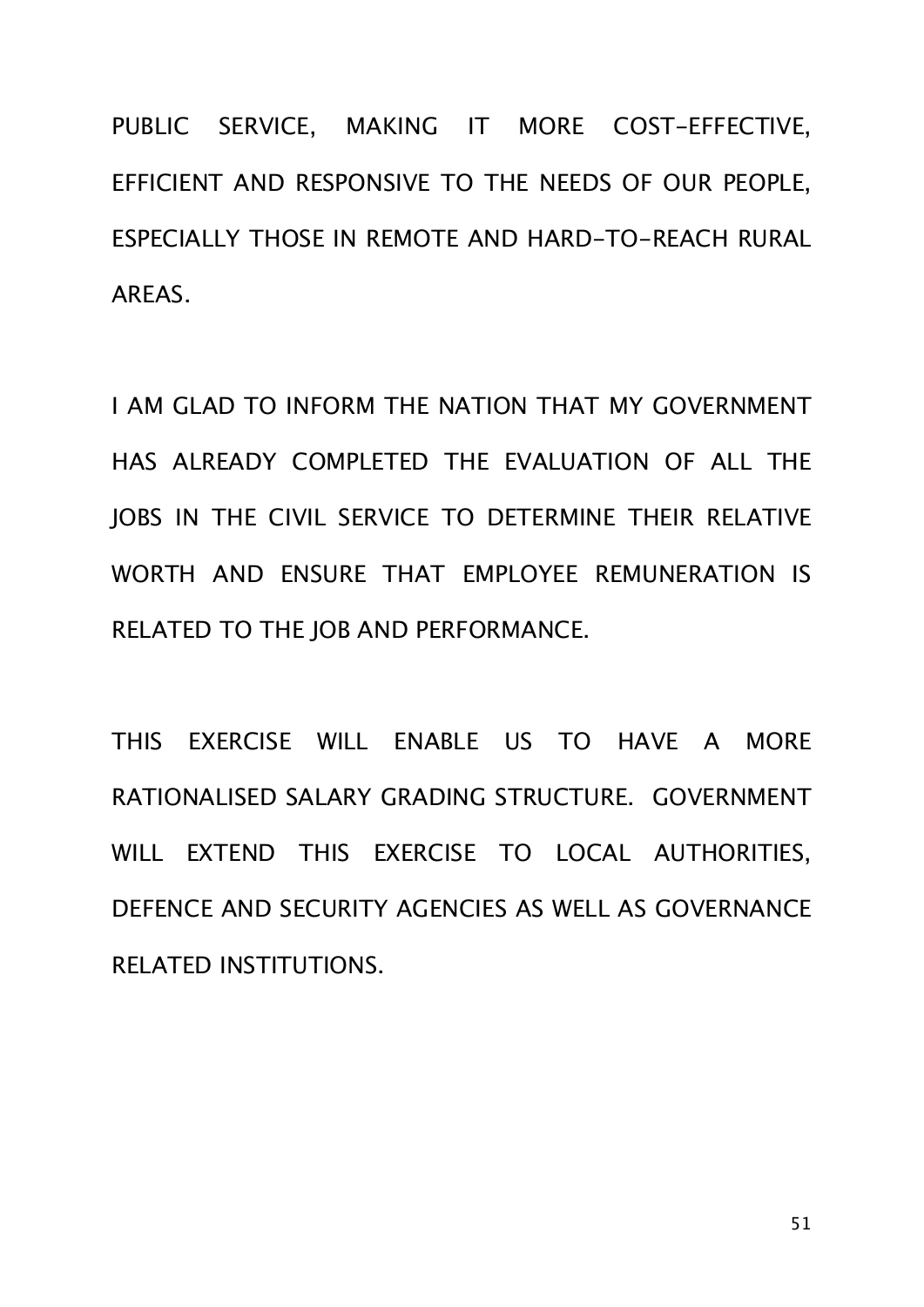IN THE SAME VEIN AND FOR THE FIRST TIME IN MANY YEARS, MY GOVERNMENT SUCCESSFULLY CONCLUDED NEGOTIATIONS WITH PUBLIC SERVICE UNIONS IN RECORD TIME. THE NEGOTIATIONS RESULTED IN IMPROVED SALARIES AND CONDITIONS OF SERVICE FOR PUBLIC SERVICE WORKERS, THEREBY PUTTING MORE MONEY IN THEIR POCKETS.

PROGRESS HAS ALSO BEEN MADE TOWARDS THE CREATION OF THE PUBLIC SERVICE CREDIT UNION BANK TO ENABLE PUBLIC SERVICE WORKERS ACCESS REASONABLE CREDIT AT COMPETITIVE INTEREST RATES.

#### **MR. SPEAKER,**

IN MY ADDRESS TO THIS AUGUST HOUSE LAST YEAR, I COMMITTED MY GOVERNMENT TO AMENDING THE ANTI-CORRUPTION ACT IN ORDER TO INTRODUCE STIFFER PENALTIES FOR CORRUPTION OFFENCES AND RE-INSTATING THE ABUSE OF OFFICE CLAUSE. I ALSO COMMITTED MY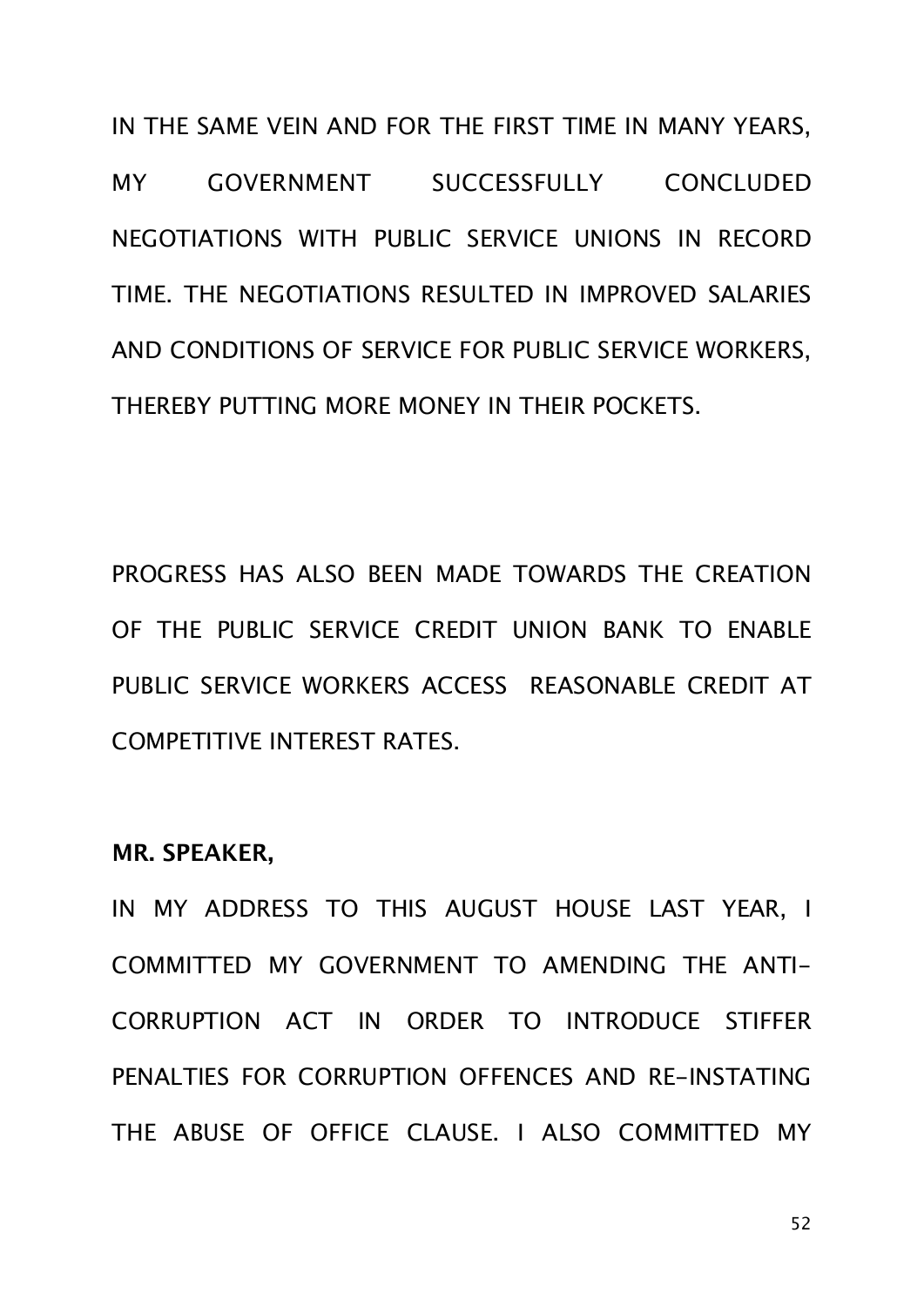GOVERNMENT TO INVESTIGATING ANY ACTS OF CORRUPTION AND PROSECUTING CULPRITS WITHIN THE DUE PROCESS OF THE LAW.

I AM GLAD TO INFORM THE HOUSE THAT MY GOVERNMENT HAS ALREADY, WITH THE SUPPORT OF THIS AUGUST HOUSE, RE-INSTATED THE "ABUSE OF OFFICE" CLAUSE. THE NEW ANTI-CORRUPTION ACT NUMBER 13 OF 2012 HAS SINCE BEEN ENACTED AND IS NOW IN FORCE. A NUMBER OF INVESTIGATIONS INTO CORRUPT PRACTICES HAVE ALSO BEEN SUCCESSFULLY CONCLUDED AND THOSE FOUND WANTING HAVE HAD THEIR CASES BROUGHT BEFORE THE COURTS OF LAW.

## **MR. SPEAKER,**

IN OUR EFFORT TO DEEPEN OUR DEMOCRACY AND PROMOTE GOOD GOVERNANCE, MY ADMINISTRATION HAS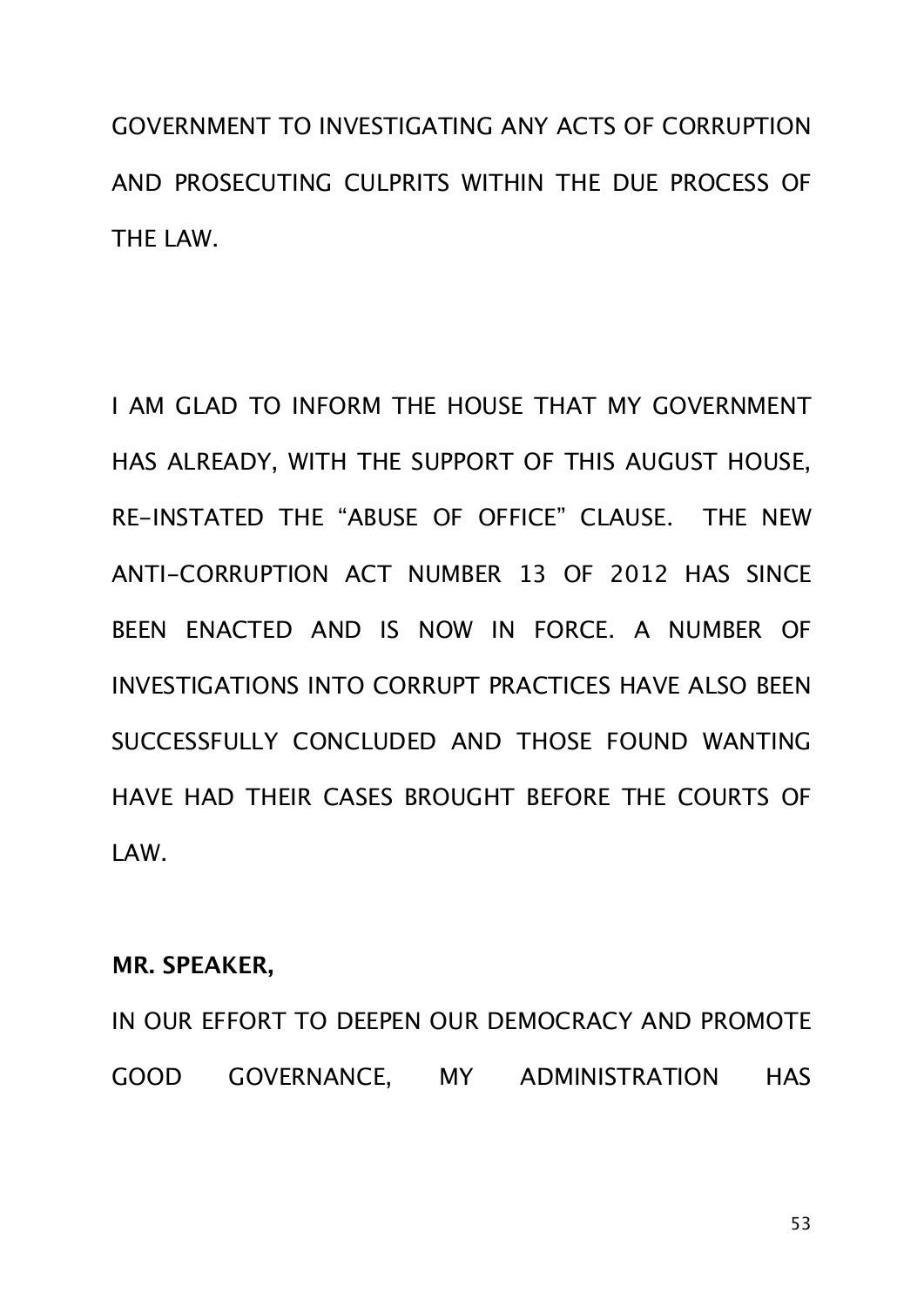PROMULGATED AND IS IMPLEMENTING AN ALL-INCLUSIVE POLICY.

TO THIS END, MY ADMINISTRATION HAS ENDEAVOURED TO APPOINT, INTO GOVERNMENT MINISTERIAL POSITIONS, MEMBERS FROM THE OPPOSITION.

MY GOVERNMENT IS ALSO CONSTRUCTIVELY ENGAGING STAKEHOLDERS INCLUDING TRADITIONAL LEADERS, CIVIL SOCIETY ORGANISATIONS AND TRADE UNIONS ON MATTERS OF NATIONAL INTEREST SO AS TO BUILD CONSENSUS AND BRING ABOUT INCLUSIVENESS IN THE GOVERNANCE OF OUR COUNTRY.

#### **MR. SPEAKER,**

MY GOVERNMENT'S AGENDA ON THE MEDIA IS TO ENSURE THAT IT CONTINUOUSLY CHALLENGES GOVERNMENT TO SERVE THE PEOPLE OF ZAMBIA BETTER. TO ACHIEVE THIS, MY GOVERNMENT HAS, IN THE LAST **12** MONTHS, EMBARKED ON A WIDE RANGE OF POLICY INTERVENTIONS.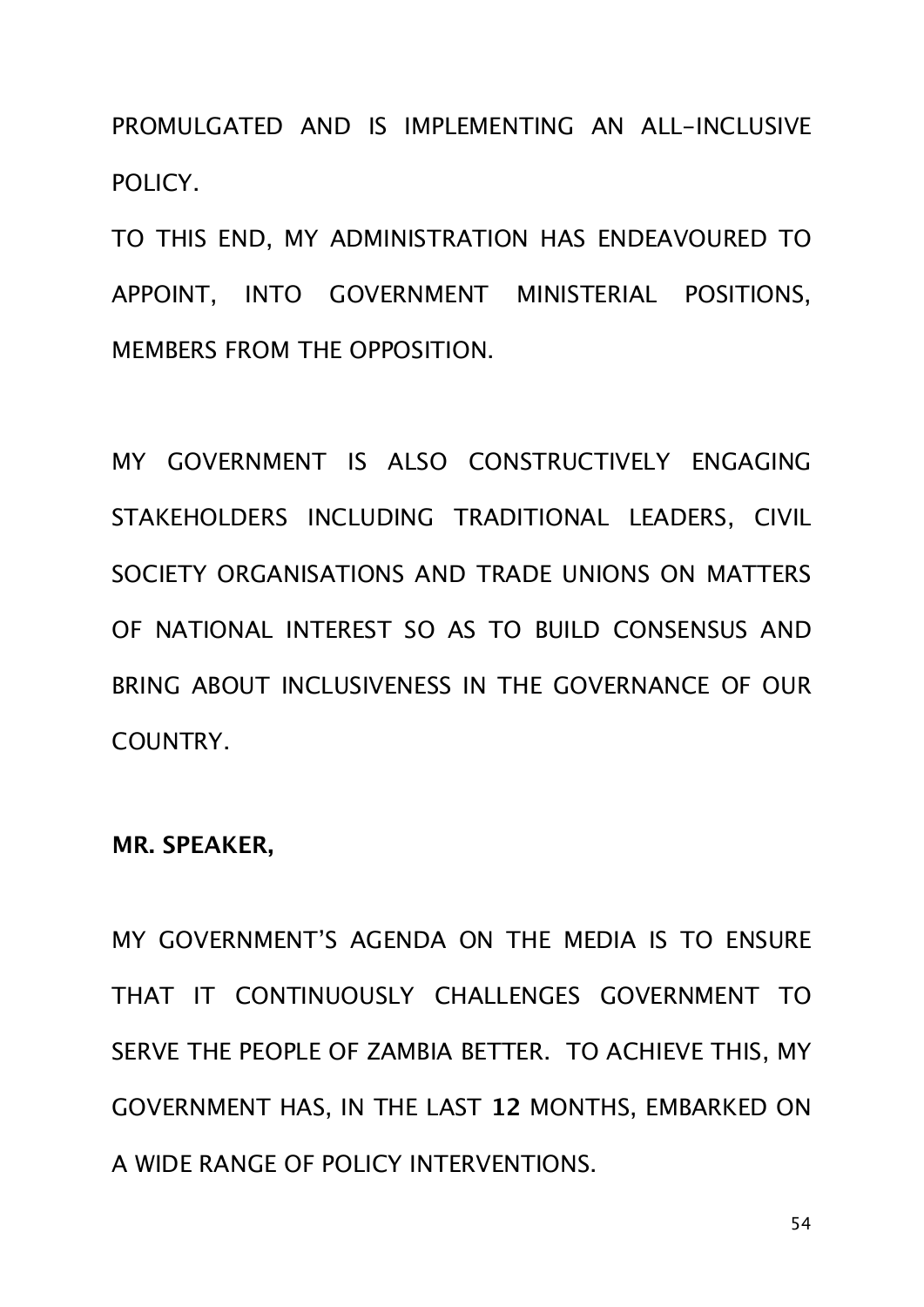WE HAVE REMOVED GOVERNMENT CONTROLS ON PUBLIC MEDIA SO THAT THEY CARRY OUT THEIR ROLE OF INFORMING, EDUCATING AND ENTERTAINING THE PUBLIC FREELY AND PROFESSIONALLY. EVEN OUR COLLEAGUES IN THE OPPOSITION ARE NOW HAPPY BENEFICIARIES OF THIS OPEN POLICY OF MY GOVERNMENT.

MY GOVERNMENT HAS ALSO ACCELERATED THE ISSUANCE OF BROADCASTING LICENCES SO THAT THE ESTABLISHMENT OF MORE RADIO AND TELEVISION STATIONS IS BOOSTED, BE THEY COMMERCIAL, COMMUNITY OR RELIGIOUS IN NATURE.

ADDITIONALLY, GOVERNMENT IS IN THE PROCESS OF ESTABLISHING REGIONAL TELEVISION STATIONS IN ALL THE TEN PROVINCES, AIMED AT SERVING OUR PEOPLE BETTER.

ONCE OPERATIONAL, THESE WILL MAXIMISE ON LOCAL PROGRAMMING AND PROMOTE THE USE OF OUR RESPECTIVE LOCAL LANGUAGES, IN ADDITION TO ENGLISH.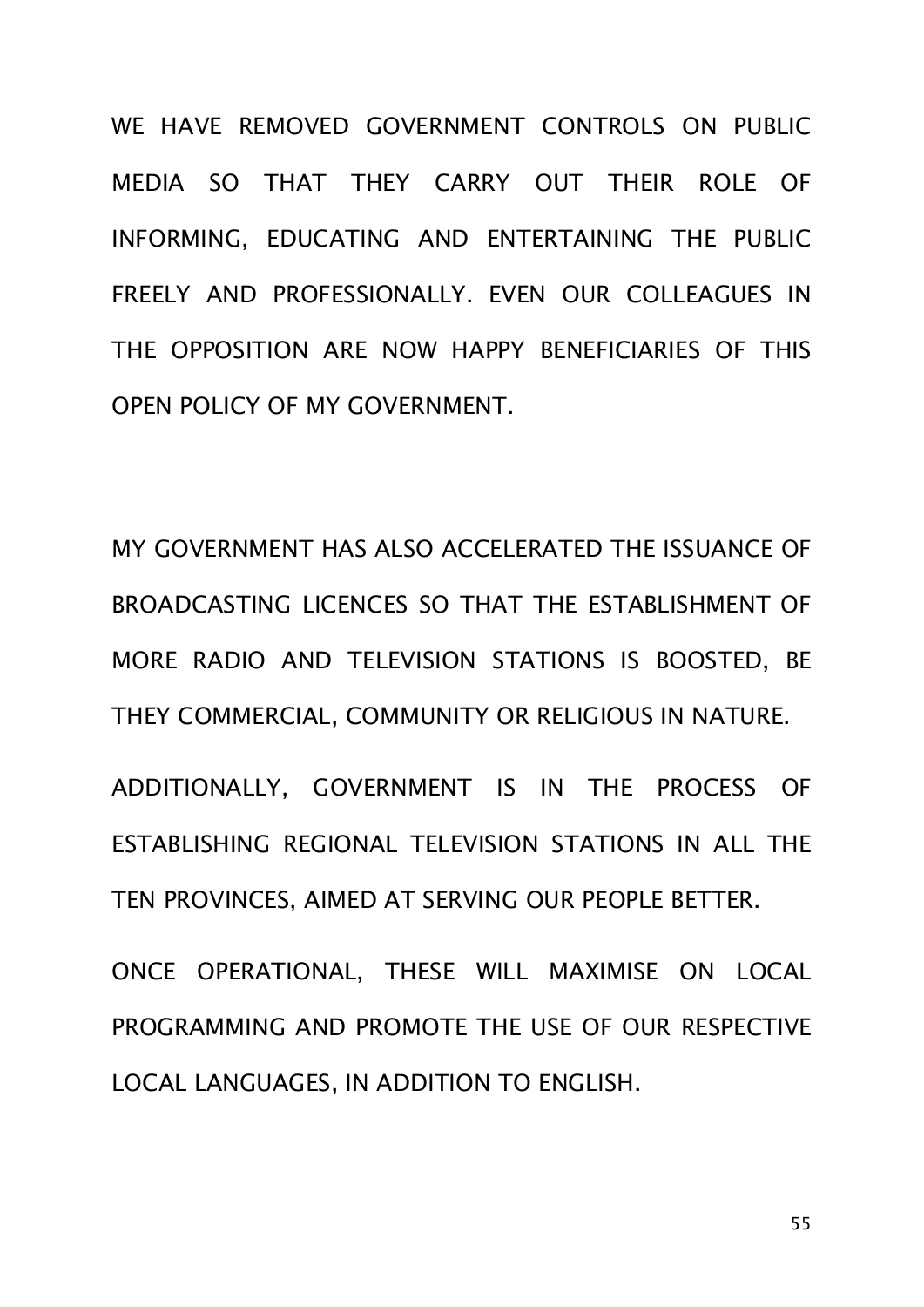TO ENSURE FAIR PLAY IN OUR BROADCASTING INDUSTRY, MY GOVERNMENT HAS MADE SUBSTANTIAL PROGRESS IN ESTABLISHING THE INDEPENDENT BROADCASTING AUTHORITY, WHICH WILL BE OPERATIONAL BY THE END OF THE YEAR.

## **MR. SPEAKER,**

ON THE NATIONAL CONSTITUTION, THE HOUSE MAY WISH TO RECALL THAT DURING MY ADDRESS LAST YEAR, I COMMITTED MY GOVERNMENT TO DELIVERING A NEW PEOPLE-DRIVEN CONSTITUTION.

 I ALSO ASSURED THE NATION THAT MY GOVERNMENT, IN CONSULTATION WITH VARIOUS STAKEHOLDERS, WOULD ESTABLISH A COMMITTEE OF EXPERTS TO REVIEW THE RECOMMENDATIONS OF ALL THE PREVIOUS CONSTITUTIONAL REVIEW COMMISSIONS AND TO COME UP WITH A DRAFT CONSTITUTION.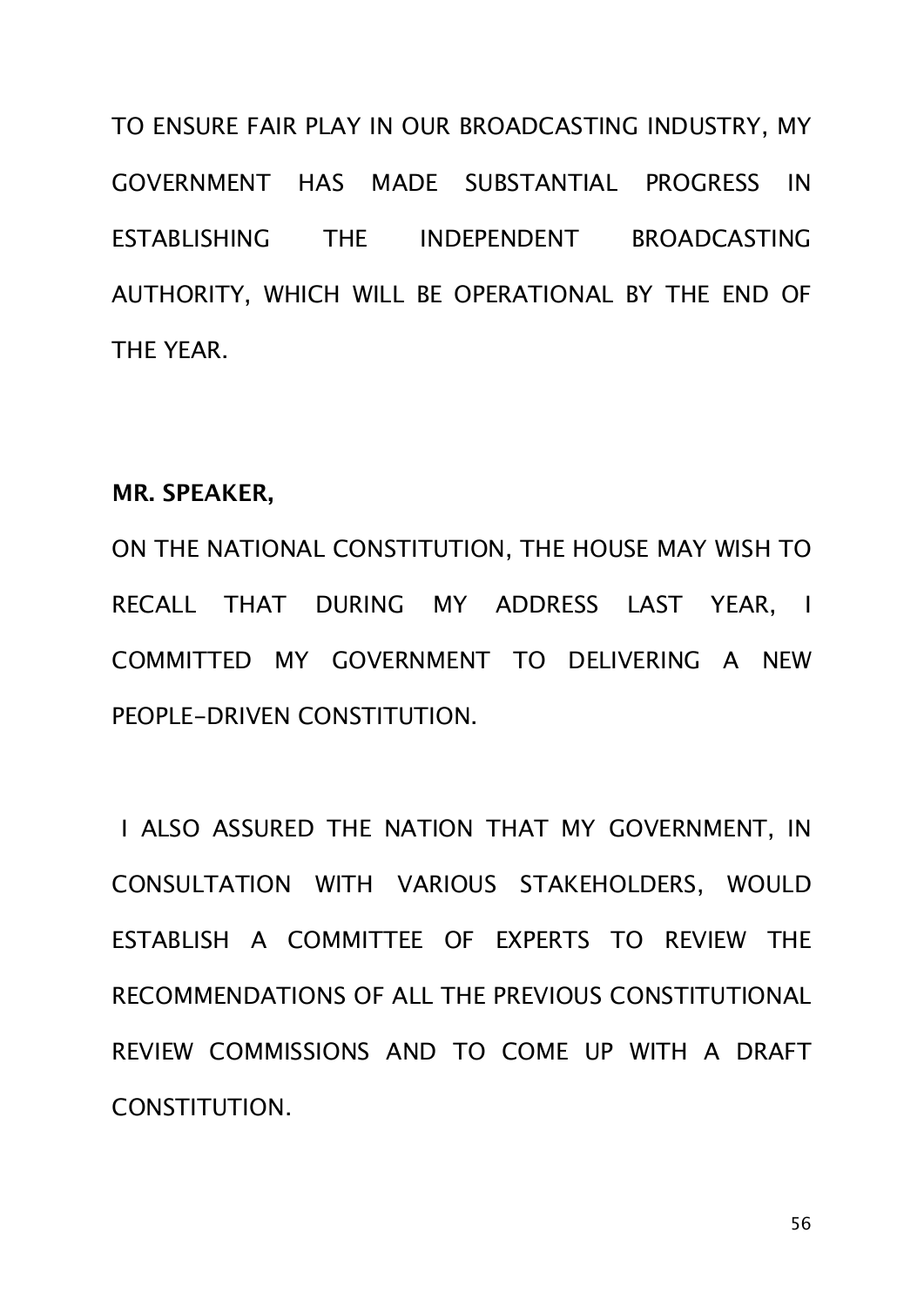I AM PLEASED TO INFORM THIS AUGUST HOUSE THAT GOOD PROGRESS HAS SINCE BEEN MADE. A TECHNICAL COMMITTEE OF COMPETENT MEN AND WOMEN WAS APPOINTED WITHIN NINETY DAYS OF THE PATRIOTIC FRONT GOVERNMENT ASSUMING OFFICE. THE TECHNICAL COMMITTEE HAS WORKED DILIGENTLY AND PRODUCED THE FIRST DRAFT CONSTITUTION IN BOTH ENGLISH AND SEVEN LOCAL LANGUAGES.

THIS APPROACH WILL ENABLE THE MAJORITY OF OUR PEOPLE TO EFFECTIVELY PARTICIPATE IN MAKING THEIR OWN CONSTITUTION. THE DRAFT IS NOW BEING SUBJECTED TO STAKEHOLDER CONSULTATION.

## **MR. SPEAKER,**

WHILE TIME MAY RE OF ESSENCE IN A NATIONAL EXERCISE SUCH AS THIS, IT SHOULD NOT BE AT THE EXPENSE OF AFFORDING OUR PEOPLE THE OPPORTUNITY TO ENGAGE WITH AND FULLY PARTICIPATE IN THE PROCESS. IT IS FOR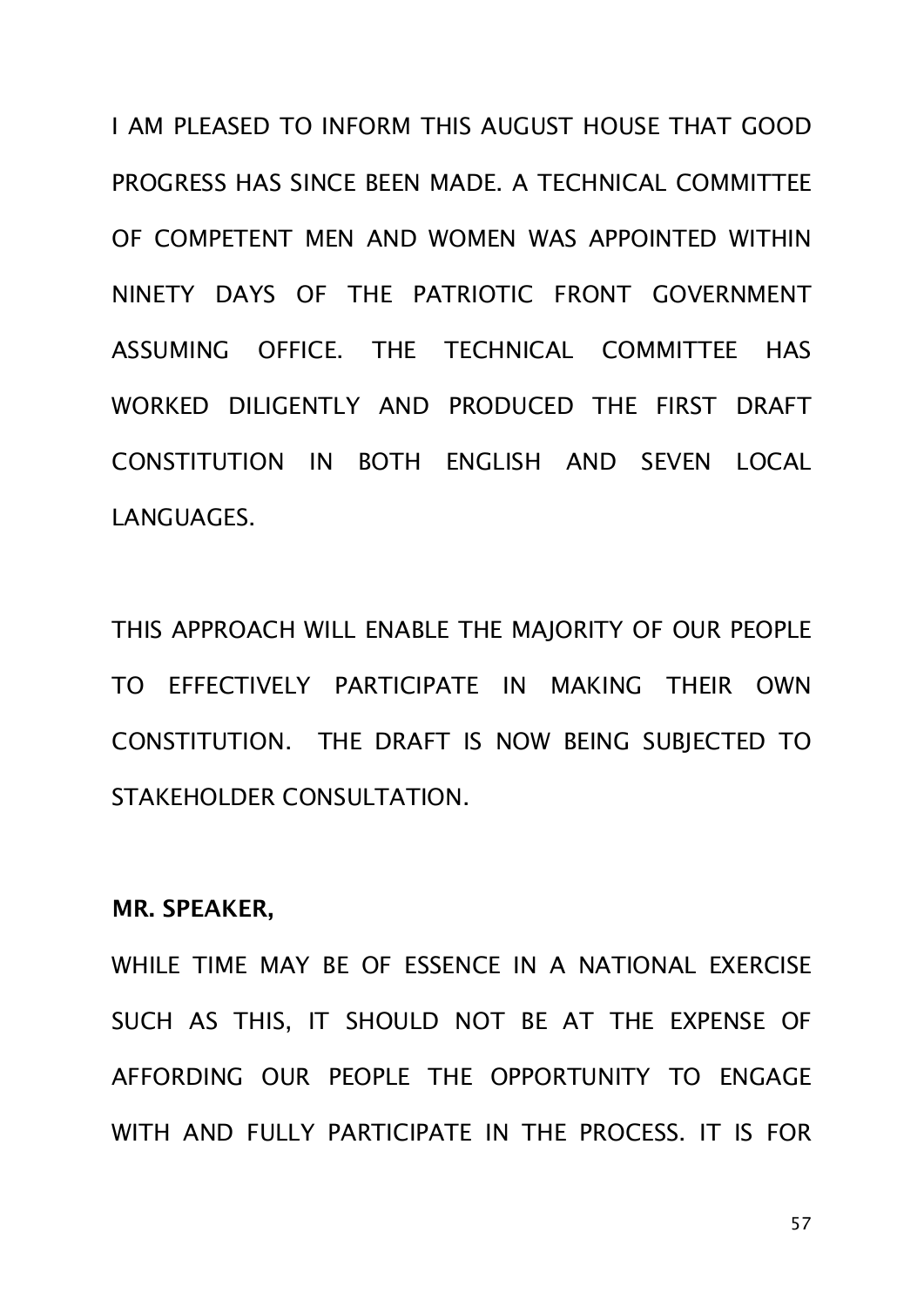THIS VERY REASON THAT MY GOVERNMENT HAS BEEN RESPONSIVE TO OUR PEOPLE'S CALLS FOR MORE TIME ESPECIALLY DURING THIS CONSULTATION STAGE. IN ANY CASE, THIS IS WHAT DELIVERING A PEOPLE-DRIVEN CONSTITUTION ENTAILS.

IN THE SAME VEIN, I WISH TO CALL UPON ALL WELL MEANING ZAMBIANS TO TAKE THIS EXERCISE SERIOUSLY AND FULLY PARTICIPATE SO THAT THEIR VIEWS CAN BE HEARD AND CONSENSUS REACHED.

**MR. SPEAKER,** 

THE HOUSE AND THE NATION AT LARGE ARE AWARE OF THE MANY CHALLENGES FACING OUR JUSTICE DELIVERY SYSTEM IN ZAMBIA. MANY OF OUR PEOPLE, ESPECIALLY THE POOR, VULNERABLE AND MARGINALISED, ARE UNABLE TO ACCESS JUSTICE.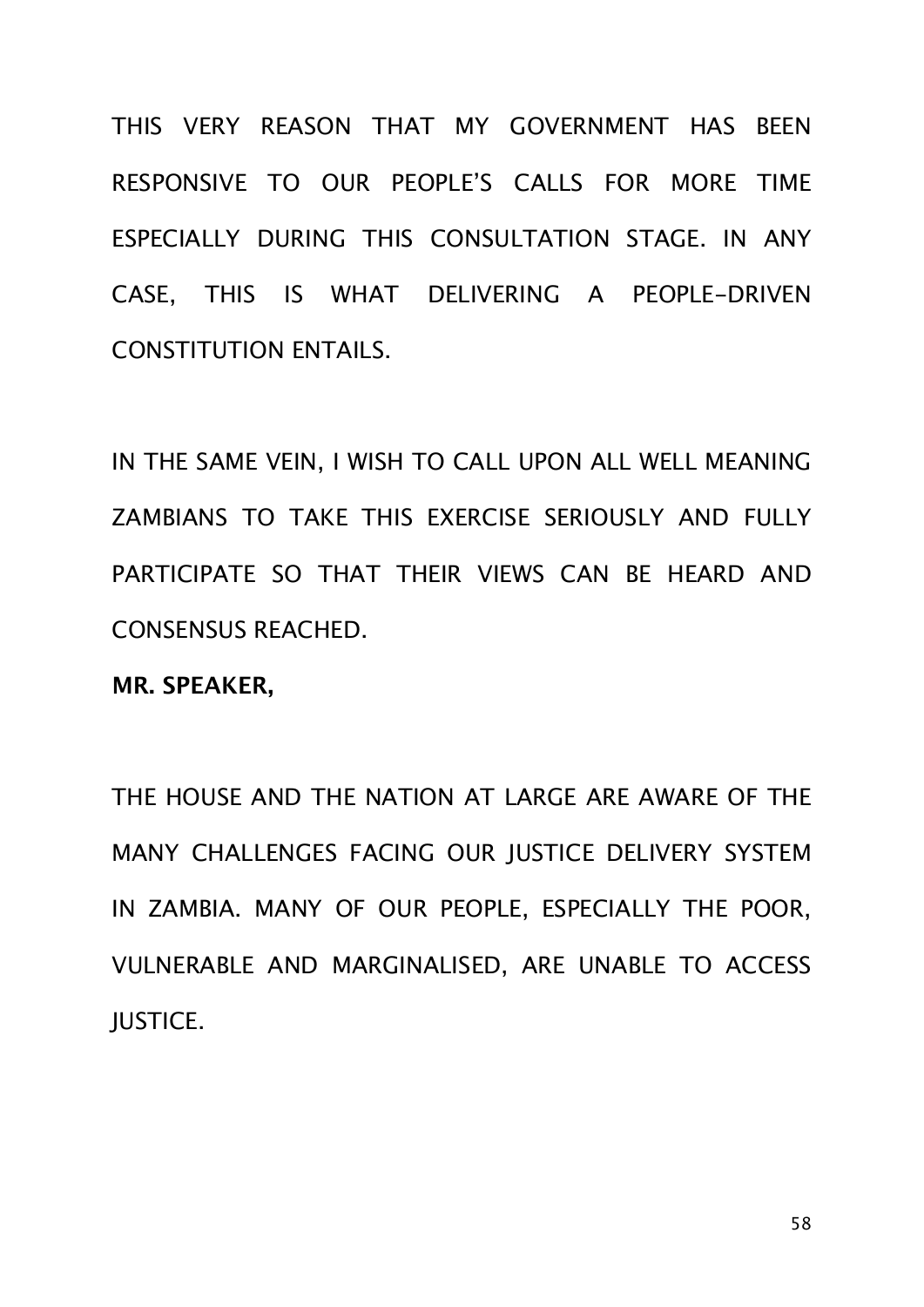THIS IS DUE TO MANY FACTORS, INCLUDING EXORBITANT LEGAL FEES, LONG DISTANCES TO ESTABLISHED COURTS, LIMITED INFRASTRUCTURE AND SHORTAGE OF PERSONNEL, RESULTING IN DELAYS IN DISPENSING JUSTICE.

MY GOVERNMENT IS, THEREFORE, DETERMINED TO ADDRESS THESE CHALLENGES TO RESTORE PEOPLE'S CONFIDENCE IN THE JUDICIARY. IT IS FOR THIS REASON THAT MY GOVERNMENT FULLY SUPPORTS MEANINGFUL REFORMS IN THE JUDICIARY MEANT TO IMPROVE THE ADMINISTRATION AND ACCESS TO JUSTICE. TO THIS EXTENT, MY GOVERNMENT IS STRENGTHENING THE LEGAL AID BOARD WHOSE MANDATE IS TO PROVIDE FREE LEGAL SERVICES TO THE POOR AND VULNERABLE.

GOVERNMENT IS ALSO STRENGTHENING THE OPERATIONS OF THE OFFICE OF THE DIRECTOR OF PUBLIC PROSECUTIONS BY TRANSFORMING IT INTO A NATIONAL PROSECUTIONS AUTHORITY. THIS WILL GUARANTEE ITS INDEPENDENCE AND PROMOTE TRANSPARENCY IN THE DISPENSATION OF JUSTICE.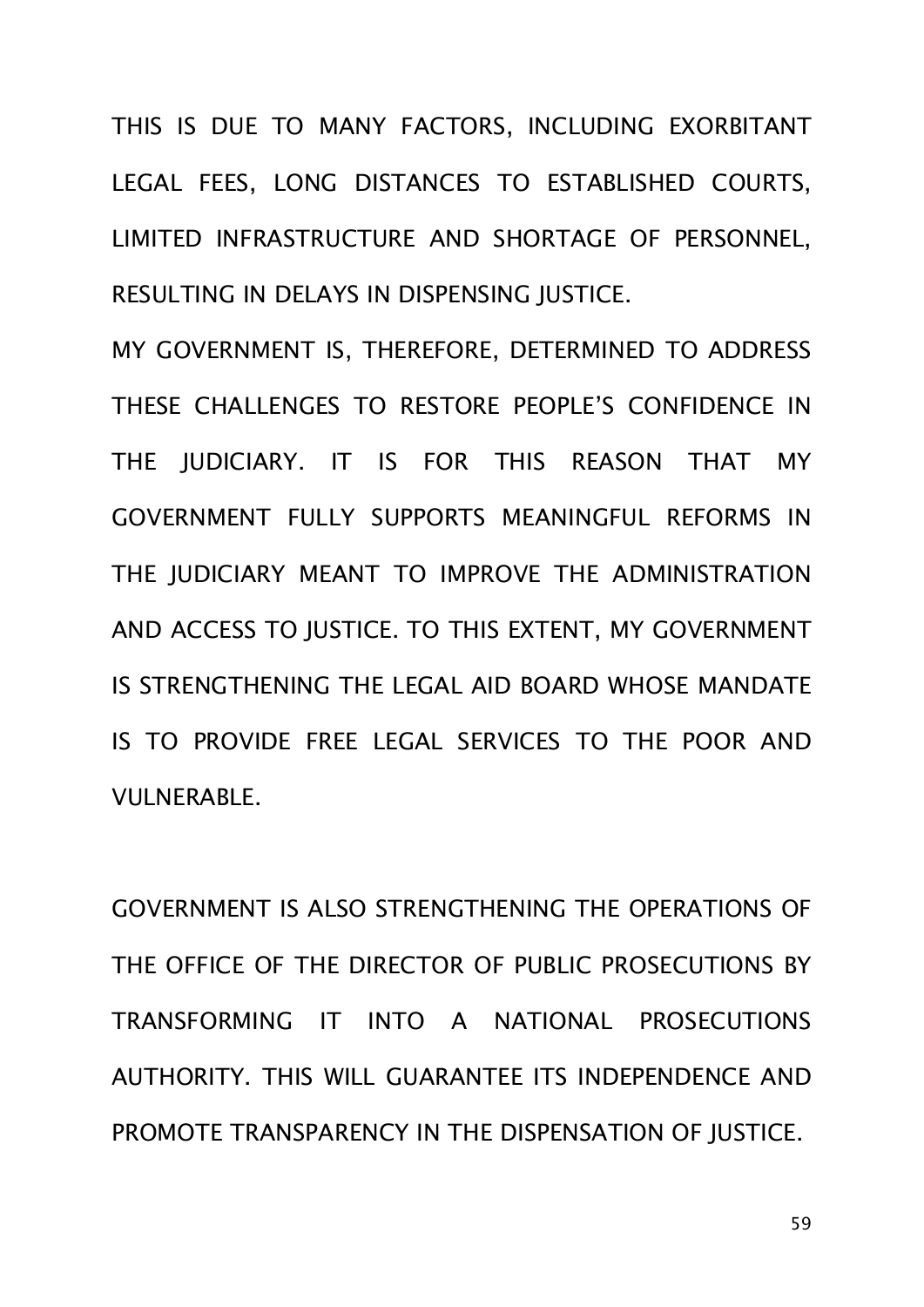TO ADDRESS THE CHALLENGE OF CONGESTED PRISONS, EFFORTS ARE UNDERWAY TO PUT IN PLACE AN INSTITUTIONAL AND LEGAL FRAMEWORK FOR THE IMPLEMENTATION OF NON-CUSTODIAL COMMUNITY SERVICE SENTENCING. IN ADDITION, NEW PRISONS IN LUSAKA, LUWINGU, KALABO, AND MWEMBESHI MAXIMUM SECURITY PRISON, ARE BEING CONSTRUCTED.

#### **MR. SPEAKER,**

MY GOVERNMENT IS GRAVELY CONCERNED WITH THE ESCALATION OF CASES OF SEXUAL AND GENDER-BASED VIOLENCE, ESPECIALLY AGAINST OUR WOMEN FOLK. THIS IS NOT ONLY CRUEL BUT ALSO A SERIOUS VIOLATION OF WOMEN RIGHTS AS ENSHRINED IN OUR CONSTITUTION.

IT IS ALSO AGAINST THE DECLARATION OF "**ZERO TOLERANCE NOW**" AGAINST SEXUAL AND GENDER-BASED VIOLENCE IN ALL ITS VARIOUS MANIFESTATIONS SIGNED BY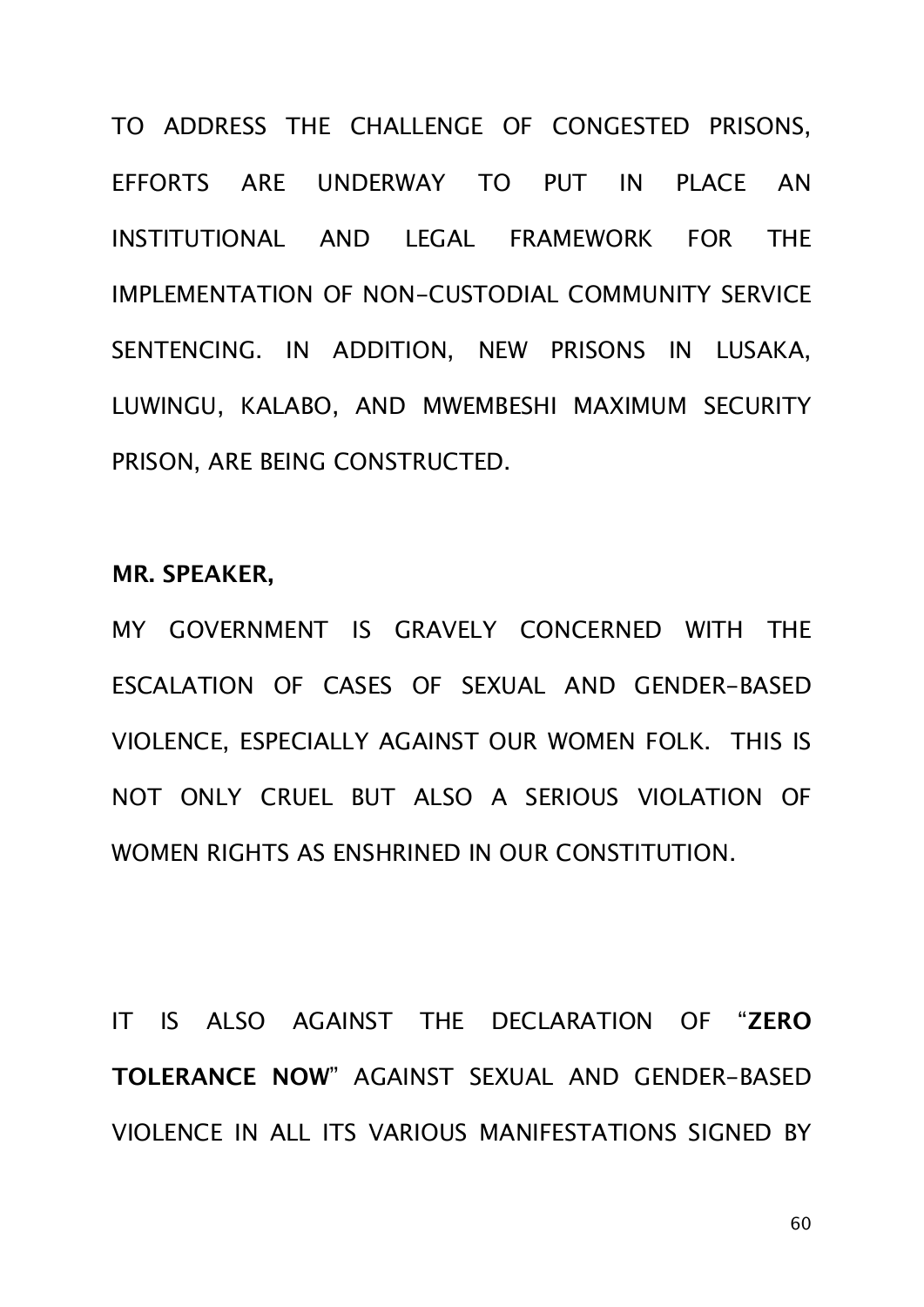HEADS OF STATE AND GOVERNMENT FROM THE **ELEVEN** MEMBER COUNTRIES OF THE INTERNATIONAL CONFERENCE ON THE GREAT LAKES REGION ON THE 15TH DECEMBER, 2011. MY GOVERNMENT WILL, THEREFORE, STAND IN LEAGUE WITH INTERNATIONAL AND NATIONAL EFFORTS AND PROVIDE ALL THE NECESSARY SUPPORT TO FIGHT ALL FORMS OF SEXUAL AND GENDER-BASED VIOLENCE.

GOVERNMENT WILL DOUBLE ITS EFFORTS TO ENSURE THAT THOSE RESPONSIBLE FOR THESE HEINOUS CRIMES ARE BROUGHT TO JUSTICE AND THE PEACE AND TRANQUILLITY FOR WHICH OUR COUNTRY IS RENOWNED AND ON WHICH INVESTOR CONFIDENCE IS PREMISED, ARE UPHELD.

OUR PEOPLE MUST LIVE IN A PEACEFUL AND SECURE ENVIRONMENT SO THAT THEY CAN ENJOY THEIR RIGHTS TO THE FULLEST.

TO ENSURE THAT OUR LAW ENFORCEMENT AGENCIES ARE MOTIVATED AND UP TO THE TASK, MY GOVERNMENT HAS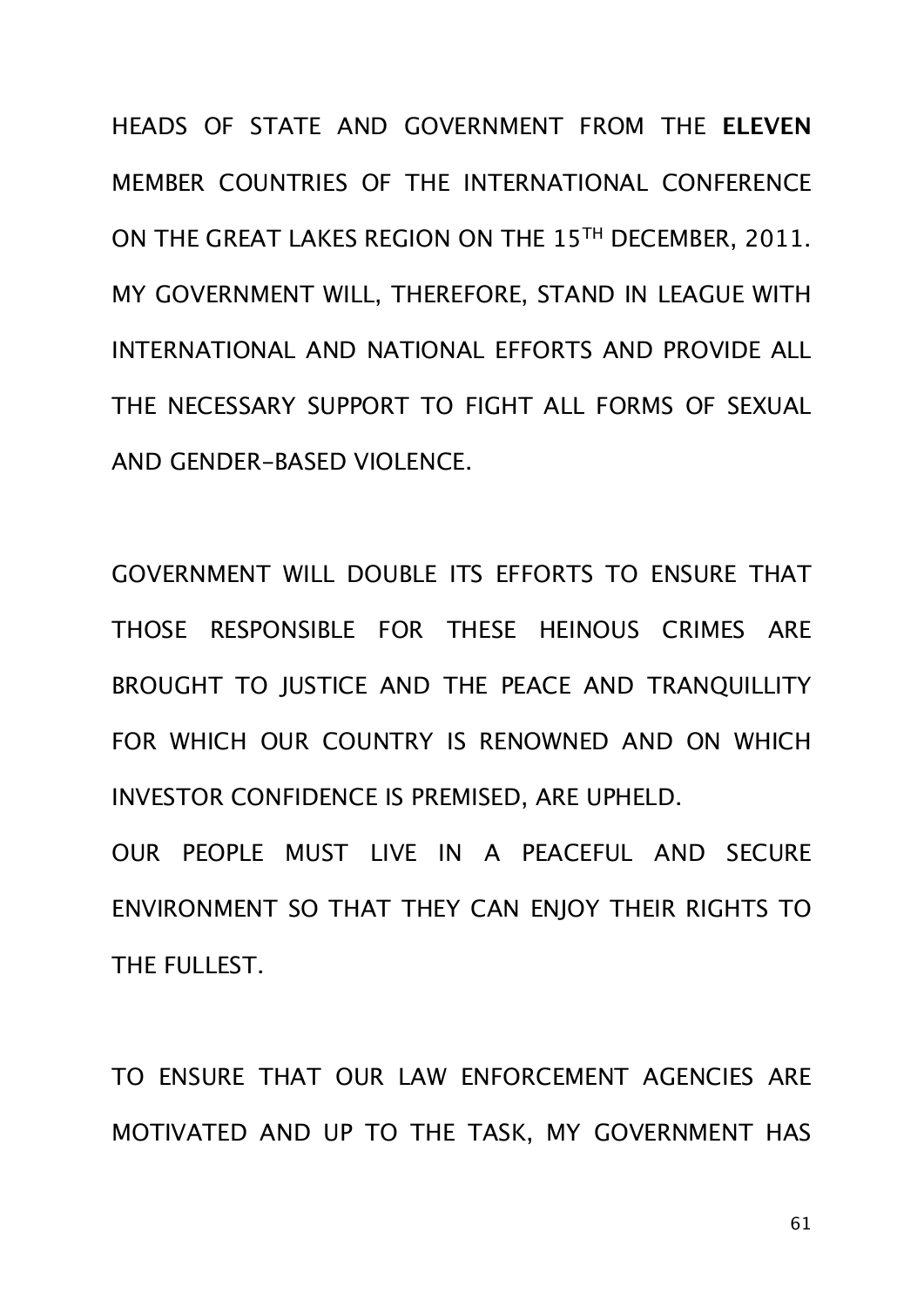REMAINED COMMITTED TO IMPROVING THE ENVIRONMENT AND CONDITIONS OF SERVICE UNDER WHICH THEY OPERATE.

IN THIS RESPECT, MY GOVERNMENT IS IN THE PROCESS OF HARMONISING THE SALARIES AND CONDITIONS OF SERVICE FOR OUR MEN AND WOMEN IN UNIFORM. MY GOVERNMENT HAS ALSO MOBILISED FINANCIAL RESOURCES TO CONSTRUCT OVER **FOURTEEN THOUSAND** HOUSING UNITS THROUGHOUT THE COUNTRY.

## **FOREIGN RELATIONS**

## **MR. SPEAKER,**

THE FOREIGN POLICY THAT HAS GUIDED ZAMBIA'S INTERACTION WITH OTHER STATES AT THE BILATERAL, REGIONAL AND MULTILATERAL LEVELS WAS ADOPTED BACK IN 1996.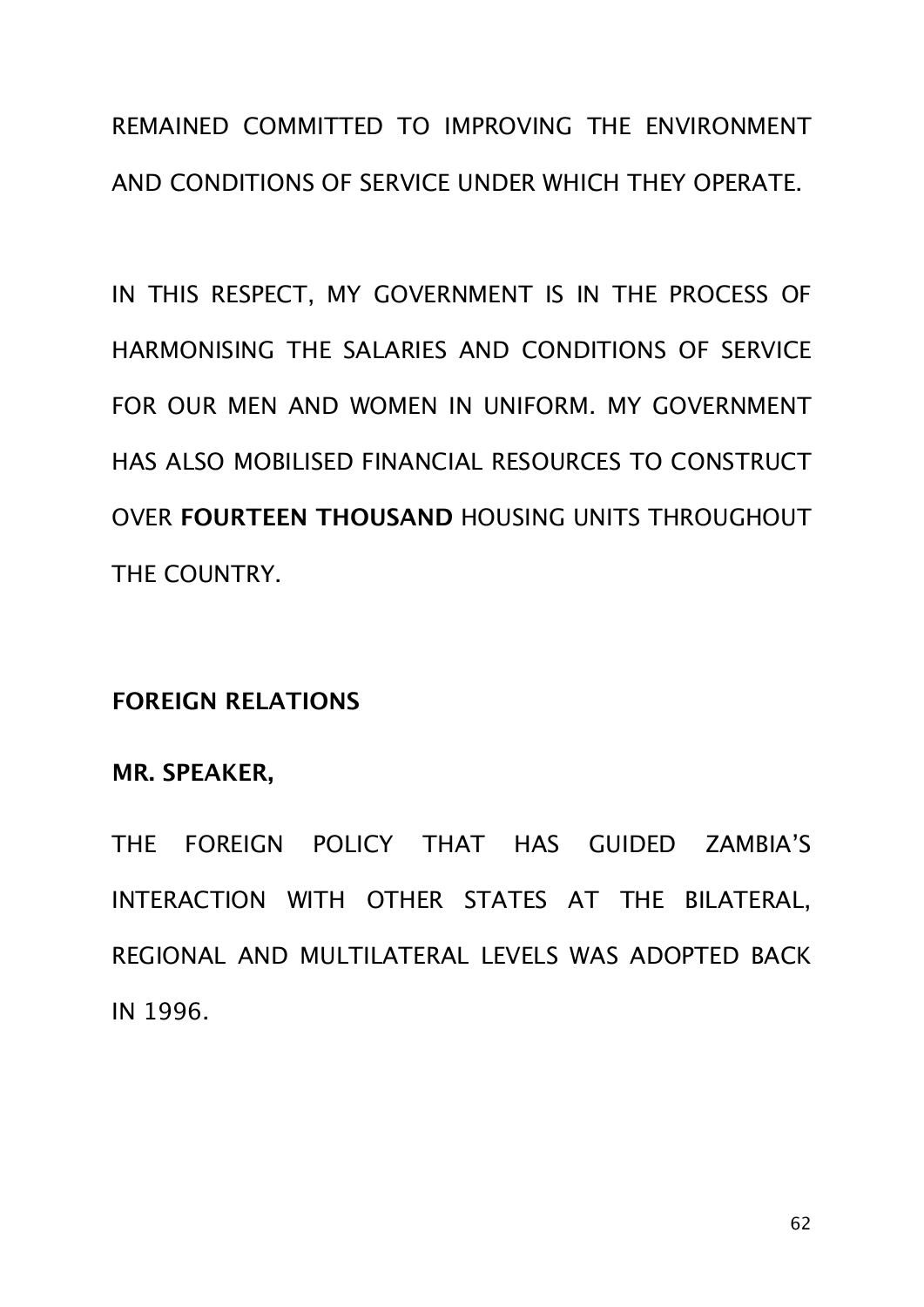IN THE MEANTIME, OVER THE LAST DECADE AND A HALF, THE INTERNATIONAL POLITICAL AND ECONOMIC LANDSCAPE HAS EXPERIENCED CONSIDERABLE TRANSFORMATION, WITH NEW KEY ECONOMIC AND POLITICAL PLAYERS EMERGING.

IN THE LIGHT OF THESE DYNAMICS, MY GOVERNMENT HAS EMBARKED ON A REVIEW OF ZAMBIA'S FOREIGN POLICY IN ORDER TO PROJECT THE COUNTRY'S RENEWED NATIONAL ASPIRATIONS.

THE REVIEW IS ALSO AIMED AT ALIGNING THE POLICY WITH INTERNATIONAL TRENDS AND CONCERNS SUCH AS CLIMATE CHANGE, INTERNATIONAL PEACE AND SECURITY, TERRORISM, HUMAN AND DRUG TRAFFICKING, GENDER, HIV/AIDS, FOOD SECURITY, HUMAN RIGHTS AND GOOD GOVERNANCE.

**CONCLUSION**

**MR. SPEAKER,**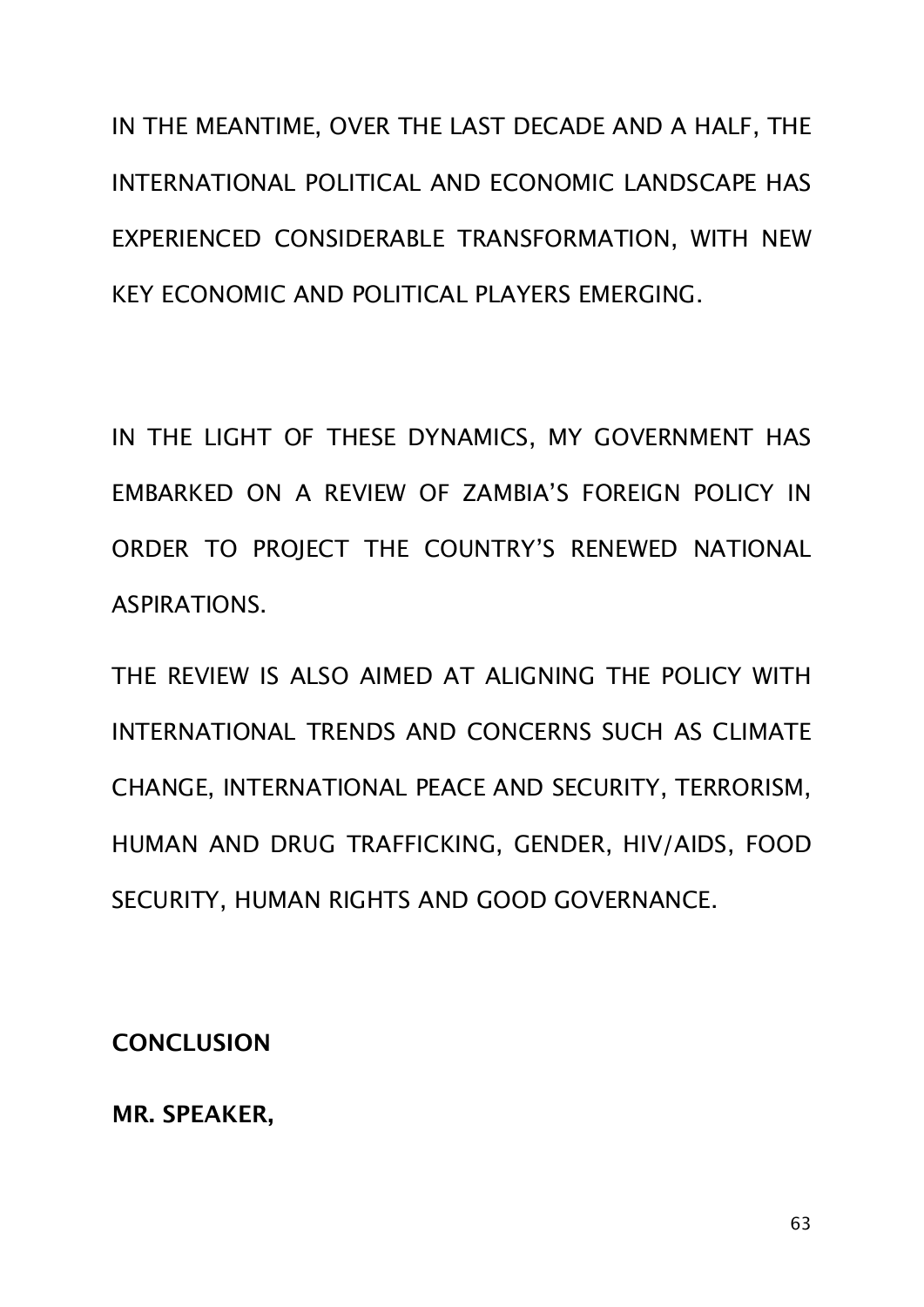AS I CONCLUDE, I WOULD LIKE TO REAFFIRM MY GOVERNMENT'S COMMITMENT TO CREATING AN ENABLING ENVIRONMENT AS WELL AS CONTINUED AND STRENGTHENED INTERNATIONAL COOPERATION, PARTICULARLY IN THE AREAS OF DIPLOMACY, FINANCE, TRADE AND TECHNOLOGY.

LET ME ALSO EMPHASIZE THAT TO ACHIEVE OUR DEVELOPMENT GOALS, INCLUDING SUSTAINED AND INCLUSIVE ECONOMIC GROWTH, SOCIAL DEVELOPMENT AND THE ERADICATION OF POVERTY, WE NEED INSTITUTIONS AT ALL LEVELS THAT ARE RESPONSIVE, EFFECTIVE, TRANSPARENT, ACCOUNTABLE AND DEMOCRATIC.

I WOULD LIKE TO URGE ALL GOVERNMENT INSTITUTIONS TO ENSURE THAT THEY IMPLEMENT POLICIES, PROGRAMMES AND PROJECTS IN LINE WITH THE NATIONAL DEVELOPMENT PLANS ALIGNED TO THE PATRIOTIC FRONT MANIFESTO IN ORDER TO RESTORE HUMAN DIGNITY TO ZAMBIANS ESPECIALLY IN RURAL AREAS AND TOWNSHIPS.